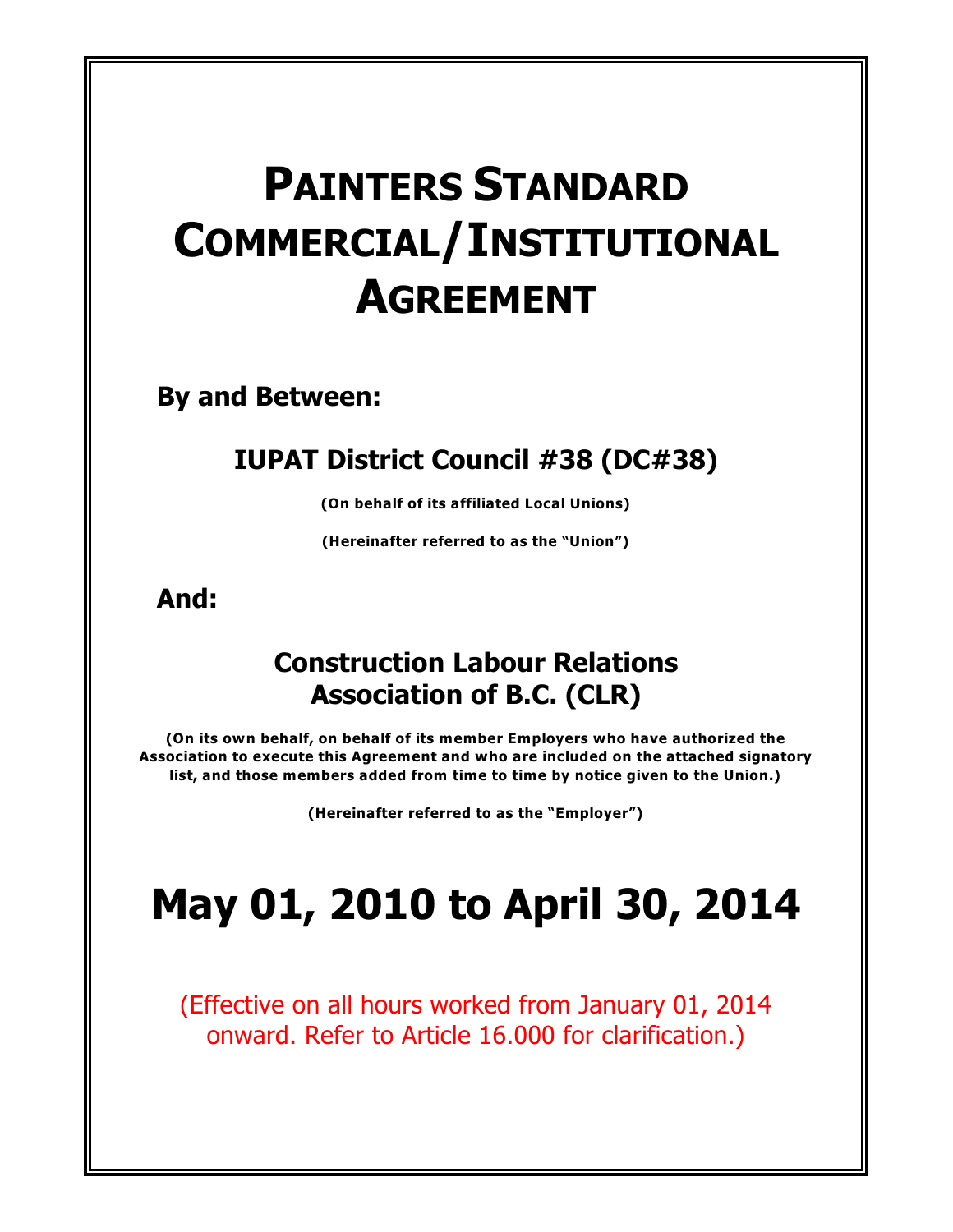# **Table of Contents**

| <b>Article</b>       | 1.000                 |                                                                            |
|----------------------|-----------------------|----------------------------------------------------------------------------|
| <b>Article</b>       | 2.000                 |                                                                            |
| <b>Article</b>       | 3.000                 |                                                                            |
| <b>Article</b>       | 4.000                 |                                                                            |
| <b>Article</b>       | 5.000                 |                                                                            |
| <b>Article</b>       | 6.000                 |                                                                            |
| <b>Article</b>       | 7.000                 |                                                                            |
| <b>Article</b>       | 8.000                 |                                                                            |
| <b>Article</b>       | 9.000                 |                                                                            |
|                      | <b>Article 10.000</b> | 21                                                                         |
|                      | <b>Article 11.000</b> |                                                                            |
|                      | <b>Article 12.000</b> |                                                                            |
|                      | <b>Article 13.000</b> |                                                                            |
|                      | <b>Article 14.000</b> |                                                                            |
|                      | <b>Article 15.000</b> |                                                                            |
|                      | <b>Article 16.000</b> |                                                                            |
|                      |                       |                                                                            |
|                      |                       |                                                                            |
| <b>Schedule "A1"</b> |                       | Minimum Straight Time Hourly Wage Rates and Breakdown of Monetary Package: |
| <b>Schedule "A2"</b> |                       |                                                                            |
|                      |                       |                                                                            |
|                      |                       | <b>Employer Contributions and Employee Deductions:</b>                     |
| <b>Schedule "B1"</b> |                       |                                                                            |
| <b>Schedule "B2"</b> |                       |                                                                            |
|                      |                       |                                                                            |
| <b>Appendices:</b>   |                       |                                                                            |
| Appendix "A"         |                       |                                                                            |
| Appendix "B"         |                       |                                                                            |
| Appendix "C"         |                       |                                                                            |

**Appendix "D"** List of Signatory Employers. . . . . . . . . . . . . . . . . . . . . . . . . . . . . . . . . . . . 44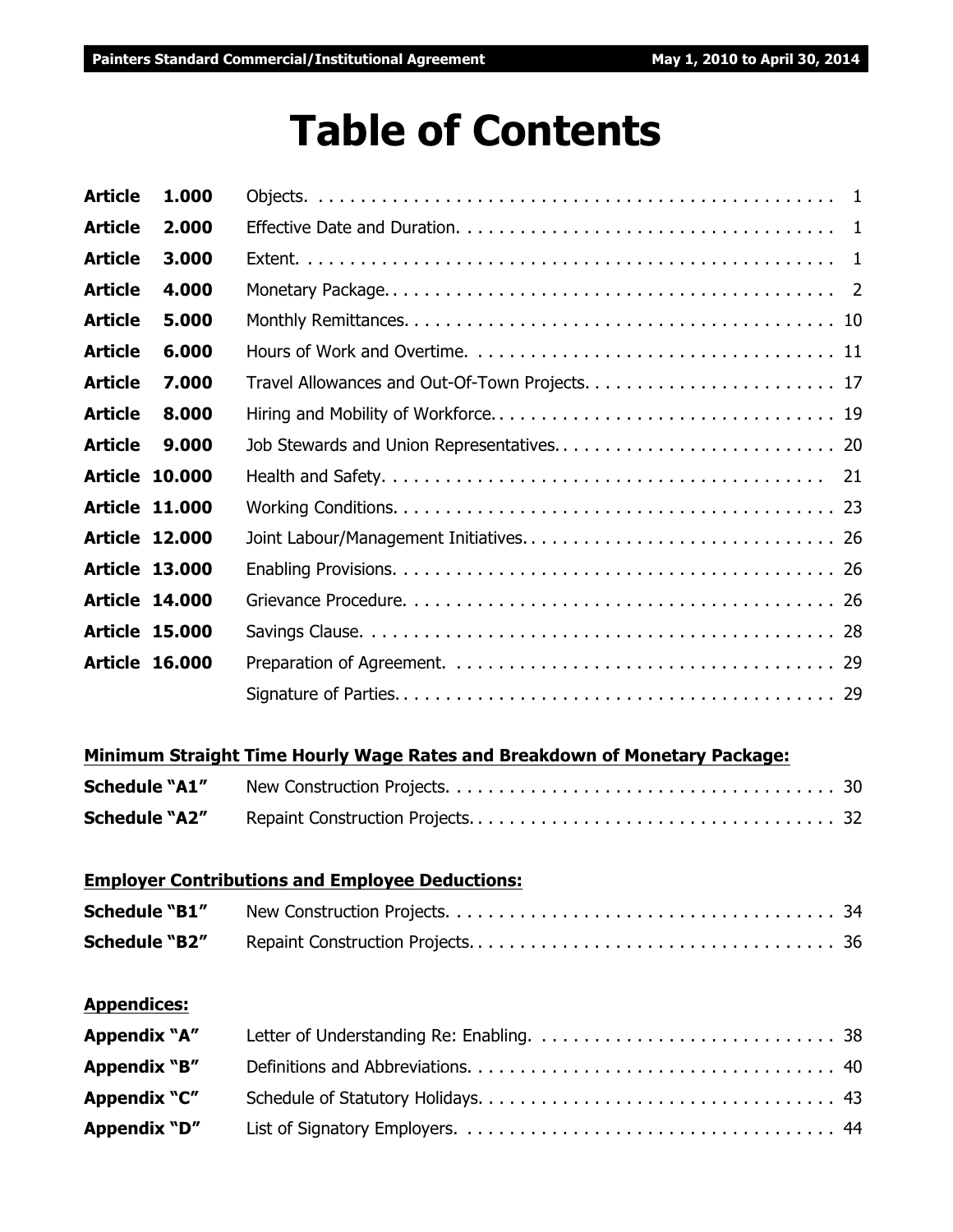#### **ARTICLE 1.000 - OBJECTS**

The objects of this Agreement are to establish fair, reasonable and safe working conditions which will provide a mutually beneficial employment relationship between employees and Employers; an effective training strategy which will contribute to the development of a qualified and multi-skilled workforce that will elevate the trade; a mutually agreed upon method to facilitate the peaceful resolution of all disputes and grievances; prevent strikes and lockouts; and to avoid unnecessary waste of time and expense in the settlement of disputes connected with the industry.

#### **ARTICLE 2.000 - EFFECTIVE DATE AND DURATION**

- **2.100** This Agreement shall be for the period from and including May 1, 2010, to and including April 30, 2014, and from year to year thereafter subject to the right of either party to this Agreement, within four (4) months immediately preceding the date of expiry of such Agreement, which is April 30, 2014, or immediately preceding the last day of April in any year thereafter, by written notice to require the other party to such Agreement to commence collective bargaining.
- **2.200** Should either party give written notice to the other party pursuant hereto, this Agreement shall thereafter continue in full force and effect until the Union shall give notice of strike, or the Employer shall give notice of a lockout, or the parties shall conclude a renewal or revision of this Agreement, or a new collective agreement.
- **2.300** The operation of Section 50 (2) and Section 50 (3) of the *Labour Relations Code* is hereby excluded.
- **2.400** A copy of this Agreement shall be filed with the LRB.

#### **ARTICLE 3.000 - EXTENT**

#### **3.100 Recognition**

The Employer recognizes the Union as the exclusive bargaining agent for all employees in the bargaining unit, and the Union recognizes CLR as the exclusive bargaining agent for all CLR members who have authorized the Association to sign this Agreement on their behalf.

#### **3.200 Management Rights and Subcontracting**

The Employer has the right to operate and manage its business in all respects, including subcontracting, subject only to the limitations expressly stated within this Agreement. Refer to the parties' Letter of Understanding Re: Subcontracting for details regarding limitations on subcontracting. Copies of such Letter of Understanding can be obtained from either the Union or CLR.

#### **3.300 Application, Work Jurisdiction and Affiliation**

Without restricting Article 3.000 in any way, the parties expressly agree to the following.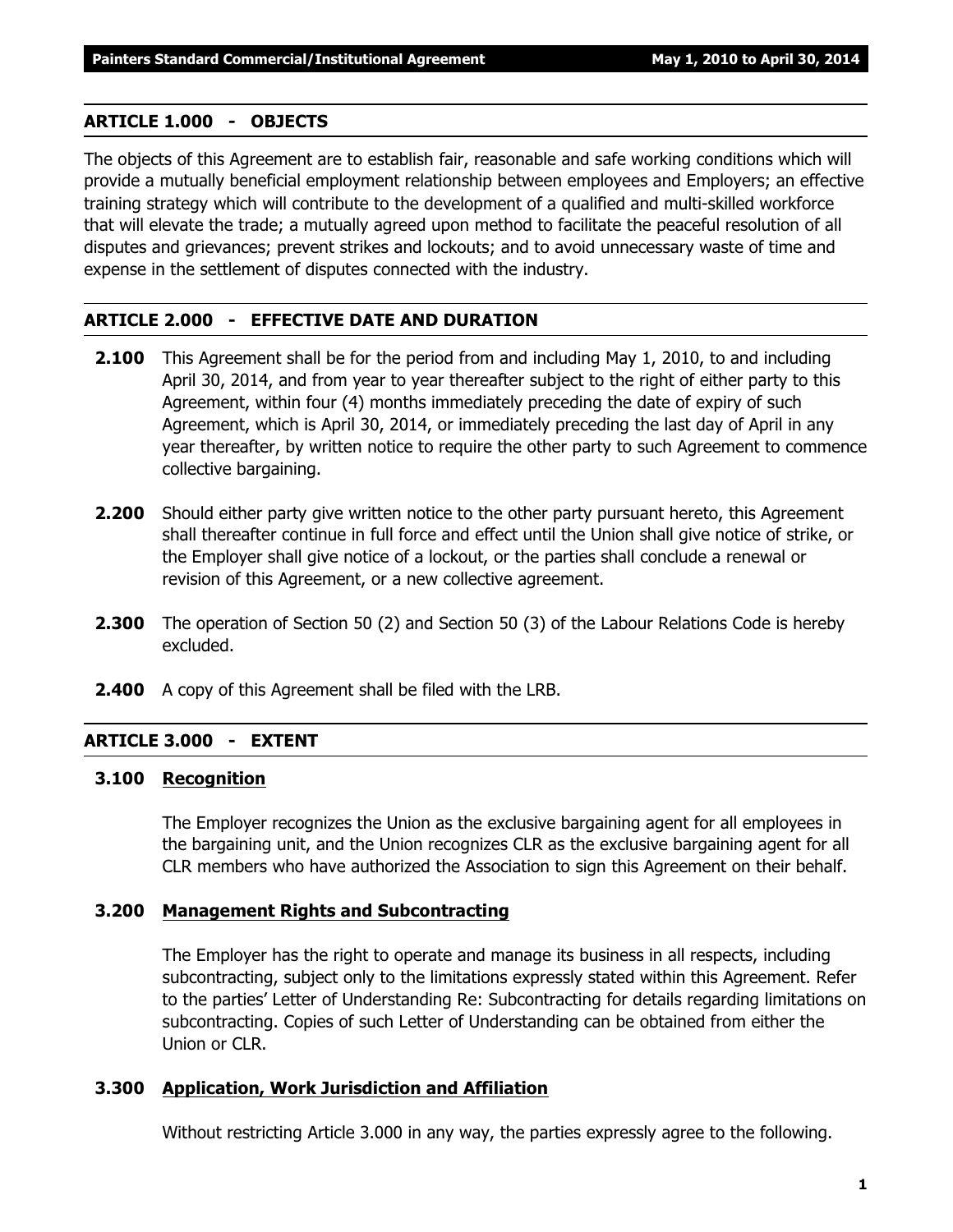#### **3.301 Application**

This Agreement shall only govern commercial and/or institutional work which is within the work jurisdiction of the painters and which is being performed by bargaining unit members who are employees of the Employer on a project. Refer also to Article 3.302.

#### **3.302 Work Jurisdiction**

- **(a)** The work jurisdiction of the painter shall be determined from time to time by the Umpire of the Jurisdictional Assignment Plan.
- **(b)** All work performed within the work jurisdiction of the painter shall be performed by a member of the Union unless otherwise permitted in accordance with this Agreement. Notwithstanding the foregoing, one (1) employer representative who is not a member of the Union shall be permitted to work and/or provide direction on a project.

#### **3.303 Affiliation**

- **(a)** Subject to reasonable notice given to the Employer, it shall not be a violation of this Agreement for the Union to withdraw its members from a project(s) for rendering assistance to labour organizations, and/or refusal on the part of Union members to handle any materials, equipment or product declared unfair by Building Trade Councils, or manufactured, assembled, or produced by an Employer whose employees are on strike against or are locked out by an Employer.
- **(b)** Notwithstanding Article 3.303 (a), the Union shall not restrict/limit, in any way or for any reason, an Employer's right to contract for work on a project and to complete such work in a cost efficient manner. The foregoing shall apply regardless of the union affiliation, or lack thereof, of any individual who may also be working on such project, and/or the work such individual(s) may be performing.
- **(c)** Without restricting/limiting the application of Article 3.303 (b), the Union shall not attempt to exert pressure upon an Employer for performing work on any project, nor shall the Union withdraw its members from any project or threaten to do so, unless otherwise permitted by the *Labour Relations Code*.

#### **ARTICLE 4.000 - MONETARY PACKAGE**

#### **4.100 Monetary Package**

#### **4.101 Breakdown**

Refer to Schedules "A1" and "A2".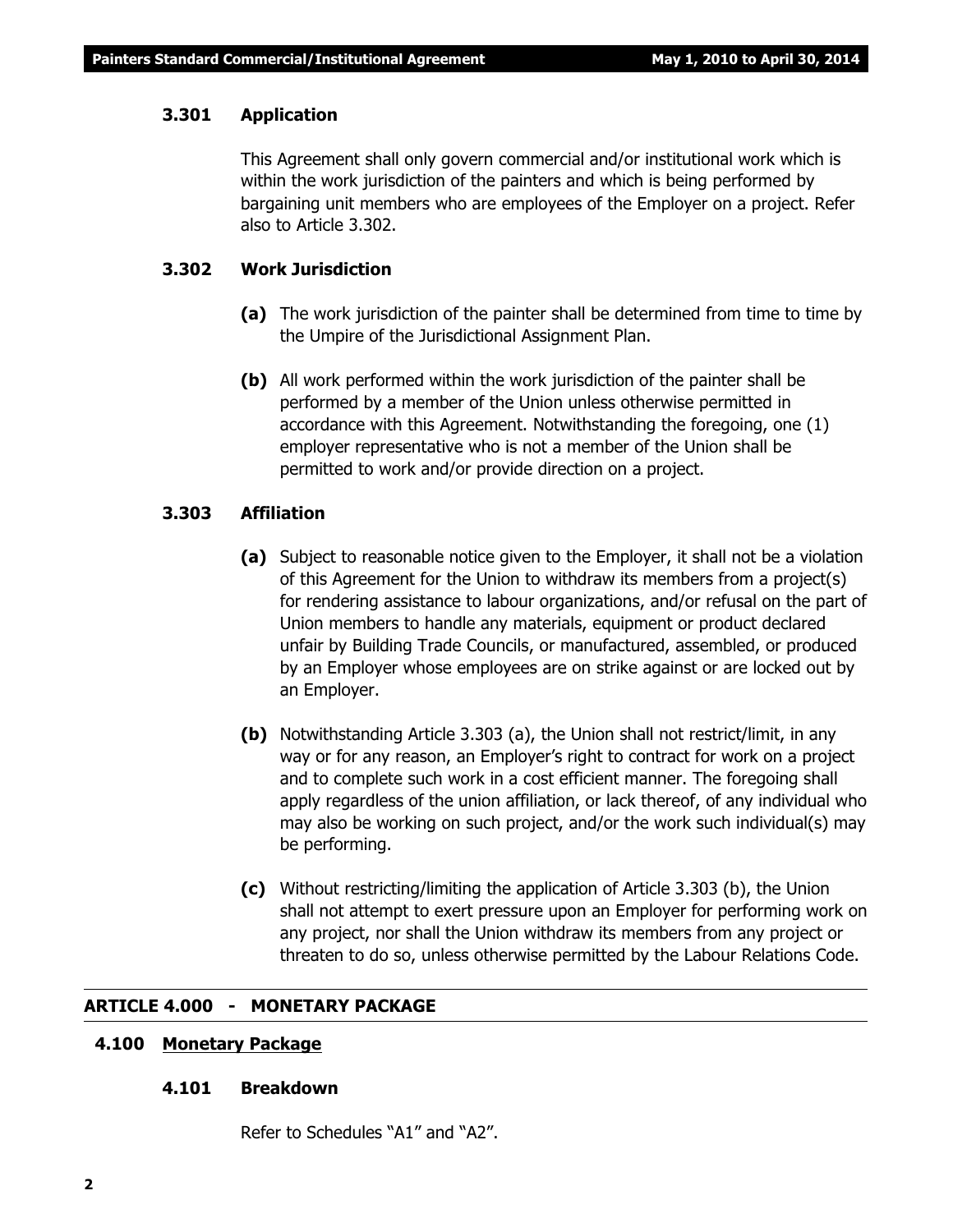#### **4.102 Letter of Understanding**

Refer to the parties' Letter of Understanding Re: Monetary Package for details regarding the distribution of increases from prior settlements. Copies of such Letter of Understanding can be obtained from either the Union or CLR.

#### **4.103 Industrial Construction**

Refer to the Painters Standard Industrial Agreement for details regarding the terms and conditions which are applicable to work performed on an industrial construction project. Copies of the Painters Standard Industrial Agreement can be obtained from either the Union or CLR.

#### **4.200 Allocation of Monetary Package**

No monies may be transferred from the wage package (inclusive of wages plus annual vacation and statutory holiday pay) to Employer contributions (inclusive of the Union Benefit Plan, the Union Pension Plan, and all other Employer contributions) without the prior mutual agreement, in writing, of the parties. Such mutual agreement shall not be unreasonably withheld.

#### **4.300 Wages and Premiums**

#### **4.301 Minimum Straight Time Hourly Wage Rates**

- **(a)** The schedules of minimum straight time hourly wage rates as provided for within Schedules "A1" and "A2" shall apply to all work performed in accordance with this Agreement. Notwithstanding the foregoing, refer to Articles 4.302 and 4.303 for important clarifications and exceptions.
- **(b)** Notwithstanding Article 4.301 (a), a premium of sixty cents (\$0.60) per hour earned shall apply to the minimum Certified Journeyperson straight time hourly wage rate(s) for all work performed in northern BC. For the purposes of this Article only, northern BC shall be defined as inclusive of Williams Lake and all areas of BC located north thereof. Copies of the applicable monetary package breakdown sheet(s) for this region can be obtained from the Union.

#### **4.302 Premiums**

- **(a)** An employee shall receive a premium of one dollar (\$1.00) per hour worked when performing paperhanging, wall covering, or other sheeting work.
- **(b)** An employee shall receive a premium of one dollar and fifty cents (\$1.50) per hour worked when performing spray painting, sandblasting, or building cleaning (by steam or other process).
- **(c)** An employee shall receive a premium of fifty cents (\$0.50) per hour earned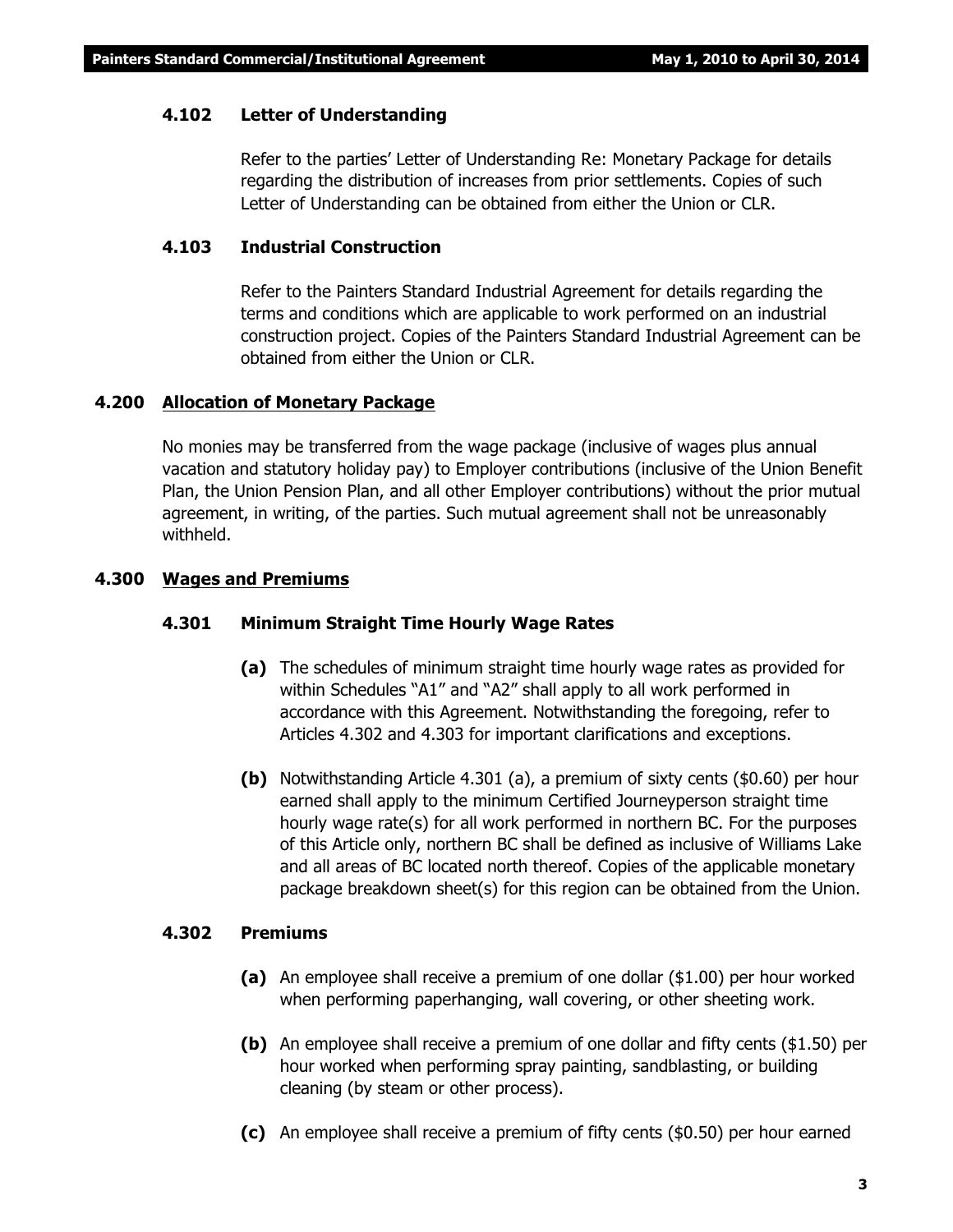when working on a swing stage and/or in a bosun chair.

#### **4.303 Piece Work Compensation**

Refer to the parties' Letter of Understanding Re: Piece Work Compensation for details regarding the Employer's right to compensate an employee(s) on a "piece work" as opposed to "hourly wage rate" basis. Copies of such Letter of Understanding can be obtained from either the Union or CLR.

#### **4.400 Employee Classifications**

Unless otherwise restricted elsewhere within this Agreement, all employee classifications shall be entitled to receive annual vacation pay, statutory holiday pay, overtime premiums, shift premiums, travel allowances and any/all other premiums and/or allowances provided pursuant to this Agreement.

#### **4.401 Foreman**

A Foreman shall be defined as an employee who issues orders or gives direction to other employees. All direction given to an employee(s) shall be provided by the Foreman to whom such employee(s) is/are regularly assigned.

#### **(a) "A" Foreman**

When the Employer considers it necessary to appoint a Foreman in charge of five (5) or more employees, such Foreman shall be paid three dollars (\$3.00) per hour over and above the otherwise applicable minimum straight time hourly wage rate.

#### **(b) "B" Foreman**

When the Employer considers it necessary to appoint a Foreman in charge of up to four (4) employees, such Foreman shall be paid two dollars (\$2.00) per hour over and above the otherwise applicable minimum straight time hourly wage rate.

#### **4.402 Certified Journeyperson (CJP)**

A Certified Journeyperson (CJP) shall be defined as an individual who has obtained a valid Painters TQ certificate. The minimum straight time hourly wage rate for a CJP shall be as provided for within Schedules "A1" and "A2".

#### **4.403 Uncertified Painter (UCP)**

An Uncertified Painter (UCP) shall be defined as an individual who does not possess a valid Painters Red Seal endorsement, is not registered as a duly indentured Painter Apprentice within Canada, and is not employed as a Pre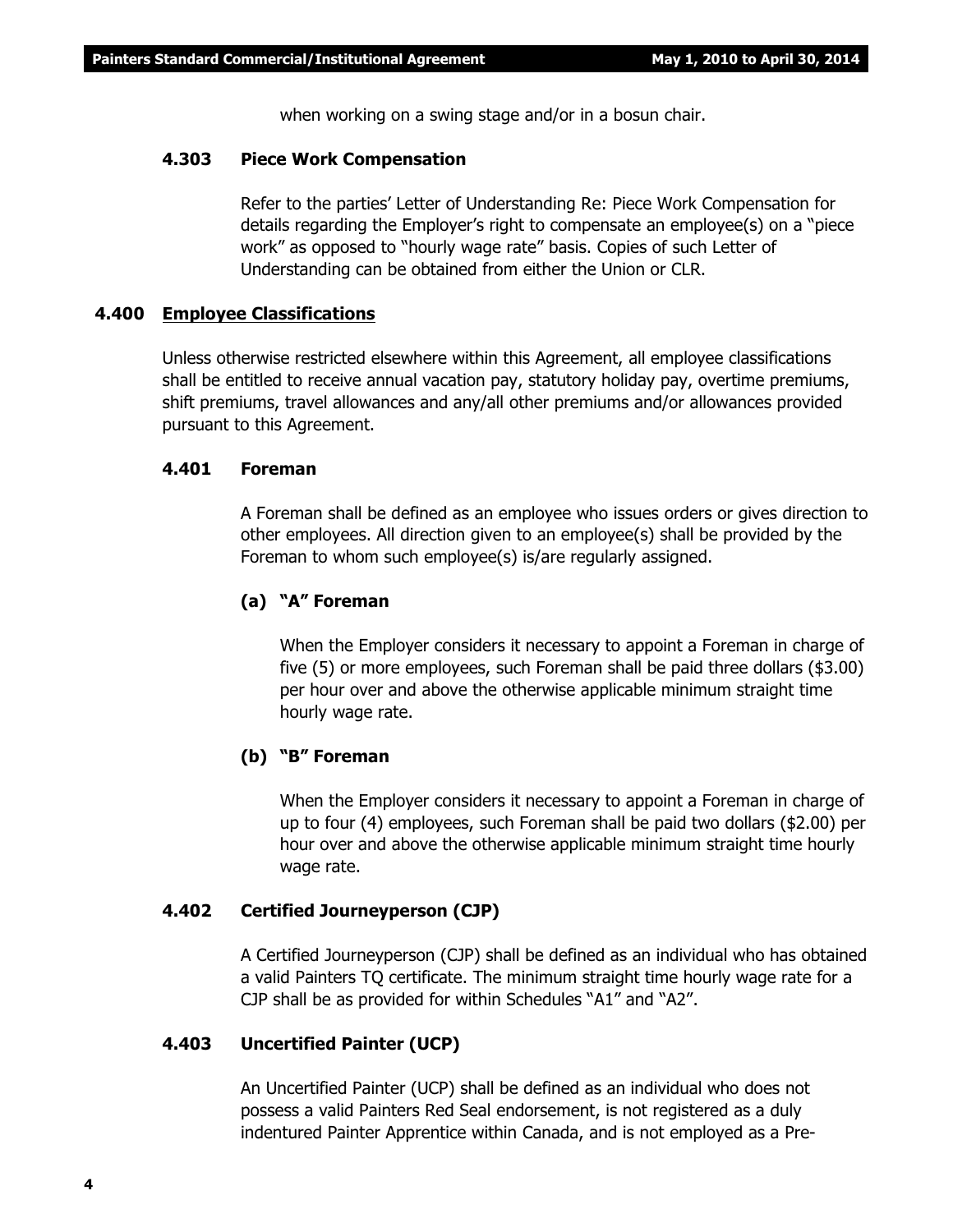Apprentice in accordance with Article 4.405.

- **(a)** There shall be six (6) Uncertified Painter (UCP) classifications. The Employer shall retain the sole discretion to determine the appropriate classification for each UCP after having judged such individual's competency, merit and ability.
- **(b)** The minimum straight time hourly wage rate for an UCP shall be the applicable percentage of the applicable Certified Journeyperson minimum straight time hourly wage rate on the project.

| Level 1 UCP = $50\%$ | Level 4 UCP = $70\%$ |
|----------------------|----------------------|
| Level 2 UCP = $55\%$ | Level 5 UCP = $75%$  |
| Level 3 UCP = $65\%$ | Level 6 UCP = $80\%$ |

- **(c)** The Union shall not impede an Employer's ability to employ a UCP(s). Nor shall the Union discourage any Employer from exercising the right to do so.
- **(d)** Refer to Schedules "A1", "A2", "B1" and "B2" for a breakdown of the six (6) UCP monetary packages.

#### **4.404 Apprentice**

An Apprentice shall be defined as an individual who is registered as a duly indentured Painter Apprentice within Canada.

- **(a)** There shall be six (6) Apprentice classifications. The Employer shall employ a minimum of one (1) Apprentice, and the maximum ratio shall be one (1) Apprentice for every one (1) Journeyperson. Such ratio shall apply on a company wide basis.
- **(b)** The minimum straight time hourly wage rate for an Apprentice shall be the applicable percentage of the applicable Certified Journeyperson minimum straight time hourly wage rate on the project.

| 6 <sup>th</sup> Term Apprentice | A6 5,001 hours to 6,000 hours | 80% |
|---------------------------------|-------------------------------|-----|
| 5 <sup>th</sup> Term Apprentice | A5 4,001 hours to 5,000 hours | 75% |
| 4 <sup>th</sup> Term Apprentice | A4 3,001 hours to 4,000 hours | 70% |
| 3rd Term Apprentice             | A3 2,001 hours to 3,000 hours | 65% |
| 2 <sup>nd</sup> Term Apprentice | A2 1,001 hours to 2,000 hours | 55% |
| $1st$ Term Apprentice           | A1 0 hours to 1,000 hours     | 50% |

**(c)** The applicable Painter Apprentice training program shall be determined from time to time by the Finishing Trades Institute of BC, but shall generally include 6,000 hours of practical training, consisting of six (6) terms of 1,000 hours per term. In addition to such practical training, each Apprentice shall also successfully complete three (3) terms of technical training and achieve a Painters Red Seal endorsement prior to becoming a Certified Journeyperson.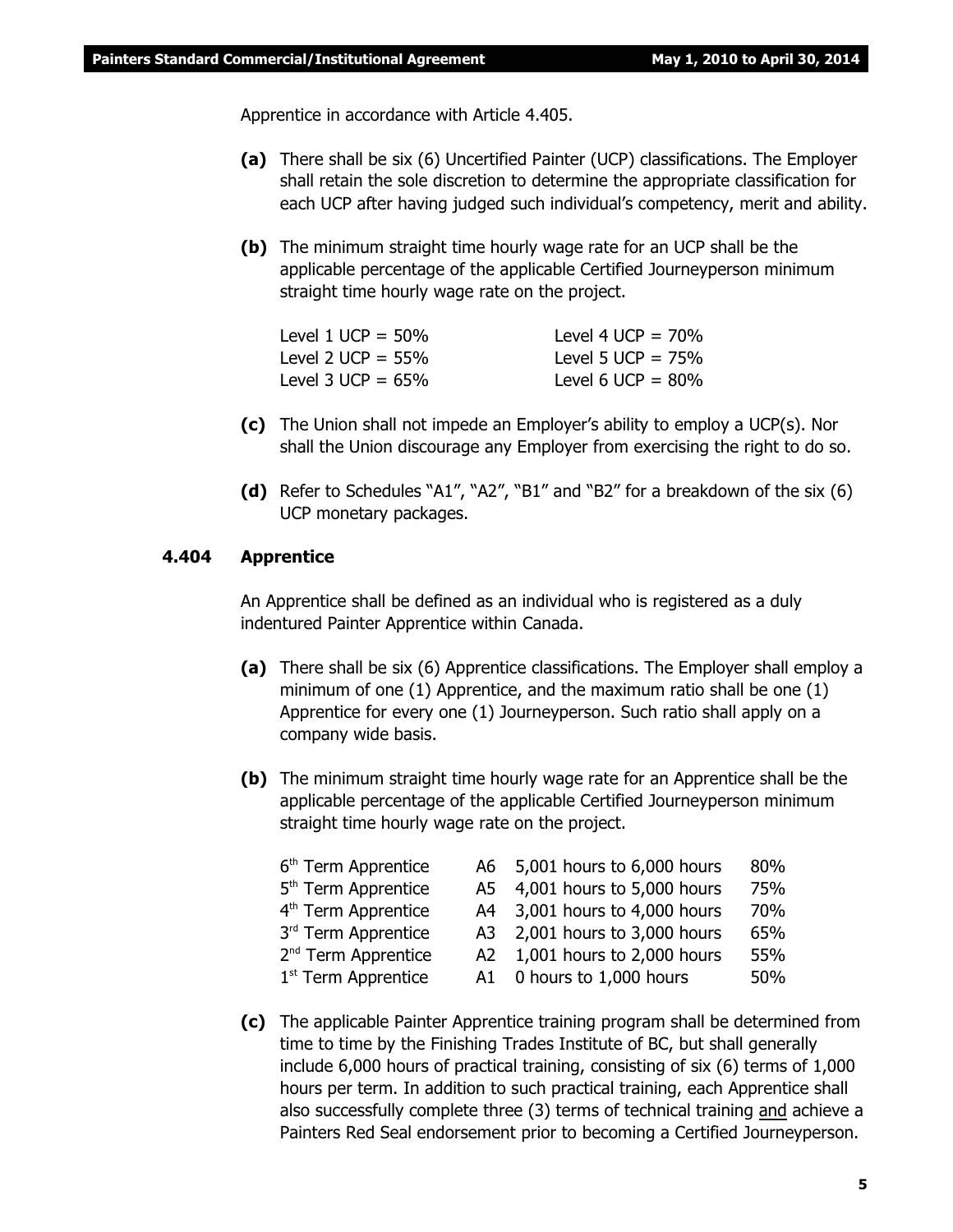Notwithstanding the foregoing, an Apprentice shall not be permitted to advance to  $4<sup>th</sup>$  Term without successfully completing at least one (1) term of technical training, and not be permitted to advance to  $6<sup>th</sup>$  Term without successfully completing at least two (2) terms of technical training.

- **(d)** Notwithstanding Articles 4.404 (b) and (c), no Apprentice shall have his/her wage package (i.e. base rate  $+$  vacation pay and statutory holiday pay) reduced as a result of the implementation of this Agreement.
- **(e)** Refer to Schedules "A1", "A2", "B1" and "B2" for a breakdown of the six (6) Apprentice monetary packages.

#### **4.405 Pre-Apprentice**

A Pre-Apprentice may perform all work within the jurisdiction of the painter, however no Employer shall employ an individual as a Pre-Apprentice for more than one thousand (1,000) hours.

- **(a)** The parties recognize the importance of recruiting future Apprentices. The Pre-Apprentice classification provides the opportunity to expose new workers to the industry and to determine their suitability. A Pre-Apprentice shall, in the case of competent workers, be a possible source of future Apprentices.
- **(b)** The minimum straight time hourly wage rate for a Pre-Apprentice shall be thirty-five percent (35%) of the applicable Certified Journeyperson minimum straight time hourly wage rate on the project.
- **(c)** Refer to Schedules "A1", "A2", "B1" and "B2" for a breakdown of the Pre-Apprentice monetary packages.

#### **4.500 Annual Vacation and Statutory Holidays**

#### **4.501 Vacation Pay and Statutory Holiday Pay**

Annual vacation pay and statutory holiday pay shall be combined at the total rate of eight percent (8%) of gross earnings, and shall be paid to each employee on each pay cheque and upon termination of employment.

#### **4.502 Annual Vacation**

An employee may take up to three (3) weeks annual vacation in any calendar year. The vacation period shall be arranged by mutual agreement between the employee and the Employer.

#### **4.503 Statutory Holidays**

**(a)** The following statutory holidays shall apply to all work governed by this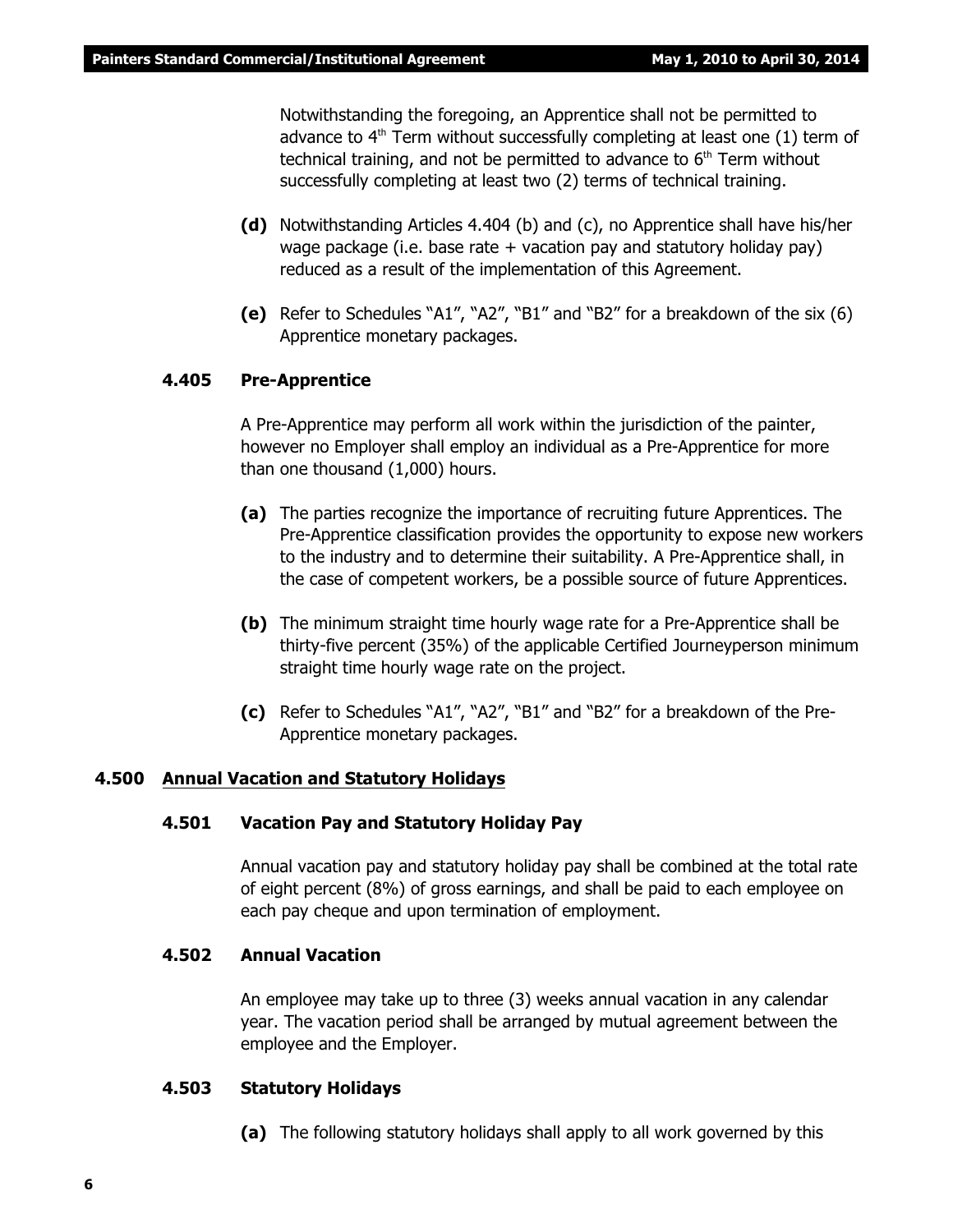Agreement. Refer also to Article 4.503 (b), Article 6.303 and Appendix "C".

New Year's Day, Family Day, Good Friday, Easter Monday, Victoria Day, Canada Day, the Friday preceding BC Day, BC Day, the Friday preceding Labour Day, Labour Day, Thanksgiving Day, Remembrance Day, Christmas Day, Boxing Day, and/or any other day so proclaimed by the federal and/or provincial government. When a statutory holiday falls on a Saturday or Sunday, the following working day(s) shall be observed.

- **(b)** Notwithstanding Article 4.503 (a), the Friday preceding Labour Day may be floated and the day therefore worked at straight time rates, with an alternate day scheduled to be taken off as mutually agreed between the Employer and the employee.
- **(c)** All work performed on statutory holidays, or days observed in place thereof, shall be paid for at two (2) times the otherwise applicable straight time hourly wage rate. No work shall be performed on Labour Day.

#### **4.600 Employer Contributions**

The schedules of Employer contributions as provided for within Schedules "B1" and "B2" shall apply to all work performed in accordance with this Agreement. All Employer contributions shall be calculated on the basis of hours worked.

#### **4.601 Union Benefit Plan**

The Employer shall contribute the required amount(s) to the Union Benefit Plan in the manner set forth in Article 5.000. Such amount(s), and the effective date(s) applicable thereto, shall be as stipulated within Schedules "B1" and "B2".

#### **4.602 Union Pension Plan**

The Employer shall contribute the required amount(s) to the Union Pension Plan in the manner set forth in Article 5.000. Such amount(s), and the effective date(s) applicable thereto, shall be as stipulated within Schedules "B1" and "B2". No Employer contribution to the Union Pension Plan shall be required on behalf of an Uncertified Painter, Apprentice and/or Pre-Apprentice.

#### **4.603 Joint Trade Society (JTS)**

The Employer shall contribute the required amount(s) to the Joint Trade Society (JTS) in the manner set forth in Article 5.000. Such amount(s), and the effective date(s) applicable thereto, shall be as stipulated within Schedules "B1" and "B2". No Employer contribution to the JTS shall be required on behalf of an Uncertified Painter and/or Pre-Apprentice.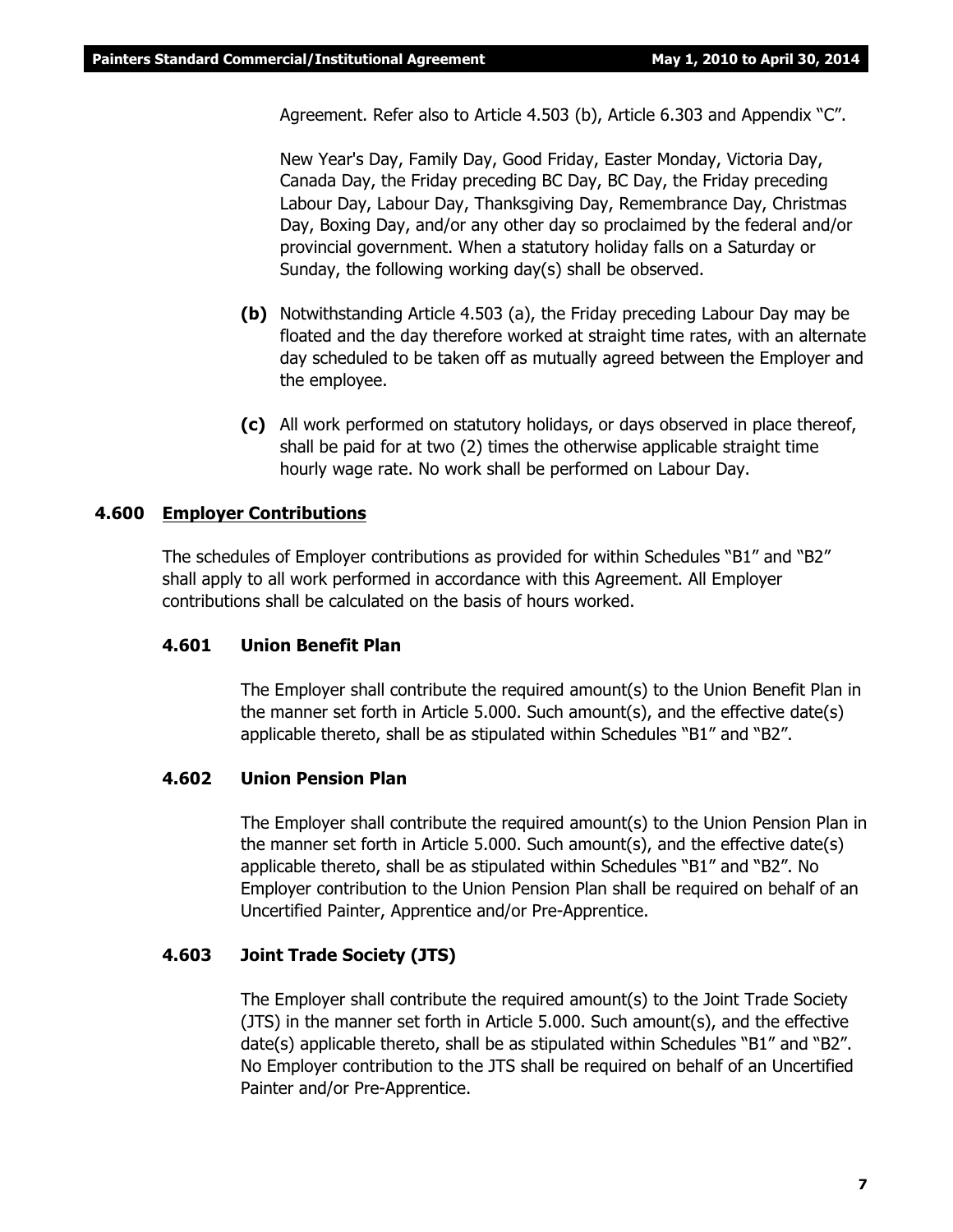#### **4.604 CLR Contract Administration Fund (CAF)**

- **(a)** The Employer shall contribute twelve cents (\$0.12) per hour worked, inclusive of GST, to the CAF in the manner set forth in Article 5.000. CLR may alter this amount by providing the Union with sixty (60) calendar days written notice. CLR shall bear any/all costs which may be incurred as a result of having to change the monthly report to the administrator because of a change in the Employer contribution to the CAF.
- **(b)** The Union shall collect and forward to CLR, without exception, all monies designated for the CAF and received in accordance with the monthly report to the administrator. Payment to CLR shall be made by the Union not later than the last day of the month in which such amount was received and shall be accompanied with a summary report that provides hours of work and fund remittances by each Employer working under this Agreement. A designated representative of CLR may inspect, upon appointment, the receipts and records of the Union related to the CAF.

#### **4.605 Master Painters and Decorators Association (MPDA)**

- **(a)** The Employer shall contribute ten cents (\$0.10) per hour worked to the MPDA in the manner set forth in Article 5.000. The MPDA may alter this amount by providing the Union with sixty (60) calendar days written notice.
- **(b)** The Union shall collect and forward to the MPDA, without exception, all monies designated for the MPDA and received in accordance with the monthly report to the administrator. Payment to the MPDA shall be made by the Union not later than the last day of the month in which such amount was received and shall be accompanied with a summary report that provides hours of work and fund remittances by each Employer working under this Agreement.

#### **4.606 BC Construction Industry Rehabilitation Plan (CIRP)**

The Employer shall contribute two cents (\$0.02) per hour worked to the CIRP in the manner set forth in Article 5.000.

#### **4.607 Jurisdictional Assignment Plan (JAPlan)**

The Employer shall contribute one cent (\$0.01) per hour worked to the JAPlan in the manner set forth in Article 5.000. The JAPlan, as agreed to between the BCYT and CLR, shall be binding upon the parties. Notwithstanding the foregoing, where the Employer makes an assignment of work to another constituent union or local union of the BCBCBTU, which is challenged under the JAPlan, the Union shall not make any claim or bring any independent action for back pay or any other damages through the Umpire, arbitration, or the LRB, unless the Union has obtained a ruling from the Umpire in its favour, in which event the Union shall be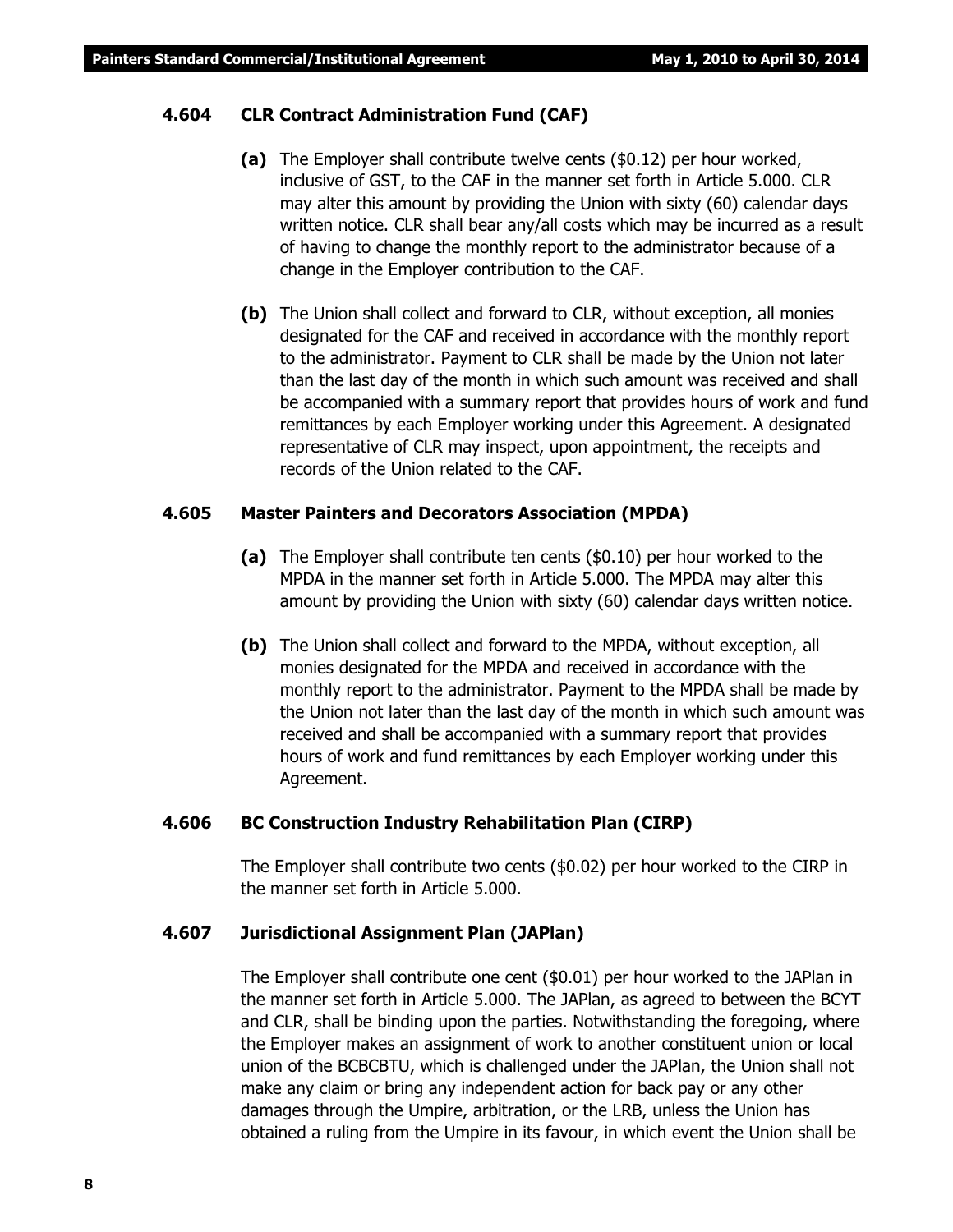entitled to claim damages through collective agreement arbitration for noncompliance with the Umpire's ruling for the period subsequent to the ruling.

#### **4.608 BCBCBTU**

The Employer shall contribute one cent (\$0.01) per hour worked to the BCBCBTU in the manner set forth in Article 5.000. Notwithstanding the foregoing, such contribution shall continue only for as long as the BCBCBTU bargaining structure continues to exist pursuant to the *Labour Relations Code*.

#### **4.700 Employee Deductions**

The Employer shall process employee deductions (e.g. Union Dues, DC#38 Organizing and Administration Fund, PIAF, Apprenticeship Trade School Fund, etc.) in such amount(s) as the Union directs and shall forward such deductions in the manner set forth in Article 5.000. Such amount(s), and the effective date(s) applicable thereto, shall be as stipulated within Schedules "B1" and "B2". The Union may alter such amount(s) by providing the Employer with sixty (60) calendar days written notice.

#### **4.800 Payment of Wages**

- **4.801** The Employer shall, at least every second Friday, pay to each employee all wages, premiums, allowances and annual vacation pay and statutory holiday pay earned by the employee to a day not more than seven (7) calendar days prior to the date of payment. If a statutory holiday falls on the regular pay day, payment shall be made the preceding day. Payment shall be made during working hours and may be made by cheque or electronic deposit.
- **4.802** The Employer shall pay all monies (i.e. wages, annual vacation pay, statutory holiday pay, etc.) which are owing to an employee at the time of termination of employment. Alternatively, in the event the Employer is unable to pay all monies which are owing to an employee at the time of termination of employment, such monies shall be paid as quickly as reasonably possible thereafter but in no event later than seven (7) calendar days or in conjunction with the Employer's next regularly scheduled payroll, whichever comes first.
- **4.803** The Employer shall provide a separate or detachable itemized statement with each pay, clearly showing the: (i) employee's name, (ii) number of straight time hours worked and wage rate(s) paid for such hours, (iii) number of overtime hours worked and wage rate(s) paid for such hours, (iv) premiums, (v) allowances, (vi) annual vacation and statutory holiday pay, and (vii) total deductions from gross earnings. Such statement may be provided electronically via email.
- **4.804** Where an employee is not paid in accordance with Articles 4.801 and 4.802, such employee shall be deemed to be still on the payroll of the Employer and shall receive his/her usual wages and conditions until there is compliance with the conditions.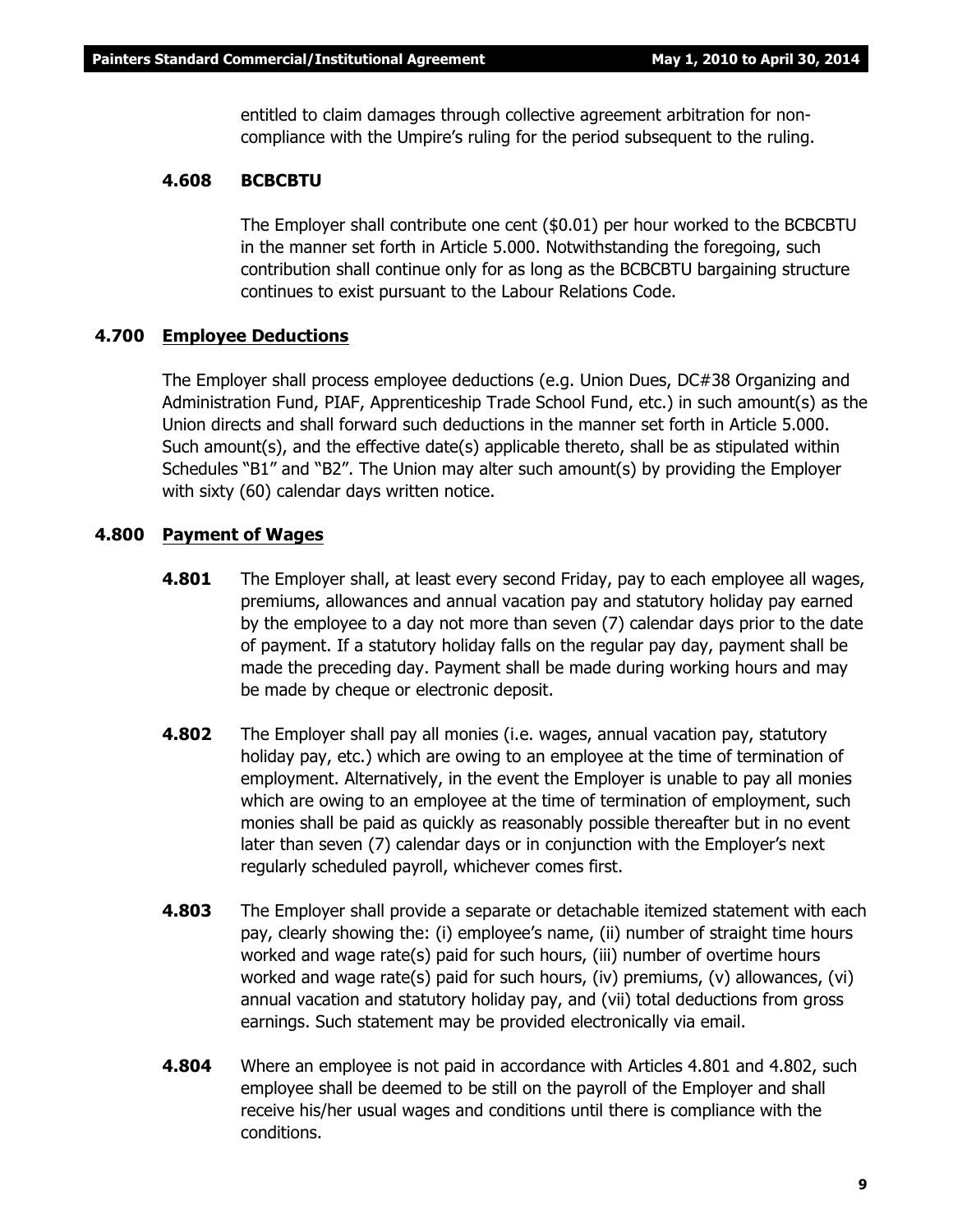#### **4.900 Bonding and Payroll Failures**

- **4.901** Before Union members are dispatched to any Employer who has not been signatory with the Union for a minimum of two (2) years, such Employer may be required to deposit a bond suitable to the Union, up to fifteen thousand dollars (\$15,000.00) for use in default of payment of wages, annual vacation pay, statutory holiday pay, Employer contributions and/or employee deductions required in accordance with this Agreement. When no longer required such bond shall, by mutual consent of the Union and the Employer concerned, be terminated.
- **4.902** Where there have been instances of payroll failures by an Employer, or the principals or directors thereof, or payroll requirements have not been met, the Union shall have the right to inspect such Employer's payroll, and/or require the posting of a suitable bond, and/or require that payment of wages and other payroll requirements be made by cash or certified cheque.

#### **ARTICLE 5.000 - MONTHLY REMITTANCES**

The timely remittance of Employer contributions and employee deductions required in accordance with this Agreement is essential for the protection of the employees and other beneficiaries.

#### **5.100 General Provisions**

- **5.101** The Employer shall remit all Employer contributions and employee deductions required under the terms of this Agreement, on behalf of all employees working under the terms of this Agreement. Refer to Schedules "B1" and "B2".
- **5.102** Such Employer remittance shall:
	- **(a)** be made by a single payment, payable to the Union designated Plan Administrator, inclusive of all obligations arising from hours up to the close of the Employer's payroll ending closest to the last day of the preceding calendar month, and
	- **(b)** be accompanied by a correctly completed monthly report to the administrator, and
	- **(c)** be received by the Union designated Plan Administrator not later than the fifteenth (15th) day of the month following that for which such payments are payable.
- **5.103 (a)** The Union designated Plan Administrator shall, once each month after receiving the combined monthly remittance from each Employer, allocate and/or distribute the monies of such combined remittance to the various Plans, Funds, Organizations, etc. in the appropriate manner. The Union acknowledges that such Plans, Funds, Organizations, etc. are entitled to receive such monies, and that such monies are, in fact, held in trust by the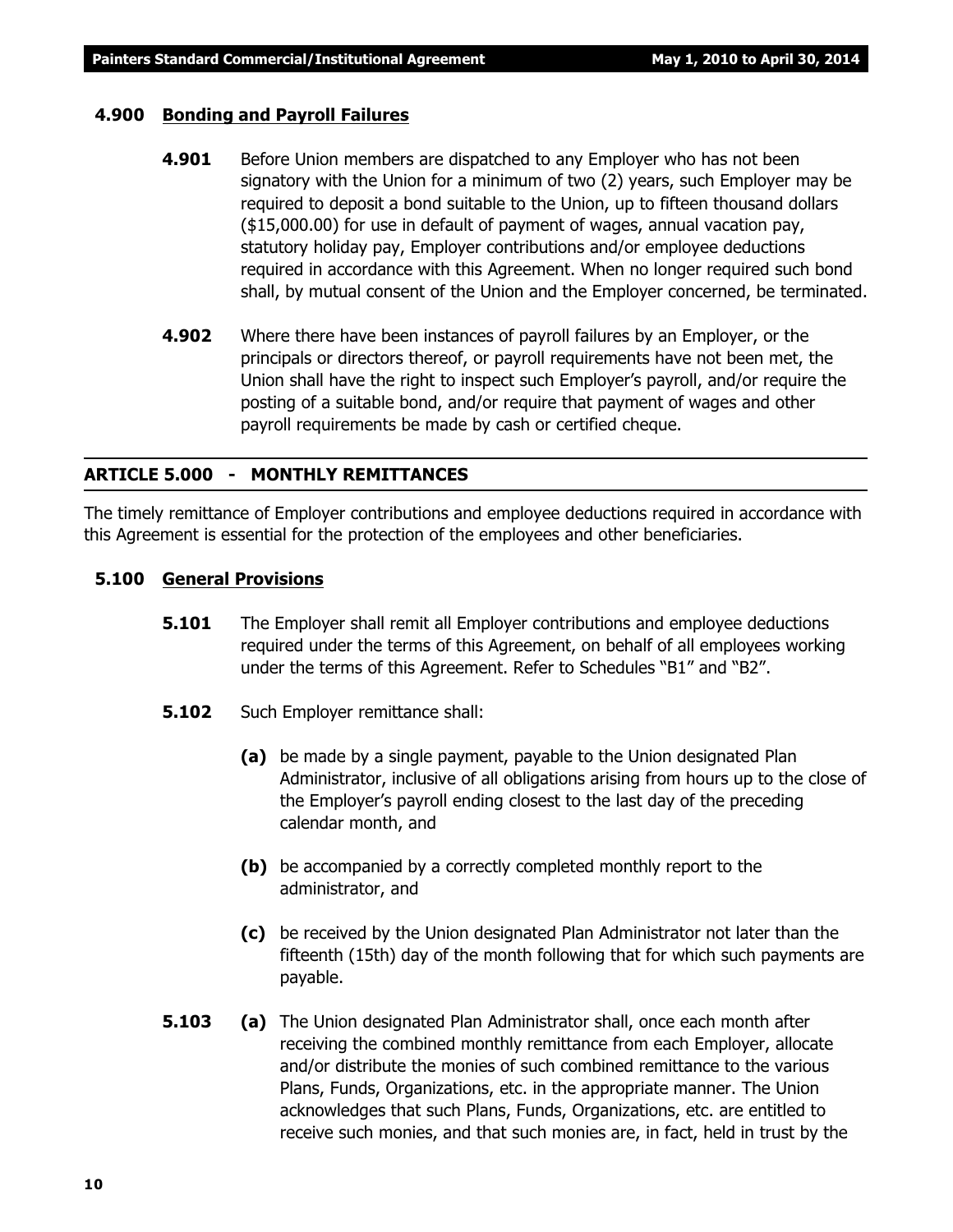Union until properly allocated and/or distributed.

**(b)** Notwithstanding Article 5.103 (a), the Union may deduct a monthly administration handling fee from each amount to be allocated and/or distributed, providing such fee does not exceed five percent (5%), to a maximum of one hundred dollars (\$100.00), of the amount to be allocated and/or distributed.

### **5.200 "Nil" Reports**

The Employer shall submit a "Nil" report if such Employer had employed no employees during the period for which payments would otherwise have been payable. Notwithstanding the foregoing, the Employer shall not be required to submit a "Nil" report for a period in which no employees had been employed if the Union has been notified, in writing, that such Employer is no longer in business.

#### **5.300 Delinquent Remittance**

- **5.301** In the event the Employer fails to remit Employer contributions and/or employee deductions in the manner set forth in Article 5.000, the Union may, at its sole discretion, take any economic action it deems necessary against such Employer, and such action shall not be considered a violation of this Agreement.
- **5.302** The Union shall advise the Employer within forty-eight (48) hours in writing of any delinquency. If the Employer fails to respond within forty-eight (48) hours of receipt of notification, exclusive of Saturday, Sunday and statutory holidays, the Union may, at its sole discretion, require a ten percent (10%) penalty of the amount of the late payment.

#### **5.400 Monthly Report to the Administrator**

The Union shall supply Employers with copies of the monthly report to the administrator, and the Union shall bear the cost of producing such report except in accordance with Article 4.604 (a).

#### **ARTICLE 6.000 - HOURS OF WORK AND OVERTIME**

#### **6.100 Regular Hours**

- **6.101 (a)** Eight (8) hours shall constitute the regular work day and five (5) days, forty (40) hours shall constitute the regular work week.
	- **(b)** Notwithstanding any/all contrary provisions of this Agreement, any work hours under the forty (40) hour weekly maximum missed during a regular Monday to Friday work week may be made up on a Saturday at straight time upon mutual agreement between the employee(s) and Employer.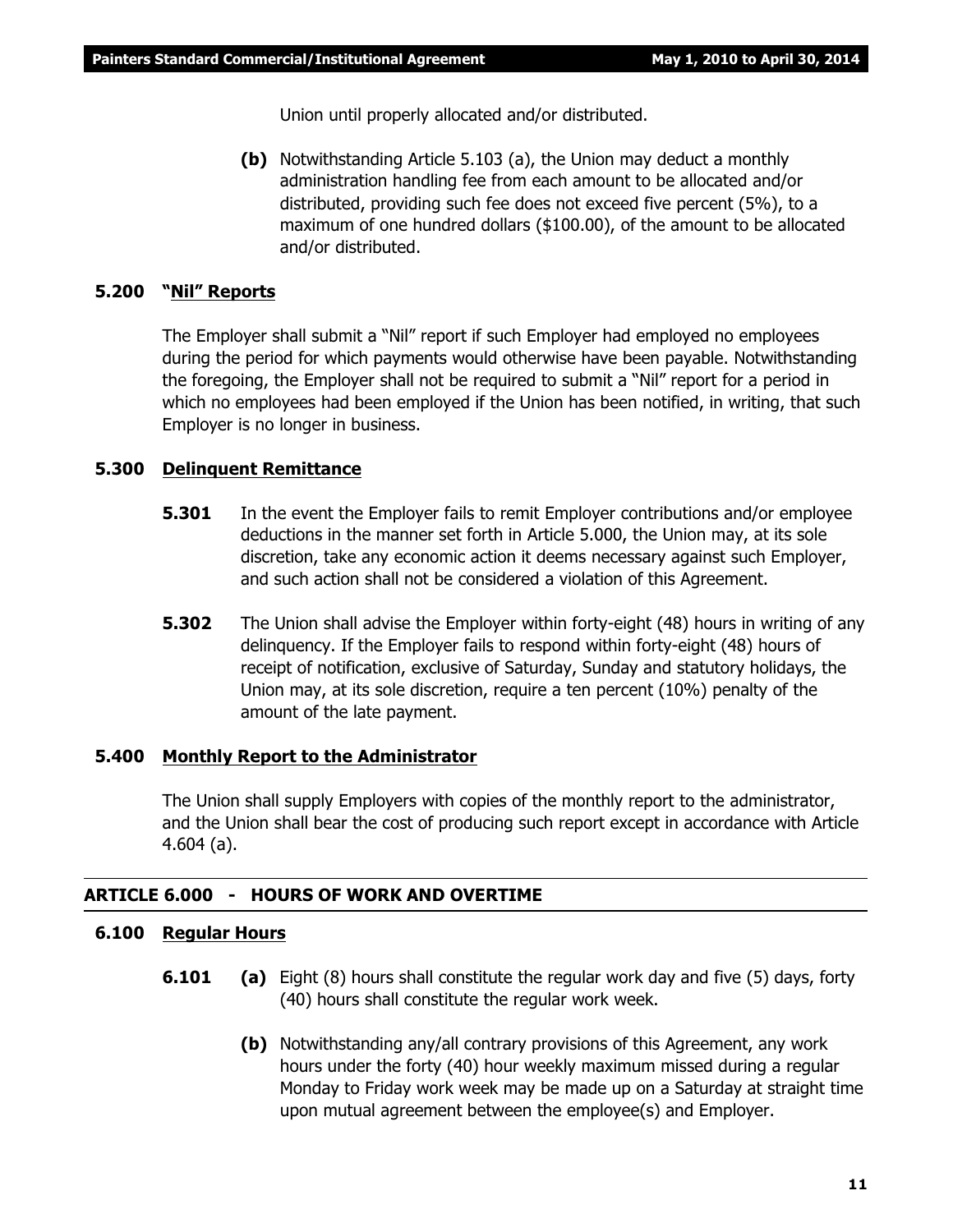**6.102** The regular work week shall be between 8:00 am Monday and 4:30 pm Friday, and the regular work day shall be as per the following schedule:

| Straight Time:                    |  | 8:00 am to 12:00 noon  | 4.0 hours |
|-----------------------------------|--|------------------------|-----------|
| Meal:                             |  | 12:00 noon to 12:30 pm | 0 hours   |
| Straight Time:                    |  | 12:30 pm to 4:30 pm    | 4.0 hours |
|                                   |  |                        |           |
| <b>Total Straight Time Hours:</b> |  |                        | 8.0 hours |

#### **6.103 Starting and Stopping Times**

Notwithstanding any/all contrary provisions of this Agreement:

- **(a)** This Article shall apply to all shifts, including but not limited to those shifts worked on a compressed work week schedule.
	- **(i)** The starting and stopping time on a project may be varied by a maximum of one (1) hour earlier or later than the otherwise required start time of the shift at the Employer's discretion.
	- **(ii)** The starting and stopping time on a project may be varied by a maximum of two (2) hours earlier or later than the otherwise required start time of the shift upon mutual agreement of the Employer and the majority of Union members employed on such project. Notwithstanding the foregoing, if the starting and stopping time is varied by more than (1) hour, the Union shall retain the right to revote the Union members employed on such project once over the duration of the project.
	- **(iii)** The Employer shall be responsible for a suitable signal for all starting and stopping times.
- **(b)** The starting time of the employees shall be from the designated "lay down" area, lockup or tool room, and a five (5) minute "pick-up" period shall be provided prior to the stopping time.

#### **6.104 Notice of Termination**

The Employer shall provide an employee with one (1) hours notice of termination, or one (1) hours pay in lieu thereof. The employee shall use such notice to gather his/her personal tools and prepare such tools for the next project.

#### **6.200 Overtime Hours**

Overtime work shall be voluntary and no employee shall be discriminated against for refusal to work overtime hours.

**6.201** The first two (2) hours of overtime, Monday through Friday, shall be paid at one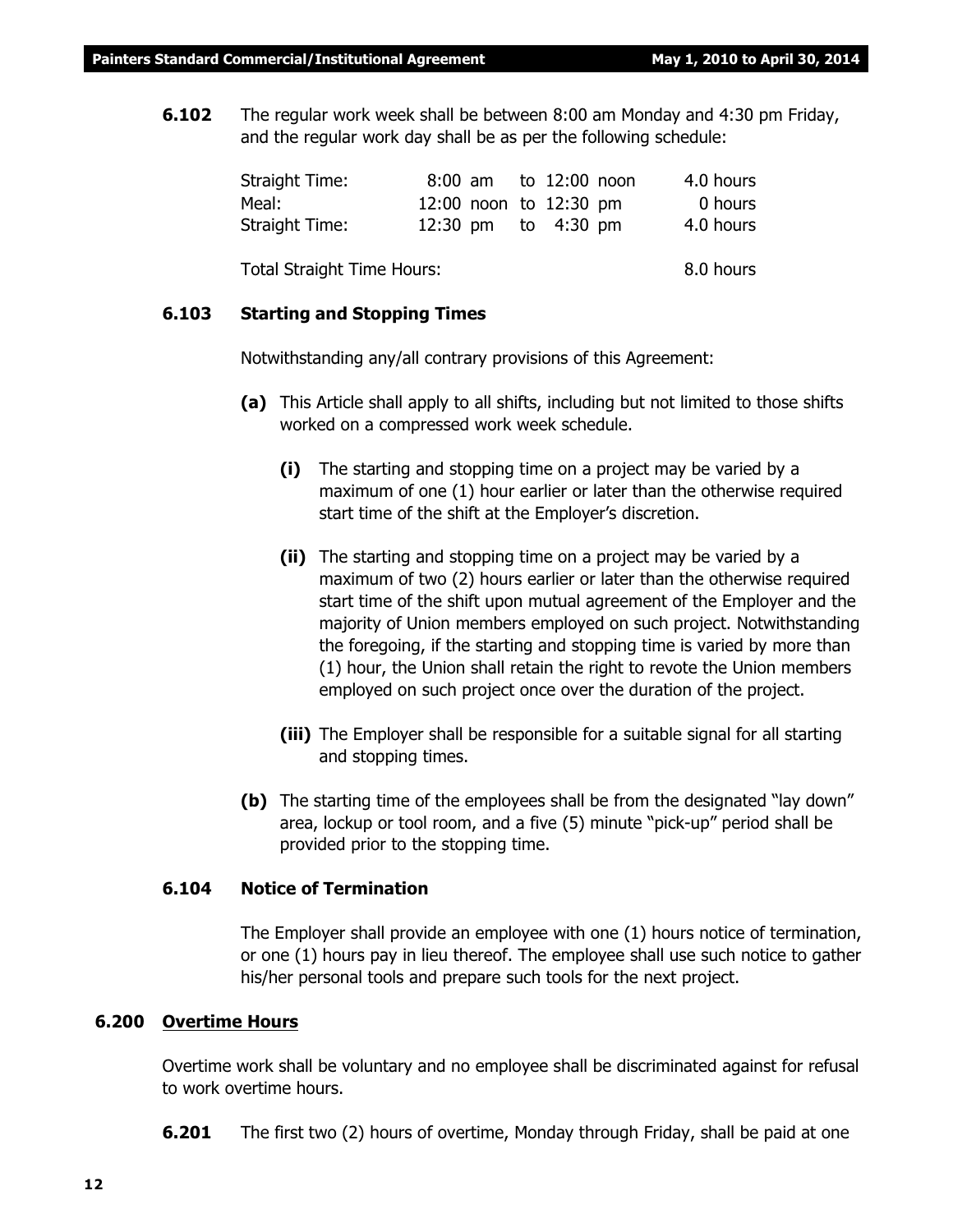and one-half  $(1\frac{1}{2})$  times the otherwise applicable straight time hourly wage rate.

- **6.202** The first eight (8) hours of overtime on Saturdays shall also be paid at one and one-half  $(1\frac{1}{2})$  times the otherwise applicable straight time hourly wage rate.
- **6.203** All other overtime hours, including all hours worked on Sundays and statutory holidays, shall be payable at two (2) times the otherwise applicable straight time hourly wage rate.
- **6.204** Notwithstanding any/all contrary provisions of this Agreement, a minimum break of eight (8) hours shall be provided to an employee between the end of one (1) working shift and the commencement of such employee's next working shift. Where a minimum break of eight (8) hours is not provided in accordance with the foregoing, all hours worked on such employee's next working shift shall be deemed to be overtime hours and shall be paid accordingly.

### **6.300 Compressed Work Week**

A compressed work week may be established by the Employer with the mutual agreement of the Union. Alternatively, the Employer may establish a compressed work week without the mutual agreement of the Union if requested to do so by the project client. The Employer shall notify the Union, in writing, upon receiving such a request. The terms and conditions of such compressed work week shall supercede any/all contrary provisions of this Agreement.

### **6.301 Hours of Work**

- **(a)** Ten (10) straight time hours (7:30 am to 6:00 pm, inclusive of a meal break) shall constitute the compressed work week day shift. Forty (40) straight time hours, Monday through Thursday inclusive, or Tuesday through Friday inclusive, shall constitute the regular work week.
- **(b)** Ten (10) straight time hours (6:00 pm to 4:30 am, inclusive of a meal break) shall constitute the compressed work week afternoon shift. Forty (40) straight time hours, Monday through Thursday inclusive, or Tuesday through Friday inclusive, shall constitute the regular work week. The applicable shift premium shall apply.
- **(c)** Refer also to Article 6.103 (a).

### **6.302 Overtime**

Overtime work shall be voluntary and no employee shall be discriminated against for refusal to work overtime hours.

**(a)** The first ten (10) hours of overtime worked on the Friday of a Monday through Thursday compressed work week, or on the Monday of a Tuesday through Friday compressed work week, shall be payable at one and one-half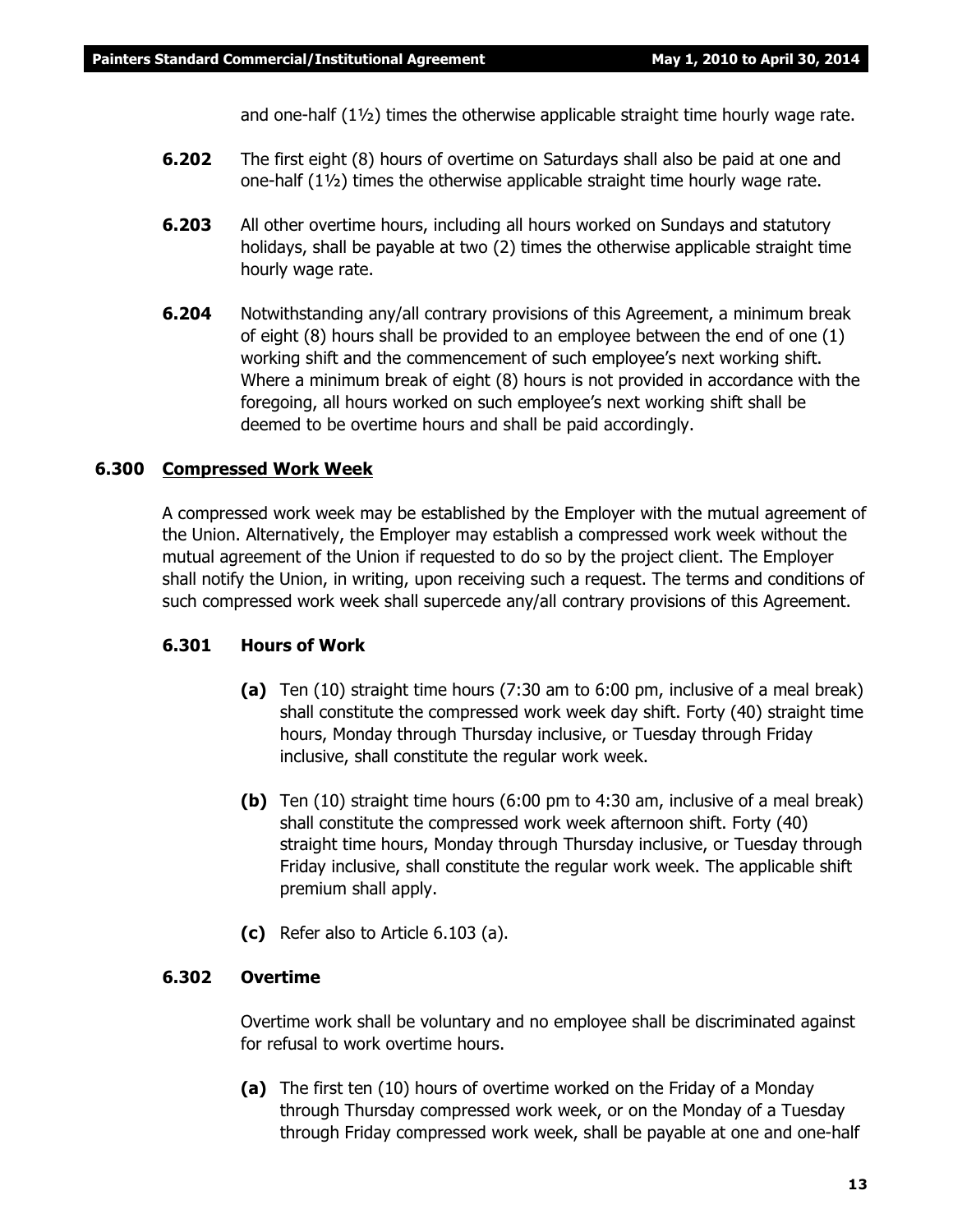(1½) times the otherwise applicable straight time hourly wage rate.

- **(b)** The first eight (8) hours of overtime worked on a Saturday shall be payable at one and one-half  $(1\frac{1}{2})$  times the otherwise applicable straight time hourly wage rate.
- **(c)** All other overtime hours, including all hours worked in excess of ten (10) hours per day, all hours worked in excess of eight (8) hours on a Saturday, and all hours worked on Sundays and statutory holidays, shall be payable at two (2) times the otherwise applicable straight time hourly wage rate.

#### **6.303 Statutory Holidays**

Notwithstanding any/all contrary provisions of this Agreement, Article 6.303 shall supercede Article 4.503 (c).

- **(a)** All statutory holidays which occur during a compressed work week schedule shall be observed on the actual day of the statutory holiday, even if such day would otherwise have been a regularly scheduled day off (e.g. the Friday of a Monday to Thursday compressed work week, or a Saturday, or Sunday, etc.). When a statutory holiday is observed in accordance with the foregoing, overtime rates shall not apply on a regular work day in lieu of the statutory holiday.
- **(b)** All statutory holidays which occur on a regularly scheduled work day of a compressed work week schedule may be rescheduled by prior mutual agreement of the Employer and the Union. However, in such event, an employee shall retain sole discretion to decline to work on the actual statutory holiday date and shall not be discriminated against for doing so.

#### **6.400 Shifts**

Refer to Article 6.500 for alternative provisions which apply to Occupied Buildings and Commercial/Institutional Repaint Construction.

#### **6.401 Scheduling of Shifts**

The Employer may schedule an afternoon and/or night shift if/as required. It shall not be necessary for there to be a day shift in order for there to be an afternoon shift and/or a night shift. Nor shall it be necessary to maintain an afternoon shift and/or night shift for consecutive days in order to constitute such a shift.

#### **6.402 Shift Premiums**

The Employer shall pay a shift premium over and above the otherwise applicable minimum straight time hourly wage rate to any employee who is employed on an afternoon or night shift. Such shift premium shall be paid on straight time hours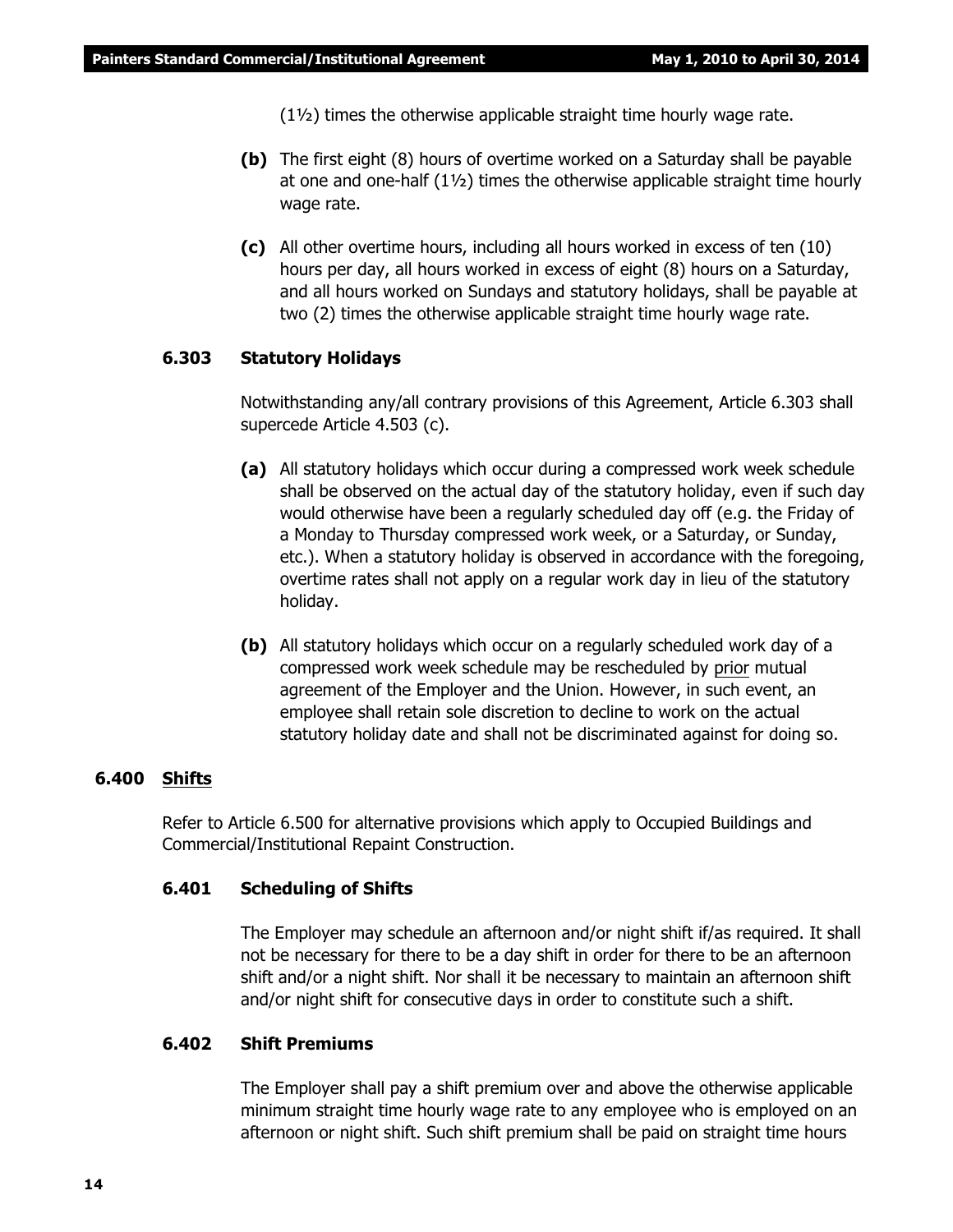only in accordance with the following schedule.

**Day Shift** No shift premium.

- **Afternoon Shift** The applicable minimum straight time hourly wage rate shall be increased by eight percent (8%) for each hour worked on any shift which commences at any time after 9:30 am but on or before 8:30 pm. Second and subsequent meal breaks shall not be considered as hours worked.
- **Night Shift** The applicable minimum straight time hourly wage rate shall be increased by seventeen percent (17%) for each hour worked on any shift which commences at any time after 8:30 pm but on or before 1:00 am. Second and subsequent meal breaks shall not be considered as hours worked. Refer also to Article 6.204.

Overtime on afternoon and night shifts shall be payable for all hours of work performed in excess of eight (8) hours per shift.

#### **6.500 Occupied Buildings and Repaint Construction (Saturdays and Sundays)**

Notwithstanding any contrary provision(s) of this Agreement and/or the parties' interest arbitration award issued July 2, 2013, the following terms and conditions shall apply.

#### **6.501 Occupied Buildings**

When performing work in an occupied building, the regular hours of work and shifts may be varied to conform to the requirements of the building owner(s). The Employer shall notify the Union prior to commencing work in accordance with the foregoing.

#### **6.502 Repaint Construction (Saturdays and Sundays)**

- **(a)** The Employer shall notify the Union, in writing, of any/all Repaint Construction project(s) which requires work to be performed on a Saturday(s) and/or Sunday(s), and such work shall be performed in accordance with the following terms and conditions.
	- **(i)** Hours of work in excess of eight (8) hours per day, forty (40) hours per week, shall be considered overtime and shall be paid at the applicable overtime rate(s).
	- **(ii)** Duplicate time sheets shall be required for all work performed.
- **(b)** In the event the Employer violates any/all of the terms and conditions of Article 6.502 (a), all hours worked on Saturday(s) and Sunday(s) shall be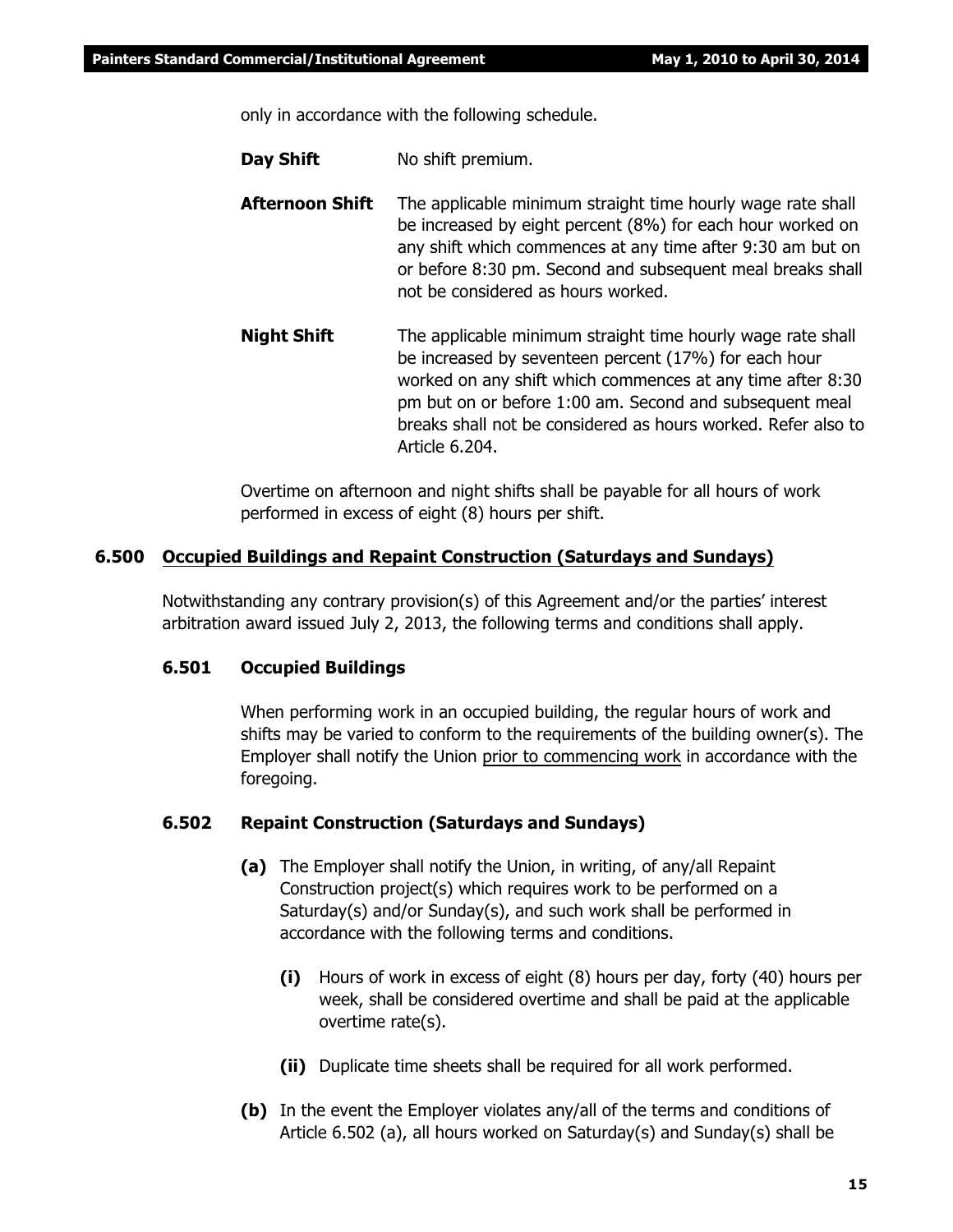considered overtime and shall be paid at the otherwise applicable overtime rate(s).

#### **6.503 Shift Premiums**

The Employer shall pay a shift premium over and above the otherwise applicable minimum straight time hourly wage rate to any employee who is employed on an afternoon or night shift in accordance with Articles 6.501 and/or 6.502. Such shift premium shall be paid on straight time hours only in accordance with the following schedule.

- **Day Shift** No shift premium.
- **Afternoon Shift** The applicable minimum straight time hourly wage rate shall be increased by one dollar (\$1.00) per hour for each hour worked on any shift which commences at any time after 9:30 am but on or before 8:30 pm. Second and subsequent meal breaks shall not be considered as hours worked.
- **Night Shift** The applicable minimum straight time hourly wage rate shall be increased by one dollar and fifty-five cents (\$1.55) per hour for each hour worked on any shift which commences at any time after 8:30 pm but on or before 1:00 am. Second and subsequent meal breaks shall not be considered as hours worked.

Overtime on afternoon and night shifts shall be payable for all hours of work performed in excess of eight (8) hours per shift.

#### **6.600 Call-Out Time**

- **6.601** In the event an employee reports for work at the request of the Employer but does not commence work, such employee shall be paid two (2) hours at the otherwise applicable rate.
- **6.602 (a)** In the event an employee reports for work at the request of the Employer and commences work, such employee shall be paid for actual hours worked or a minimum of four (4) hours, whichever is greater, at the applicable rate(s).
	- **(b)** Notwithstanding Article 6.602 (a), the four (4) hour minimum shall not apply in the event work is suspended because of inclement weather or other such reason(s) completely beyond the control of the Employer, or the employee refuses to perform, or is found incapable of performing, the work for which the Employer had requested that such employee be dispatched.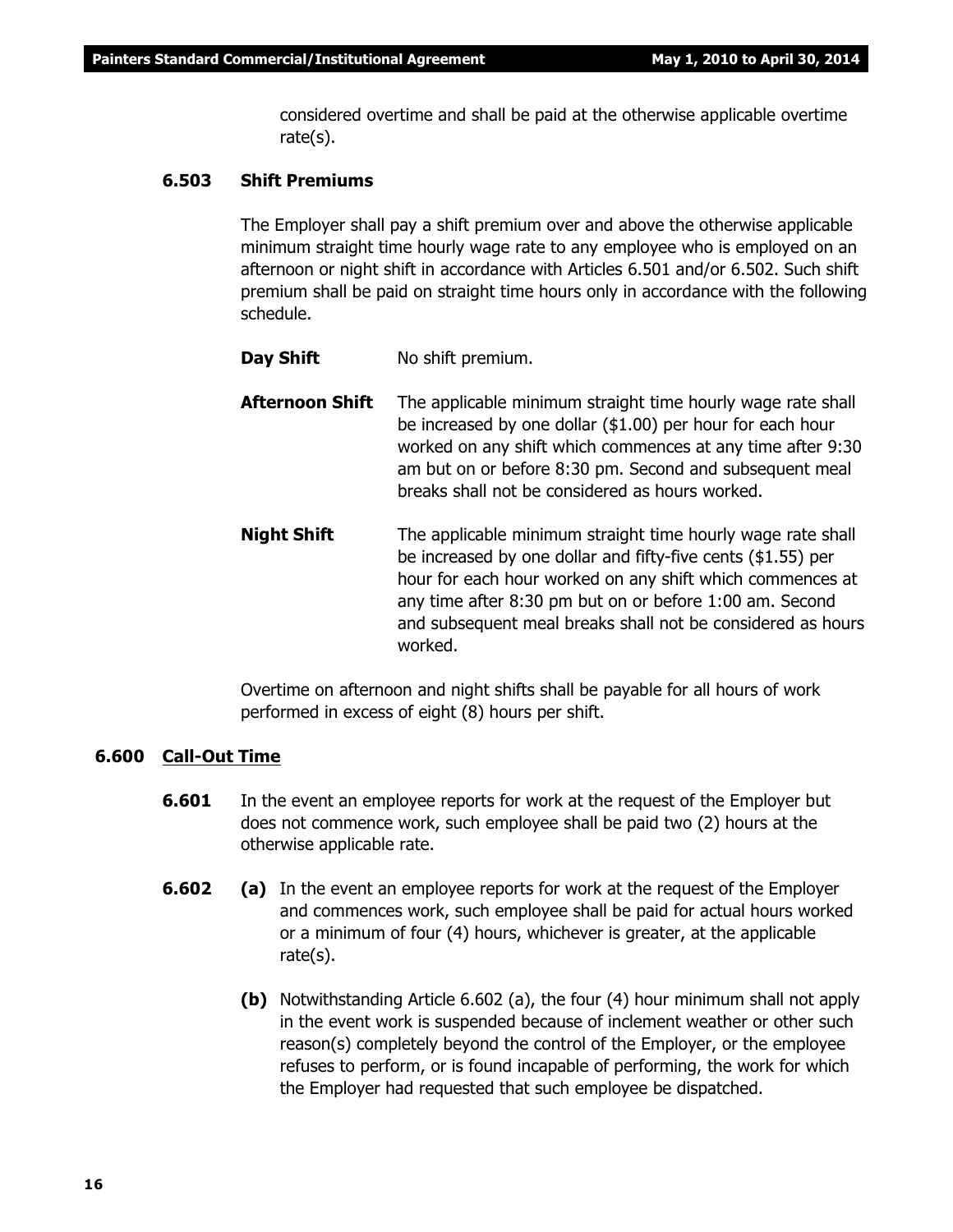#### **6.700 Rest Breaks**

- **6.701** Two (2) rest breaks of ten (10) minutes duration each shall be provided during a scheduled eight (8) hour or nine (9) hour shift. Notwithstanding the foregoing, a third rest break of ten (10) minutes duration shall be provided after eight (8) hours if the shift is subsequently extended beyond eight (8) hours or nine (9) hours up to a maximum of ten (10) hours. Refer also to Article 6.802.
- **6.702** Notwithstanding Article 6.701, only two (2) rest breaks shall be provided on a scheduled shift of ten (10) hours, however each such rest break shall be of fifteen (15) minutes duration. The parties agree that a shift of ten (10) hours shall not be deemed to be a scheduled shift of ten (10) hours unless the employees have been so advised prior to the completion of the previous days' shift.
- **6.703** Rest breaks shall be taken at a location determined by mutual agreement between the Employer and the Union.

#### **6.800 Meal Breaks**

#### **6.801 Regularly Scheduled Shifts of Ten (10) Hours or Less**

One (1) meal break of one-half  $(v_2)$  hour shall be provided on all scheduled shifts of ten (10) hours or less. Such meal break shall be scheduled as near as is practical to the mid-point of the shift and shall not be considered as time worked.

#### **6.802 Shifts in Excess of Ten (10) Hours**

Additional meal breaks are required on all shifts in excess of ten (10) hours. The foregoing applies regardless of whether such shifts are scheduled shifts or the result of unscheduled overtime. Refer to the parties' Letter of Understanding Re: Meal Breaks for details. Copies of such Letter of Understanding can be obtained from either the Union or CLR.

### **ARTICLE 7.000 - TRAVEL ALLOWANCES AND OUT-OF-TOWN PROJECTS**

#### **7.100 Local Resident Employee**

Refer to Appendix "B" for definition of both Local Resident Employee and Lower Mainland/ Fraser Valley.

- **7.101** No daily travel allowance shall be payable to any local resident employee on any project located inside the Lower Mainland/Fraser Valley.
- **7.102 (a)** A daily travel allowance shall be paid to any local resident employee who uses his/her own vehicle to travel daily from his/her residence to a project located outside of the Lower Mainland/Fraser Valley.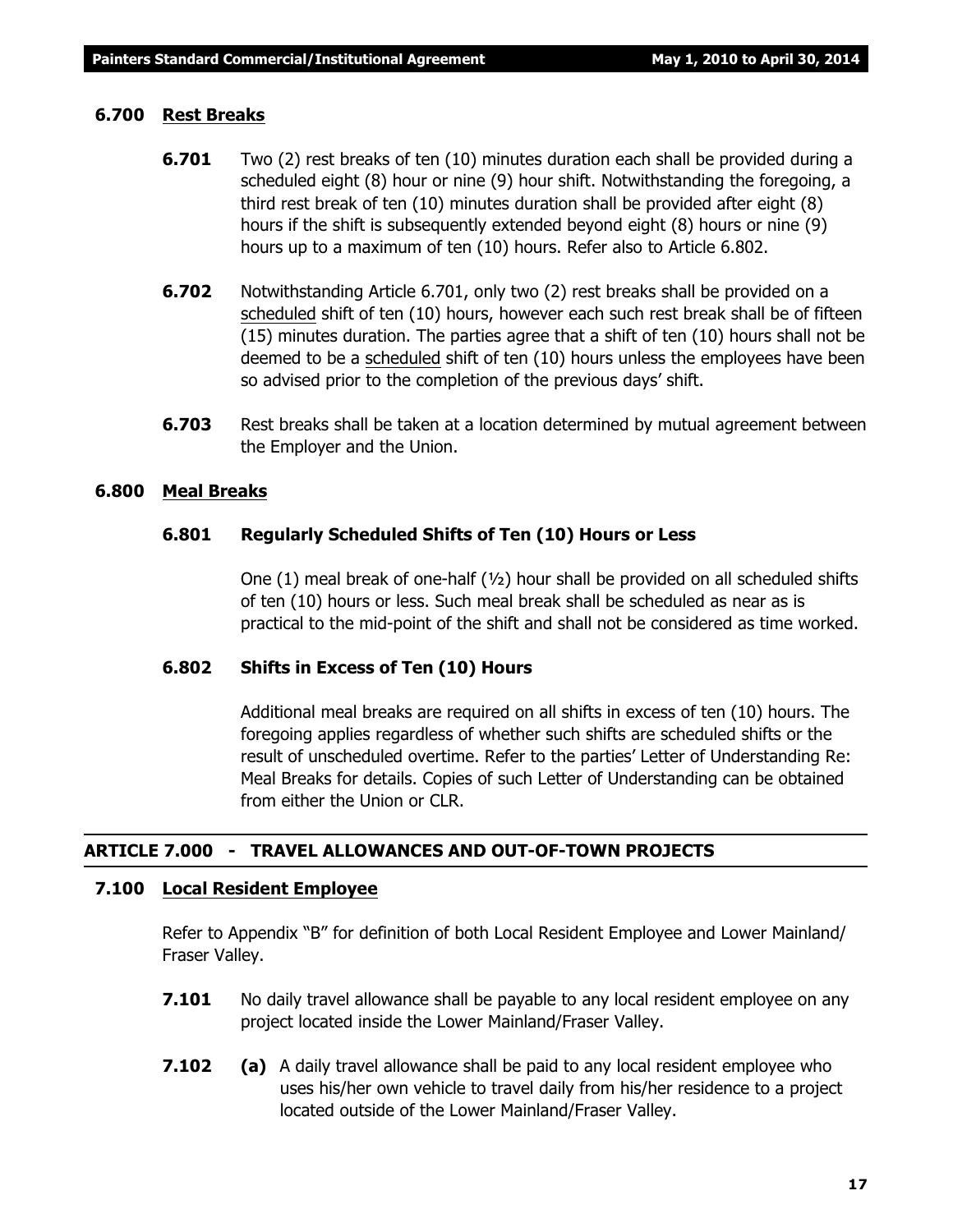**(b)** Such allowance shall be payable in accordance with the following schedule. Refer also to Article 7.103.

First forty (40) road kilometres, each way, each day hot applicable All additional road kilometres, each way, each day  $$0.54$  per km

**7.103** Notwithstanding any/all contrary provisions of this Agreement, the daily travel allowance amount provided for within Article 7.102 (b) shall be subject to annual adjustments throughout the duration of this Agreement. As a result, the effective "per road kilometre" amount which shall be payable pursuant to Article 7.102 (b) shall be the maximum allowable tax-free rate for mileage expense reimbursement as published annually by the Canada Revenue Agency.

#### **7.200 Non Local Resident Employee**

This Article does not apply to Local Resident Employees. Refer to Appendix "B" for definition.

- **7.201** The terms of both daily travel as well as initial and terminal travel which shall apply to a non local resident employee on an out-of-town project shall be established on a project by project basis.
- **7.202** Such terms shall:
	- **(a)** be mutually agreed upon, in writing, by the Employer and the non local resident employee prior to the commencement of travel, and
	- **(b)** remain as originally agreed upon unless/until otherwise changed by mutual agreement, in writing, and
	- **(c)** be consistent with the following principles:
		- **(i)** A non local resident employee shall not incur any out of pocket cost in the process of travelling to an out-of-town project at the beginning of his/her employment on such project, and from an out-of-town project at the conclusion of his/her employment on such project.
		- **(ii)** The Employer shall supply a non local resident employee with an "employer supplied room plus daily meal allowance" while such employee is employed on an out-of-town project. The employer supplied room shall be of an acceptable standard. Notwithstanding the foregoing, the Employer may, as an alternative, pay a daily "living out allowance" to such employee in lieu of "employer supplied room plus daily meal allowance" with the mutual agreement of such employee.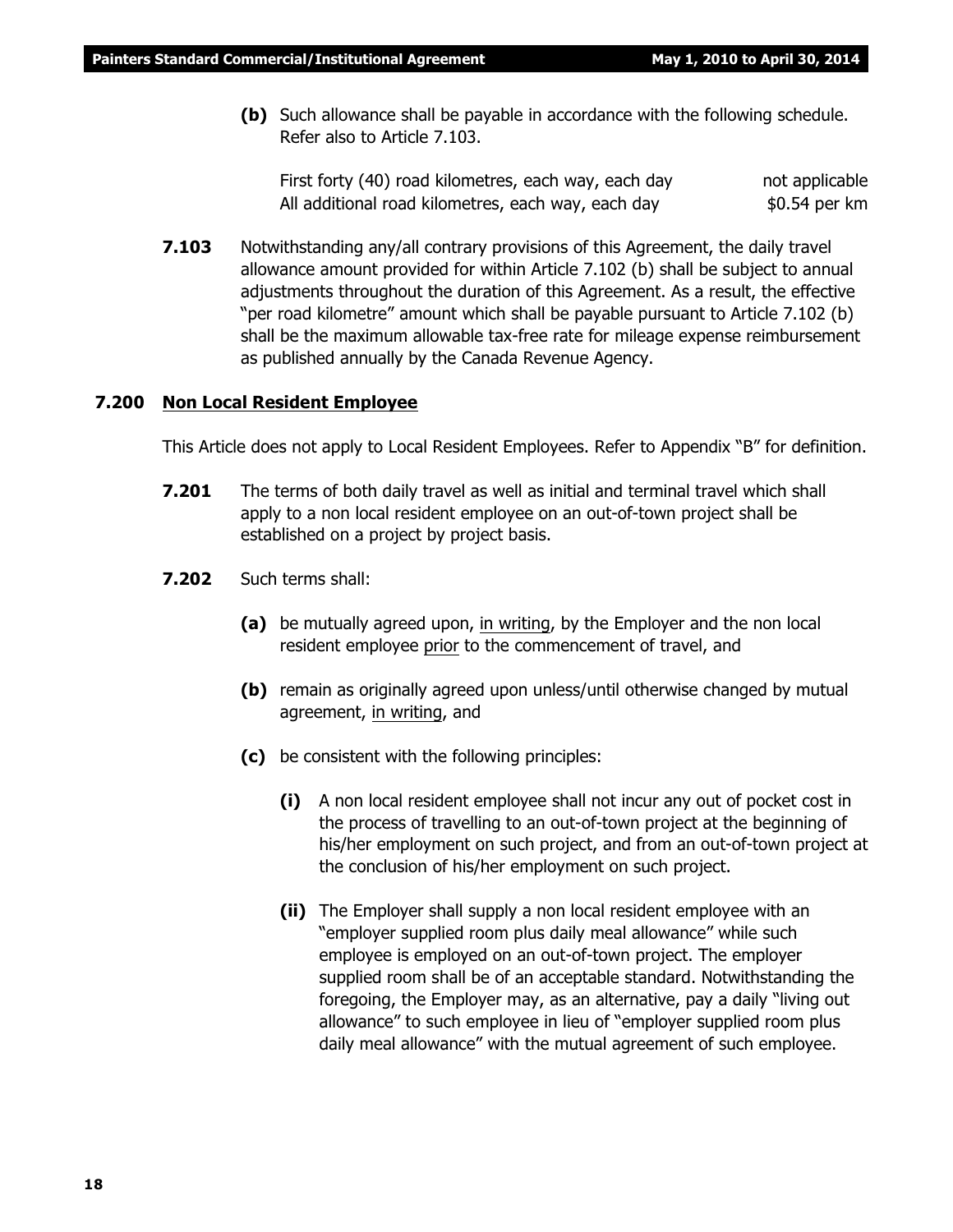#### **ARTICLE 8.000 - HIRING AND MOBILITY OF WORKFORCE**

The interpretation and application of these provisions shall be consistently applied throughout the province. Past practice shall be superceded by the terms of this Agreement unless otherwise mutually agreed, in writing, by the Union and the Employer.

### **8.100 Hiring**

- **8.101** The Union shall assist the Employer in supplying qualified prospective employees. Without restricting/limiting the foregoing, the Union shall, in particular, assist in supplying local resident employees when requested to do so by the Employer.
- **8.102** The Employer shall retain the right to refuse employment to an individual if the Employer does not believe that such individual would be able to productively contribute within the Employer's existing operational methods and structures.
- **8.103 (a)** There shall be no restrictions/limitations on the Employer's right to hire, including but not limited to the Employer's right to hire via name request.
	- **(b)** Notwithstanding Article 8.103 (a), whenever the Employer hires an individual who is not a Union member, the Employer shall provide the Union, in writing, with the name and contact information for such individual within fourteen (14) calendar days of hire. Such individual shall make application to become a Union member within ninety (90) calendar days of hire and the Union shall accept such individual into its membership. All terms and conditions of this Agreement shall otherwise apply from date of hire.
- **8.104** In the event an employee ceases to be a member in good standing of the Union, the Employer shall terminate the employment of such employee upon receiving written confirmation and direction to do so from the Union.
- **8.105** Any employee hired and/or transferred in accordance with Article 8.000 shall be deemed to have been properly dispatched by the Union and the Union shall ensure that the appropriate dispatch paperwork is supplied to the Employer in a timely manner.

### **8.200 Mobility**

There shall be no restrictions/limitations on the Employer's right to transfer an employee(s) from one (1) project to another throughout the province. Notwithstanding the foregoing, when a non local resident employee(s) is transferred between two (2) out-of-town projects the following standard shall apply.

- > Initial travel allowance shall be paid to the non local resident employee from his/her point of dispatch to the first project in accordance with Article 7.200, and
- > The "per road kilometre" travel allowance rate provided for within Article 7.102 (b) shall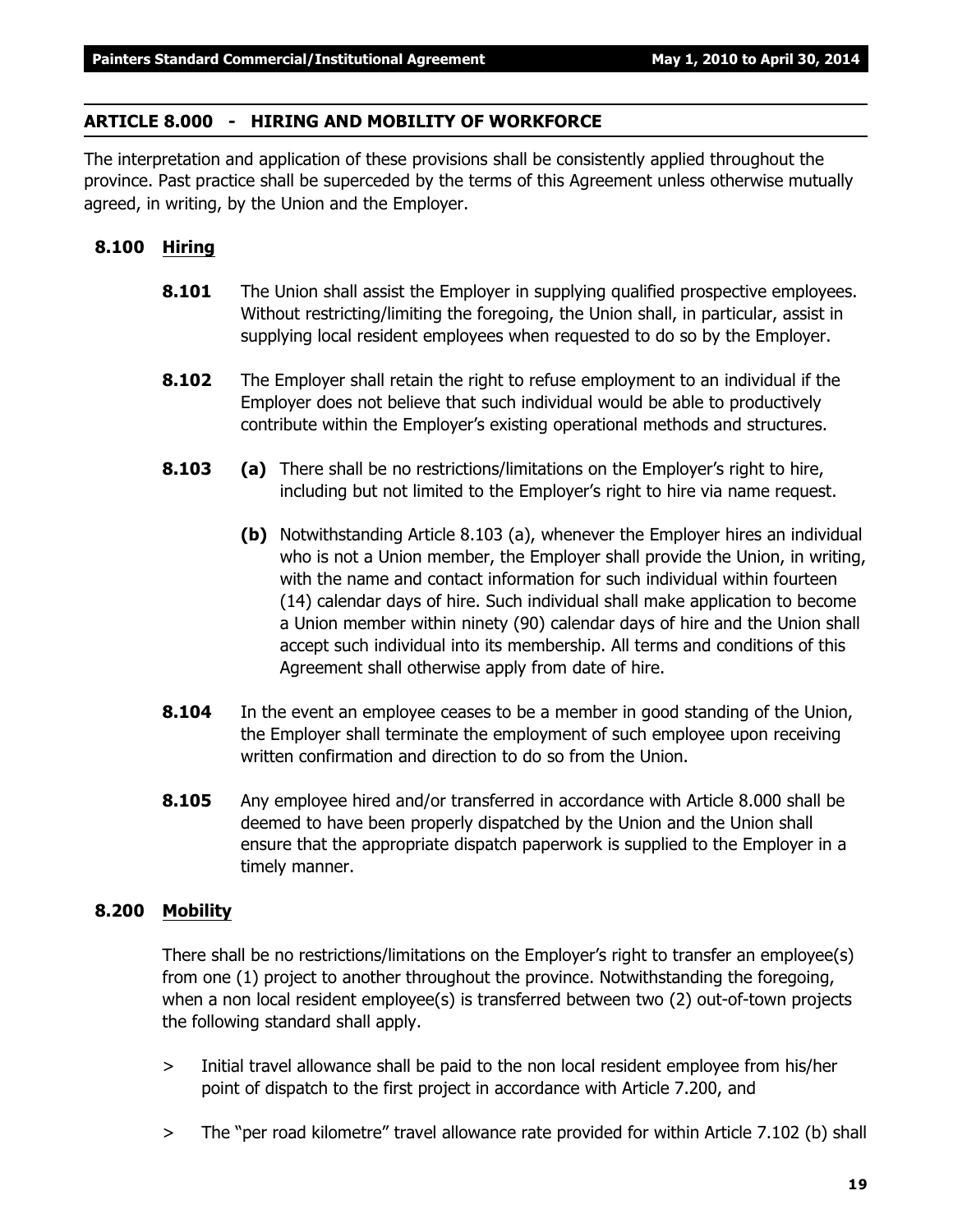be paid to the non local resident employee for all road kilometres travelled, one (1) way, from the first project to the second project, and

> Terminal travel allowance shall be paid to the non local resident employee from the second project back to his/her point of dispatch in accordance with Article 7.200.

#### **8.300 Differentiation of Employee Classifications**

Notwithstanding any/all contrary provisions of this Agreement, the Union shall not make any attempt to dispatch an employee of a different employee classification (i.e. Foreman, Certified Journeyperson, Uncertified Painter, Apprentice, and/or Pre-Apprentice) than was requested by the Employer. In particular, the Union shall not make any attempt to restrict/limit or deny the Employer from hiring the maximum ratio of Apprentices permitted in accordance with Article 4.404 (a).

#### **8.400 Reduction in Project Crew**

- **8.401** The Employer shall notify the Job Steward prior to a reduction in the size of the project crew.
- **8.402** When it is necessary for the Employer to reduce the size of the project crew, preference of continued employment shall be given to Job Stewards.

#### **8.500 Rehiring of Injured Employees**

The Employer shall give preference of re-employment to an injured employee when such employee is able to return to work, provided sufficient work is available.

#### **ARTICLE 9.000 - JOB STEWARDS AND UNION REPRESENTATIVES**

#### **9.100 Job Stewards**

- **9.101** The Union shall notify the Employer of the appointment of all Job Stewards.
- **9.102** Job Stewards shall be recognized on all projects and shall not be discriminated against.
- **9.103** The Employer shall provide a Job Steward with sufficient time to carry out his/her duties.
- **9.104** Refer also to Article 8.402 regarding preference for continued employment of Job Stewards.

#### **9.200 Union Representatives**

Union Representatives shall have access to all projects governed by this Agreement, after first notifying the Employer, however in no way shall such Representative(s) interfere with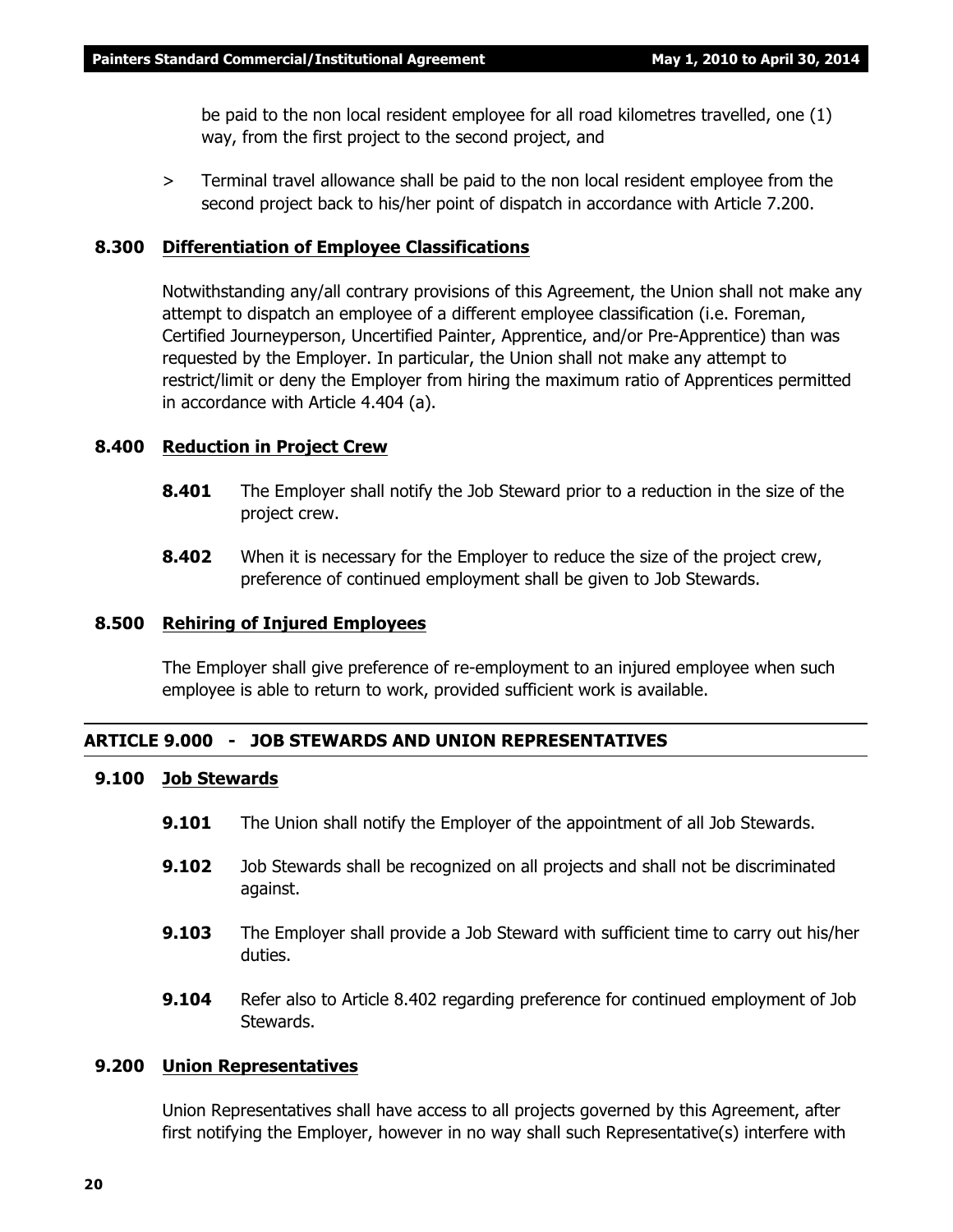employees during working hours unless permission is granted.

#### **9.300 Leaves of Absence**

- **9.301** The Employer shall grant a non-paid leave of absence to an employee when requested, in writing, to do so by the Union. Such leave shall be for the purpose of attending to Union business, and shall not jeopardize the employee's continued employment. Notwithstanding the foregoing, the Employer may deny such request for valid reasons.
- **9.302** The parties agree to cooperate to facilitate broad and liberal leaves for operations and training military leave for workers who serve as members of the Canadian Forces Reserves, in accordance with provincial and federal law and the "Declaration of Support for the Reserve Forces" signed by the Canadian Office of the Building and Construction Trades Department and the National Construction Labour Relations Alliance, dated May 12, 2010.

#### **ARTICLE 10.000 - HEALTH AND SAFETY**

### **10.100 Safety Equipment**

- **10.101 (a)** The Employer shall supply to employees, at no cost, all safety equipment, including hearing protective devices and safety masks (as per WSBC requirement G5.54-7), except personal apparel (i.e. CSA approved hard hat, CSA approved footwear, rubber clothing, etc.). Refer also to Article 10.500.
	- **(b)** The Employer shall supply a five (5) point safety harness to an employee if/as required by WSBC. Notwithstanding the foregoing, an employee may use his/her own CSA approved safety harness and lanyard, providing such equipment is in satisfactory condition and has been approved for use by the Employer. Where an employee chooses to use an Employer supplied safety harness and lanyard, such employee shall return such harness and lanyard in good condition when asked to do so or upon termination of employment.
	- **(c)** The Employer may deduct the cost of Employer supplied safety equipment from an employee's pay cheque if such equipment is not returned.
- **10.102** All equipment, tools, and materials shall conform and be utilized in conformity with applicable provincial and/or federal regulations, acts and laws. Employer safety regulations shall be complied with provided they are not inconsistent with the foregoing. It shall not be considered a violation of this Agreement should an employee(s) refuse to work in conditions and/or use equipment that do not meet prescribed safety standards and/or regulations.

#### **10.200 Accident Prevention Regulations**

**10.201** The parties to this Agreement shall, at all times, comply with the accident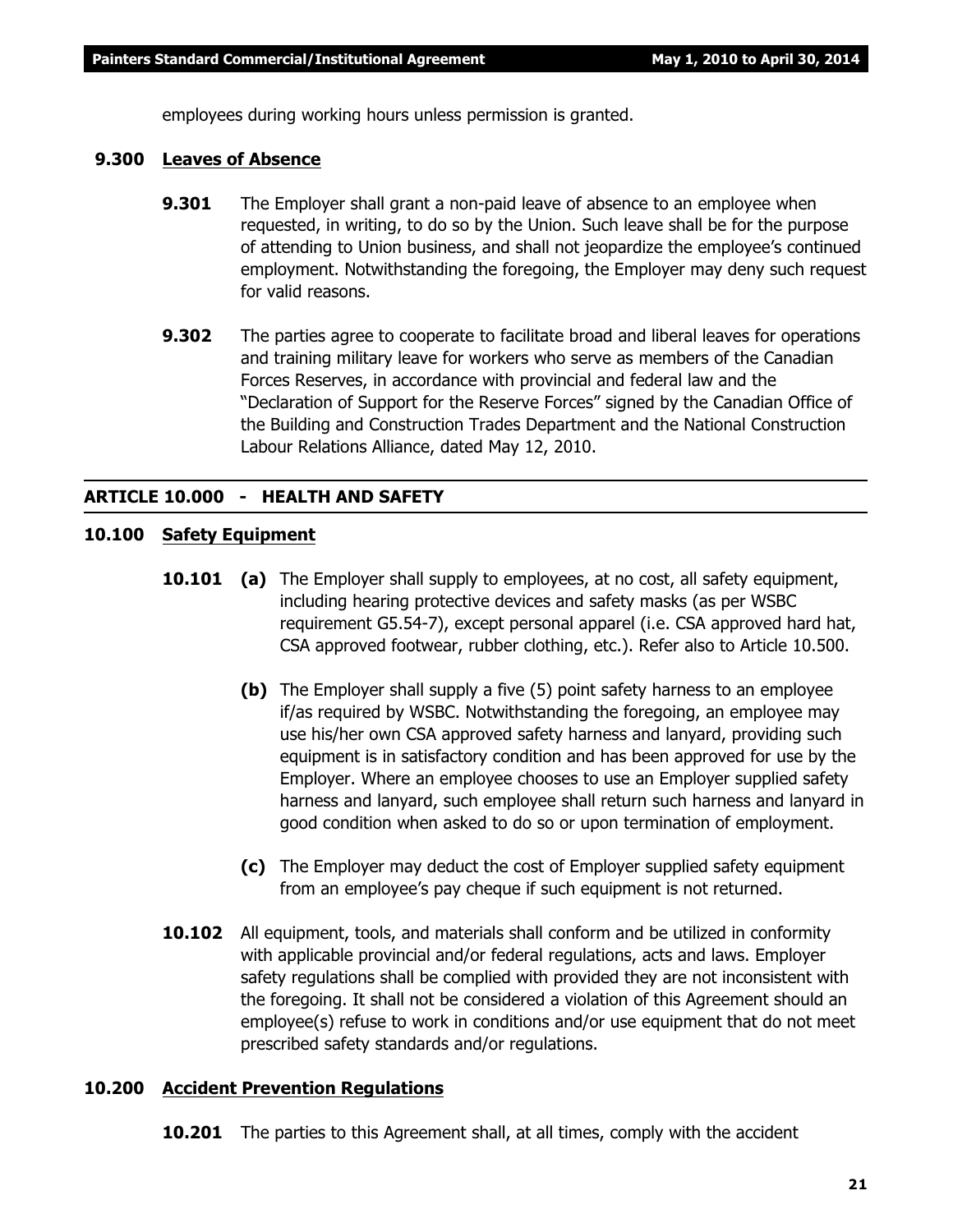prevention regulations of the *Workers Compensation Act* and any refusal on the part of an employee to work in contravention of such regulations shall not be deemed to be a breach of this Agreement. No employee shall be discharged because such employee fails to work under unsafe conditions as set out in the regulations.

- **10.202 (a)** Any refusal by an employee to abide by known WSBC regulations or posted Employer safety regulations, after being duly warned, shall constitute just cause for termination.
	- **(b)** Employees shall abide by any/all project site rules at all times. Failure to do so shall constitute just cause for termination.
- **10.203** Any employee may refuse to work where, in the opinion of such employee, adequate safety precautions have not been provided.

#### **10.300 Project Inspections**

The Job Steward, or where there is a safety committee a Union representative of such committee, shall accompany the WSBC inspector on all project inspections.

#### **10.400 Injured or Sick Employees**

- **10.401** The Employer shall cover all transportation costs not otherwise covered by the WSBC for any employee residing in Employer supplied accommodation who is injured on the project and subsequently requires transportation to either his/her point of dispatch or back to the project. The foregoing shall also apply for any employee residing in Employer supplied accommodation who becomes ill or is injured in an accident not covered by WSBC, if the first aid attendant or a doctor recommends off-site treatment or a return to the employee's point of hire.
- **10.402** If an employee requires off-site medical attention which necessitates no return to work on that day, or where a qualified Industrial First Aid Attendant recommends rest until the next day, then the injured employee shall be paid for the full shift.
- **10.403** Refer also to Article 8.500.

# **10.500 Certifications and Personal Protective Equipment**

The following provisions shall apply to all employees, whether they are reporting for work or are already employed on a project:

# **10.501 Certifications**

Employees shall be responsible for ensuring they possess all Health and Safety related required certifications (eg. Workplace Hazardous Materials Information System training, Record of Hearing Test, etc.) and that such certifications are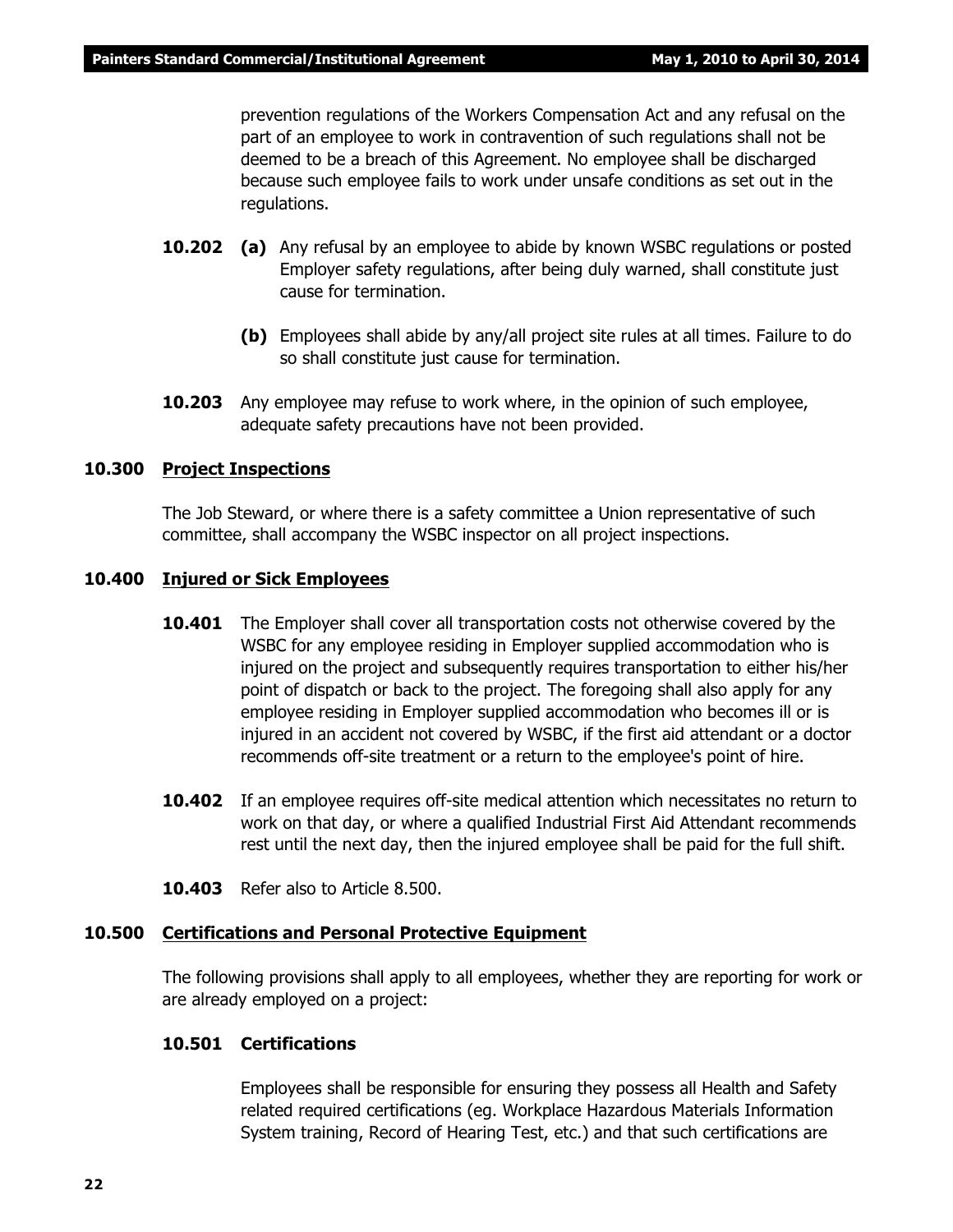valid. Proof of such certifications shall be provided to the Employer upon request.

#### **10.502 Personal Protective Equipment**

Employees shall be responsible for personally providing and utilizing the following personal protective equipment as required under regulations/policies imposed by WSBC, and/or any other such body (i.e. Federal, Provincial, or Municipal Governments, etc.), having the authority to enact similar regulations/policies.

- **(a)** Clothing suitable for protection against the natural elements to which they may be exposed.
- **(b)** All such personal protective equipment generally regarded as being the responsibility of the employee. Such personal protective equipment shall include, but not be limited to, CSA approved; gloves, safety headgear, and steel toed safety footwear complete with above ankle support.
- **10.503 (a)** The Employer shall be permitted to refuse work to any employee who does not fulfill such provisions as stipulated in Articles 10.501 and/or 10.502.
	- **(b)** Notwithstanding Article 6.600, if an employee is refused work in accordance with Article 10.503 (a), the Employer shall be required to pay such employee only for actual time worked, if any.

#### **10.600 Substance Abuse Testing and Treatment Program Policy**

The parties to this Agreement agree to be bound by the decisions of the Policy Administration Committee (PAC) of the Construction Industry of British Columbia Substance Abuse Testing and Treatment Program Policy with respect to the implementation of an Industry Employee and Family Assistance Program (EFAP) providing such decisions have been endorsed by each of the respective parent bodies of such Policy.

#### **ARTICLE 11.000 - WORKING CONDITIONS**

#### **11.100 Harassment**

The Union and the Employer recognize the right of employees to work in an environment free from harassment.

#### **11.200 Project Facilities**

#### **11.201 Toilets**

Chemical or flush toilets shall be provided from the commencement of work on all projects. When sewer or chemical toilets are not available, sanitary facilities shall be provided in accordance with local sanitary regulations. Toilet houses shall be of fibreglass or rubber compound construction, and shall be cleaned out daily. Toilet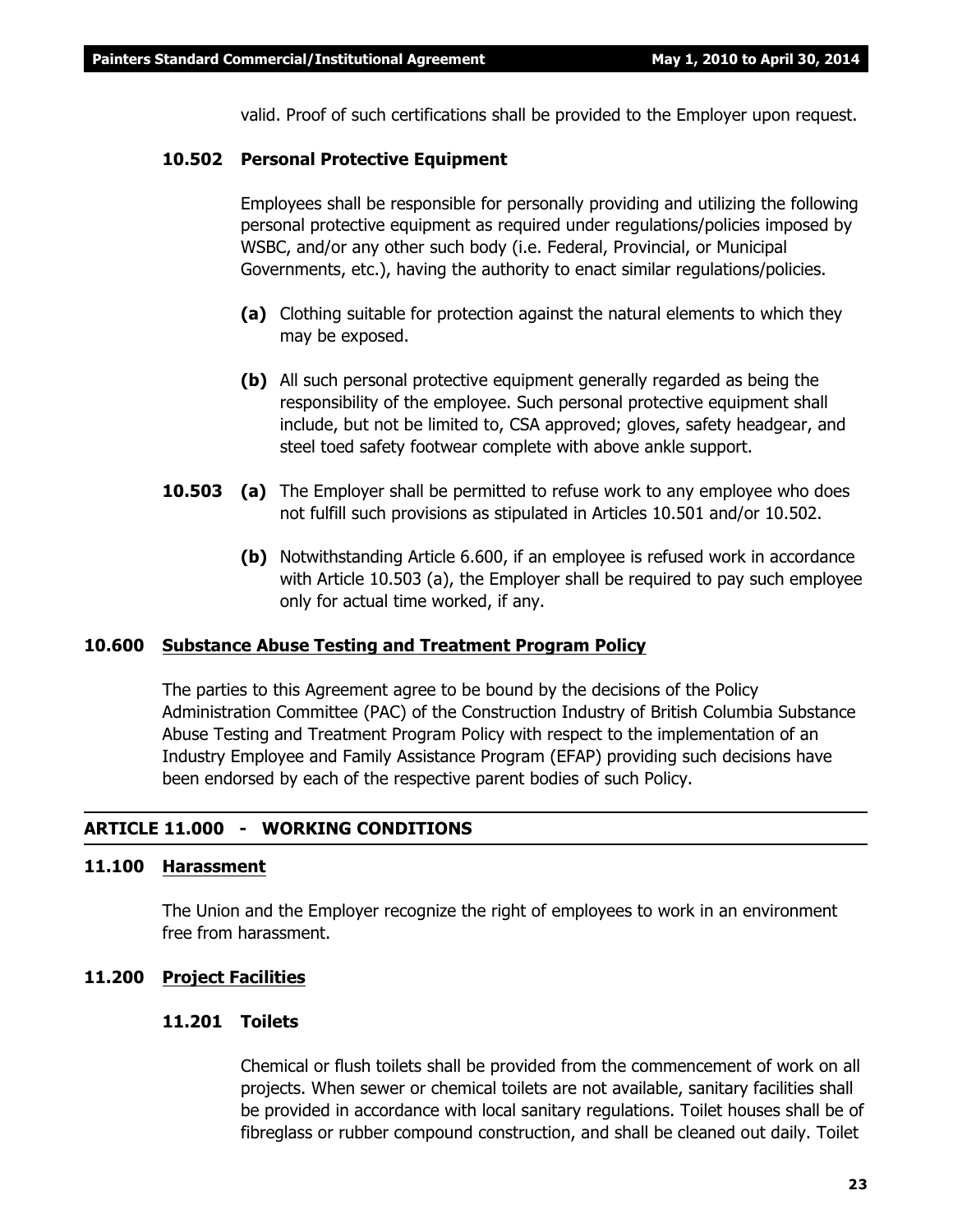paper shall be provided. There shall be a minimum of one (1) toilet for every fifteen (15) building trades persons on a project.

#### **11.202 Drinking Water**

Where there is no running tap water available, cool drinking water in approved sanitary containers shall be provided. Paper cups and salt tablets shall also be supplied.

#### **11.203 Telephone Access**

A telephone(s) shall be made available to all employees at all times for incoming or outgoing emergency purposes, and incoming messages of an emergency nature shall be relayed immediately. No employee shall be permitted to use a personal cell phone or smart phone during working hours, excluding rest and meal breaks, except in case of an emergency. Repeated violations of the foregoing shall constitute just cause for termination.

#### **11.204 Clean Up Facilities**

The Employer shall provide clean up facilities, hand cleaner and paper towels.

#### **11.300 Lockup**

The Employer shall not be required to provide a lockup on any project of short term duration unless it is economically practical to do so. On all other projects, the following standards shall apply.

- **11.301** A lockup shall be provided for employees and such lockup shall be located on the ground floor or first floor of the project. If multiple shifts are being worked, a separate lockup shall be provided for each shift. Lockups shall be used for tools, drying clothes, as a dressing room, and as a lunch room.
- **11.302** Each lockup shall have tool racks, tables and benches with provision for drying clothes and shall be of an adequate size to allow a minimum of fifteen (15) square feet per employee.
- **11.303** Each lockup shall have windows and venting with adequate lighting and provision for continuous heat twenty-four (24) hours a day.
- **11.304** The Employer shall be responsible for having the lockup(s) cleaned out daily and kept clear of building material and other construction paraphernalia.

#### **11.400 Vehicles**

No employee shall be required to carry material to a project in his/her own motor vehicle, and/or otherwise be permitted to use his/her own motor vehicle in a manner which is unfair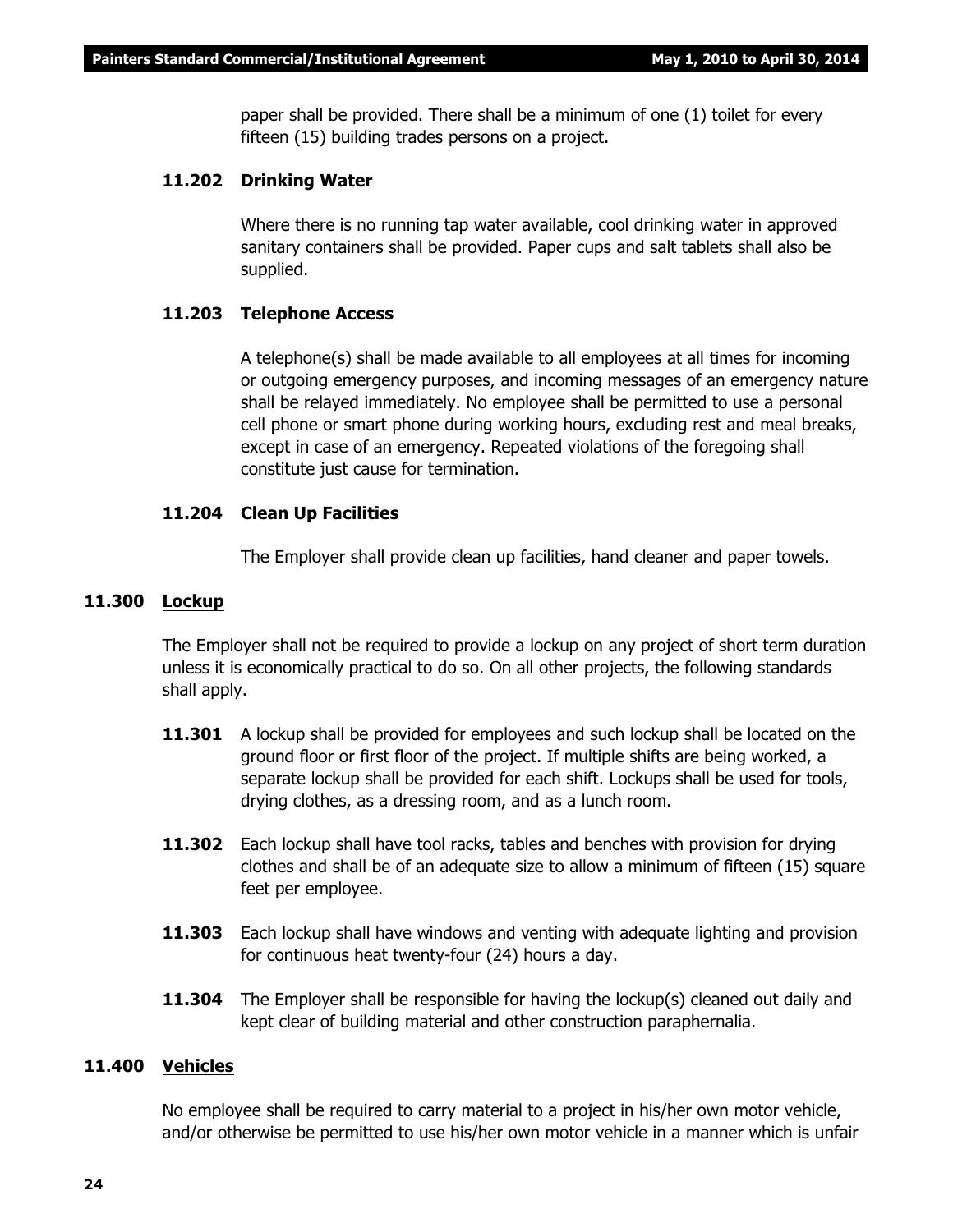to other employees and/or contrary to the best interests of the Union.

#### **11.500 Tools, Equipment and Protective Clothing**

**11.501** An employee shall provide all customary hand tools/equipment of the trade, including but not limited to the following. All other tools and equipment shall be supplied by the Employer.

#### **(a) Brush Painters**

A suitable grip containing a clean pair of overalls, soft shoes, shave hook, putty knife, square putty knife, razor blade holder, broad knife, screwdriver and hammer, one "Red Devil" brand hand-scraper or similar type, and manufactured dust brush.

#### **(b) Paperhangers and Sheeting Workers**

A suitable grip containing a clean pair of overalls, soft shoes, dusting brush, putty knives, broad knives, screwdriver, hammer, straight edge trimmer base and zinc strip, trimmer shears, steel roller, felt roller, measuring equipment, smoothing brush, razor blade holder, chalk line and plumb bob.

#### **(c) Spray Painters and Sandblasters**

A suitable grip containing the same tools as a brush painter, plus a pair of pliers and a crescent wrench for the type of equipment being used. Any special spray equipment wrenches to be supplied by the Employer.

- **11.502** The tools of an employee starting a new job shall be in good condition and shall be kept so on the Employer's time.
- **11.503 (a)** An employee shall not be considered to be prepared to work until such time as the employee has the required customary hand tools/equipment specified in Article 11.501.
	- **(b)** If an employee does not have the required customary hand tools/equipment specified in Article 11.501, the Employer may supply such tools/equipment to the employee and deduct the cost from the employee's pay cheque.
- **11.504** An employee shall only be responsible for the Employer's tools left in their possession if damage or loss to such tools occurs as a result of the proven carelessness or neglect of the employee in whose possession such tools were left.

#### **11.600 Insurance**

An employee shall submit an inventory of his/her tools and working apparel on the project to the Employer upon request, and the Employer shall replace an employee's tools and working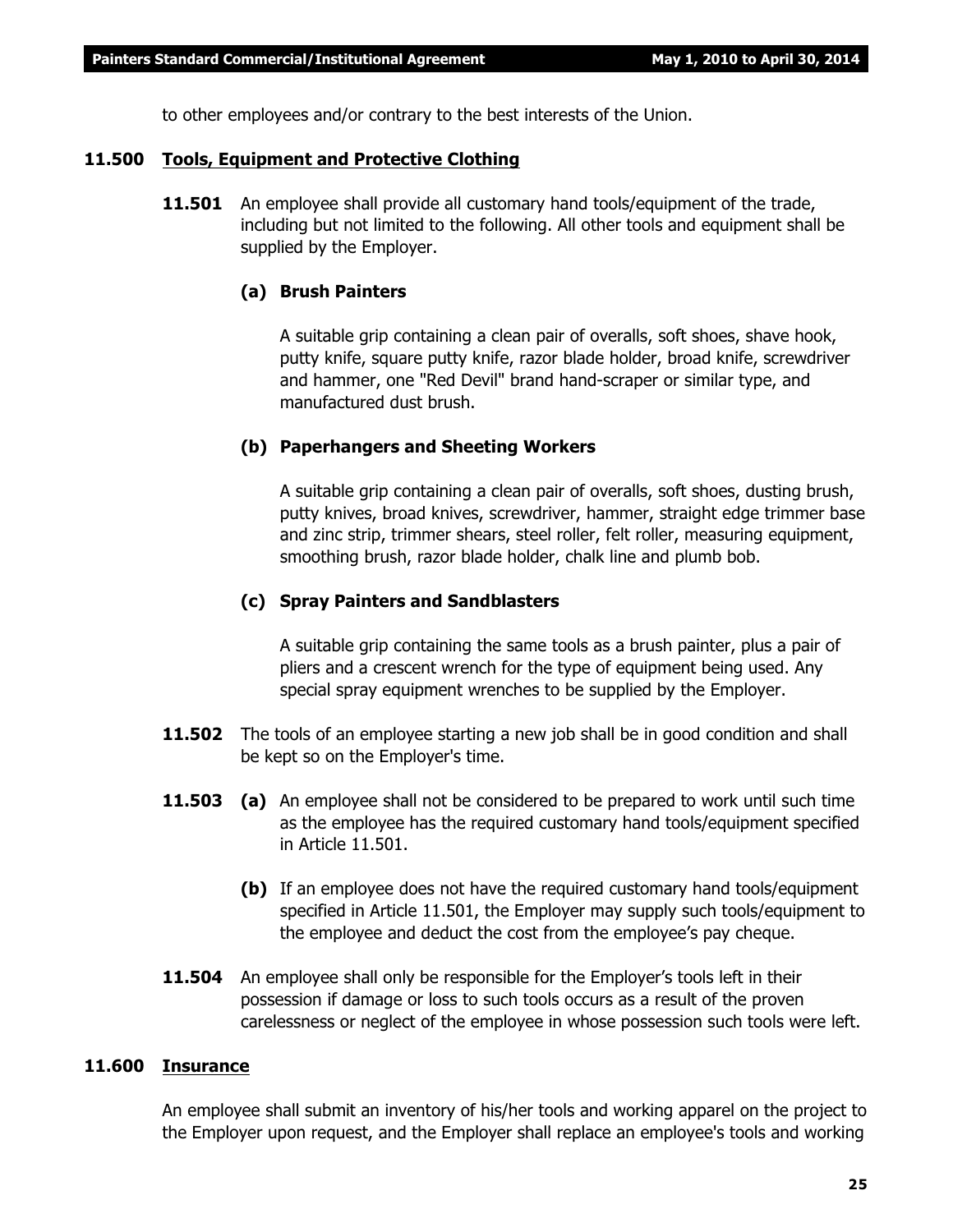apparel if such tools and/or working apparel are lost due to fire, burglary, or as a result of working over water or such other areas where tools cannot be retrieved.

#### **ARTICLE 12.000 - JOINT LABOUR/MANAGEMENT INITIATIVES**

#### **12.100 DC#38 Joint Trade Society**

The parties shall abide by the Constitution and Bylaws of the DC#38 Joint Trade Society, with respect to the operation of such Society. Notwithstanding the foregoing, the terms of this Agreement shall supercede the Constitution and Bylaws of the DC#38 Joint Trade Society in the event of an inconsistency between the two (2) documents.

#### **12.200 Joint Labour/Management Meetings**

The parties may meet to address issues of mutual interest and importance. Such meeting(s) shall be scheduled on an "as needed basis". Any proposed changes to this Agreement which are mutually agreed to by the parties at such meeting(s) shall be in writing, but shall not be implemented unless/until such changes are duly ratified by the parties.

#### **ARTICLE 13.000 - ENABLING PROVISIONS**

#### **13.100 Process**

The Union and an Employer(s) may determine on a project by project, area, or sector basis, if special dispensation is required to become competitive, and should the necessity arise, may by mutual agreement, in writing, amend or delete terms or conditions of this Agreement for the duration of the project. Notwithstanding the foregoing, it shall be a violation of this Agreement for the parties to agree to the reduction and/or elimination of any joint industry funds negotiated between the BCBCBTU and CLR (i.e. Rehabilitation Fund) or individual dues to umbrella organizations, without the specific prior written consent of the BCBCBTU and CLR.

**13.200** Refer to Appendix "A" for details regarding the enabling of a project(s).

#### **ARTICLE 14.000 - GRIEVANCE PROCEDURE**

#### **14.100 Definition**

- **14.101 (a)** A grievance shall be defined as any "difference" between the parties to this Agreement with respect to its interpretation, application, operation or any alleged violation thereof, including discharge for cause alleged to be unjust by the Union. Discharge shall not include layoff of employees for reason of project efficiency or reduction of forces on suspension or completion of work.
	- **(b)** The party initiating a grievance shall be referred to herein as the aggrieved party. The other party to a grievance shall be referred to as the responding party.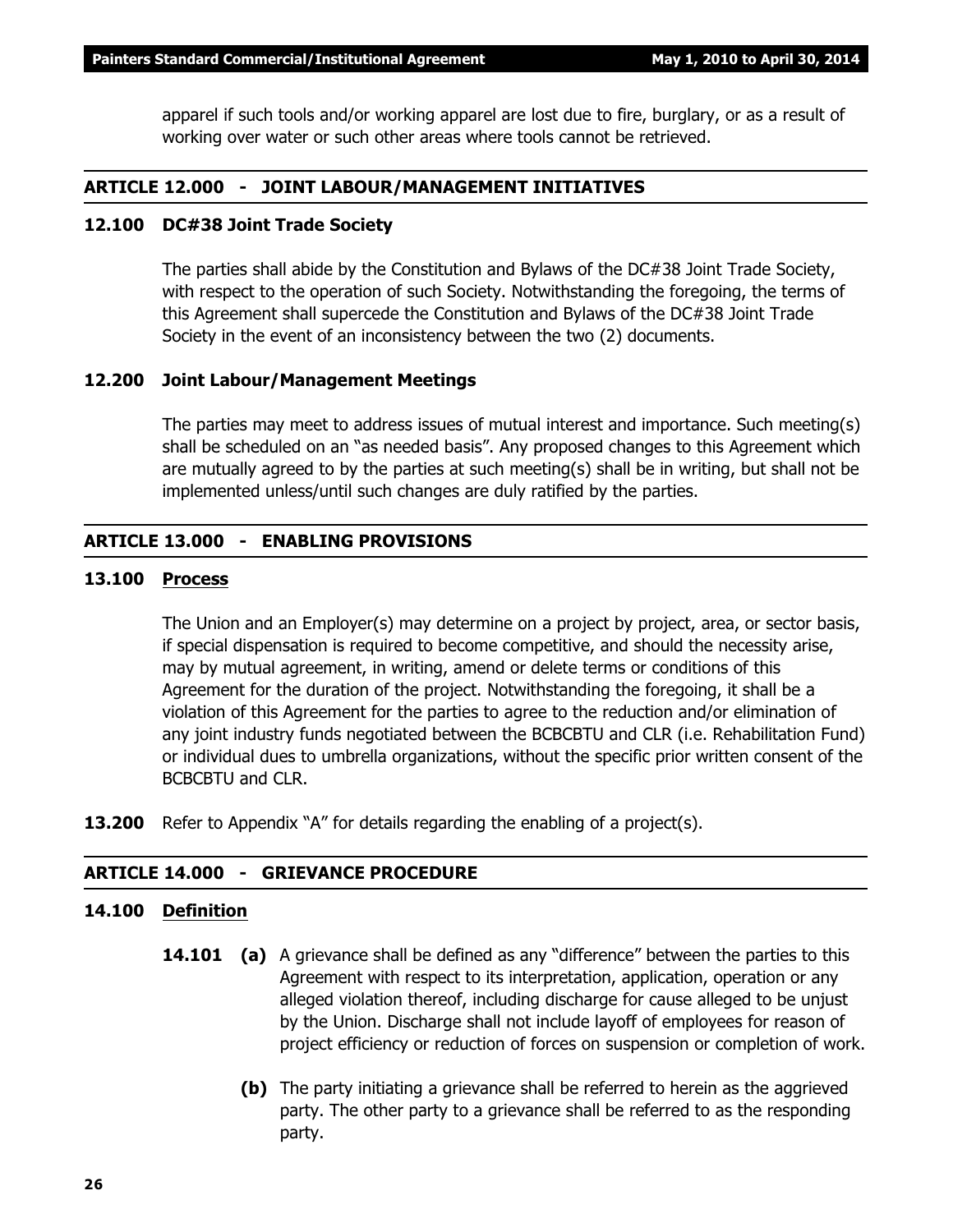**14.102** The two (2) parties to any formal grievance shall be the two (2) parties signatory to this Agreement, namely the Union and CLR (acting on its own behalf and/or on behalf of its respective signatory member Employer(s)). The parties expressly agree that an individual local(s) of the Union does not have the right to initiate a formal grievance unless/until such grievance has been duly authorized in accordance with the Union's prevailing policy(s), where such prevailing policy(s) exist. Likewise, the parties expressly agree that an individual Employer does not have the right to unilaterally initiate or defend a formal grievance on its own behalf without the prior written authorization of CLR.

#### **14.200 Time Limits**

- **14.201** In order to initiate a formal grievance, the aggrieved party must provide written notification to the responding party within thirty (30) calendar days of the date on which the underlying "difference" is alleged to have occurred. Such notification shall include all relevant particulars of the formal grievance and all relevant and reliance documentation. The parties expressly agree that a formal grievance shall not be deemed to have been initiated unless/until the responding party has actually received a copy of the required written notification from the aggrieved party. All time limits shall be strictly enforced.
- **14.202** Notwithstanding Article 14.201, in the event of an alleged error on a pay cheque, such "difference" shall be deemed to have occurred on the date the pay cheque stub was received by the aggrieved employee(s). Likewise, in the event of an alleged error on the Employer's monthly remittance report, such "difference" shall be deemed to have occurred on the date the remittance report was received by the Union.

#### **14.300 Step 1 (Informal Resolution)**

Once a formal grievance has been initiated, the parties shall make a concerted good faith effort to work out a mutually agreeable resolution. Notwithstanding the foregoing, unless otherwise mutually agreed by the parties in writing, the aggrieved party shall be deemed to have abandoned the formal grievance in the event notice of referral to Mr. Michael Fleming (in accordance with Article 14.400) has not been received by the responding party within sixty (60) calendar days of the date on which the underlying "difference" is alleged to have occurred. Refer to Article 14.202 for clarification on the interpretation of "occurred".

### **14.400 Step 2 (Formal Resolution)**

The parties expressly agree that the Step 2 is an integral component of the Grievance Procedure in accordance with this Agreement.

If the parties are unable to work out a mutually agreeable resolution in accordance with Article 14.300, either party may refer the formal grievance to Mr. Michael Fleming for final and conclusive determination as follows. Notice of such referral shall be provided, in writing, to both the responding party and Mr. Fleming. Notwithstanding the foregoing, in the event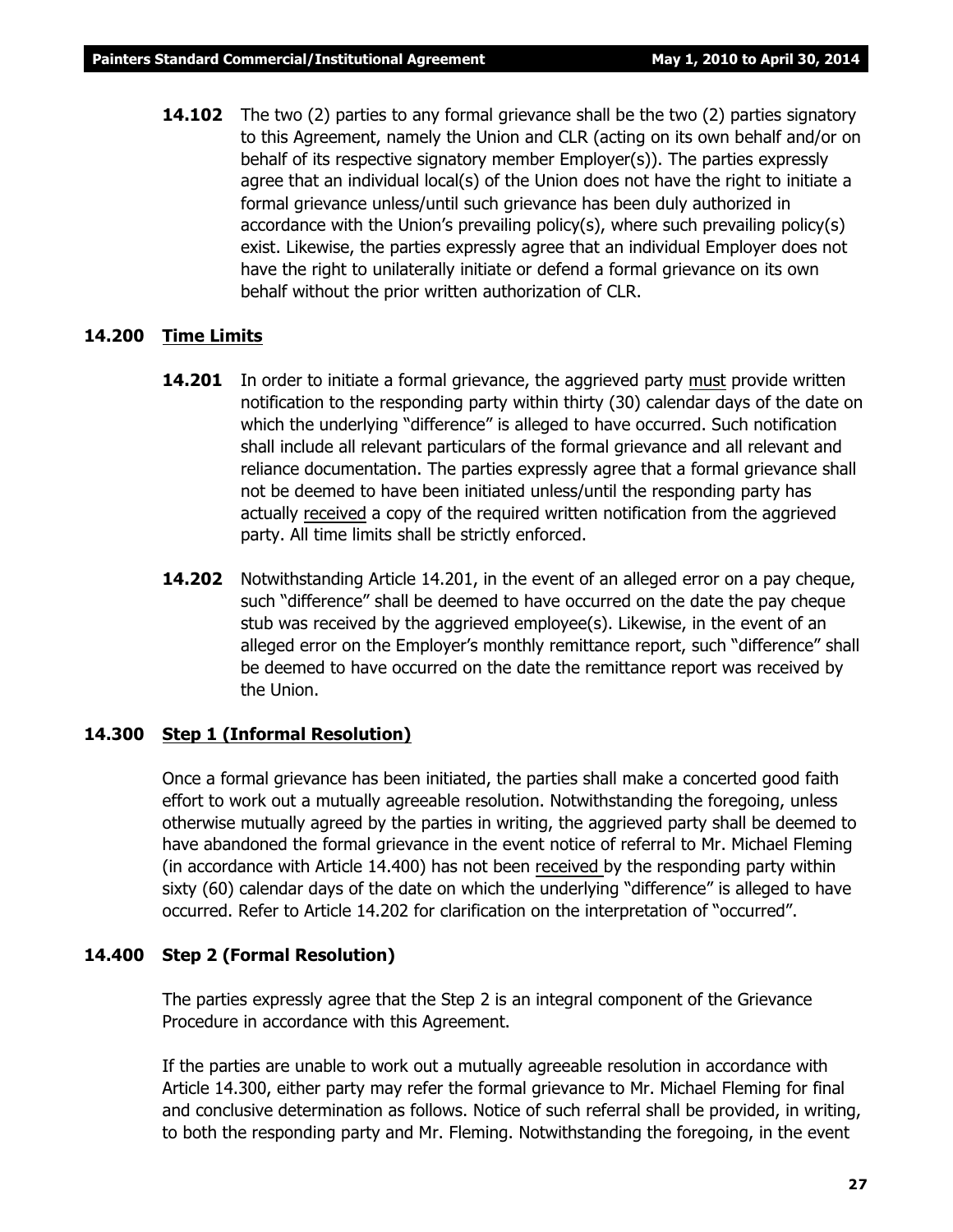Mr. Fleming is not available to the parties, the parties shall mutually agree upon a replacement. (Note: The parties expressly agree that all references to Mr. Michael Fleming within Article 14.000 shall be interpreted as *"Mr. Fleming or his replacement "* in the event a replacement for Mr. Fleming is mutually agreed upon in accordance with such Article.)

- **14.401** Mr. Fleming shall meet with the parties and shall attempt to facilitate a mutually agreeable resolution.
- **14.402 (a)** In the event Mr. Fleming is unable to facilitate a mutually agreeable resolution in accordance with Article 14.401, each party shall be required to submit a proposed determination/award, in writing, to Mr. Fleming. Mr. Fleming shall determine his own procedure, including timing, for such submissions. Upon receipt of both proposed determinations/awards, Mr. Fleming shall provide a copy to each party.
	- **(b)** Mr. Fleming shall consider the relative merits of each of the proposed determinations/awards, and shall select one (1) of the proposed determinations/awards in its entirety, and may not impose any alternative and/or modified determination/award without the prior mutual agreement of the parties.
	- **(c)** Mr. Fleming shall provide a summary of the reasons for his decision within his award.
- **14.403** Notwithstanding any/all contrary provisions of Article 14.000, Mr. Fleming shall have and may exercise all powers of a mediator/arbitrator pursuant to the *Labour Relations Code.*
- **14.404** Notwithstanding any/all contrary provisions of Article 14.000, the parties may mutually agree, in writing, to any other grievance resolution procedure which they agree is appropriate under the circumstances.

#### **14.500 Expenses**

Each party shall be responsible for one hundred percent (100%) of any/all "party specific" costs, and fifty percent (50%) of any/all "joint" costs, which may be incurred during the informal and formal grievance resolution process.

#### **ARTICLE 15.000 - SAVINGS CLAUSE**

**15.100** In the event that any clause, section or article of this Agreement should be held invalid by operation of law, or by a tribunal of competent jurisdiction, or if compliance with or enforcement of any clause, section or article should be restrained by such tribunal, pending a final determination as to its validity, the remainder of this Agreement or the application of such clause, section or article to persons or circumstances, other than those as to which it has been held invalid, or as to which compliance with or enforcement of has been restrained, shall not be affected thereby.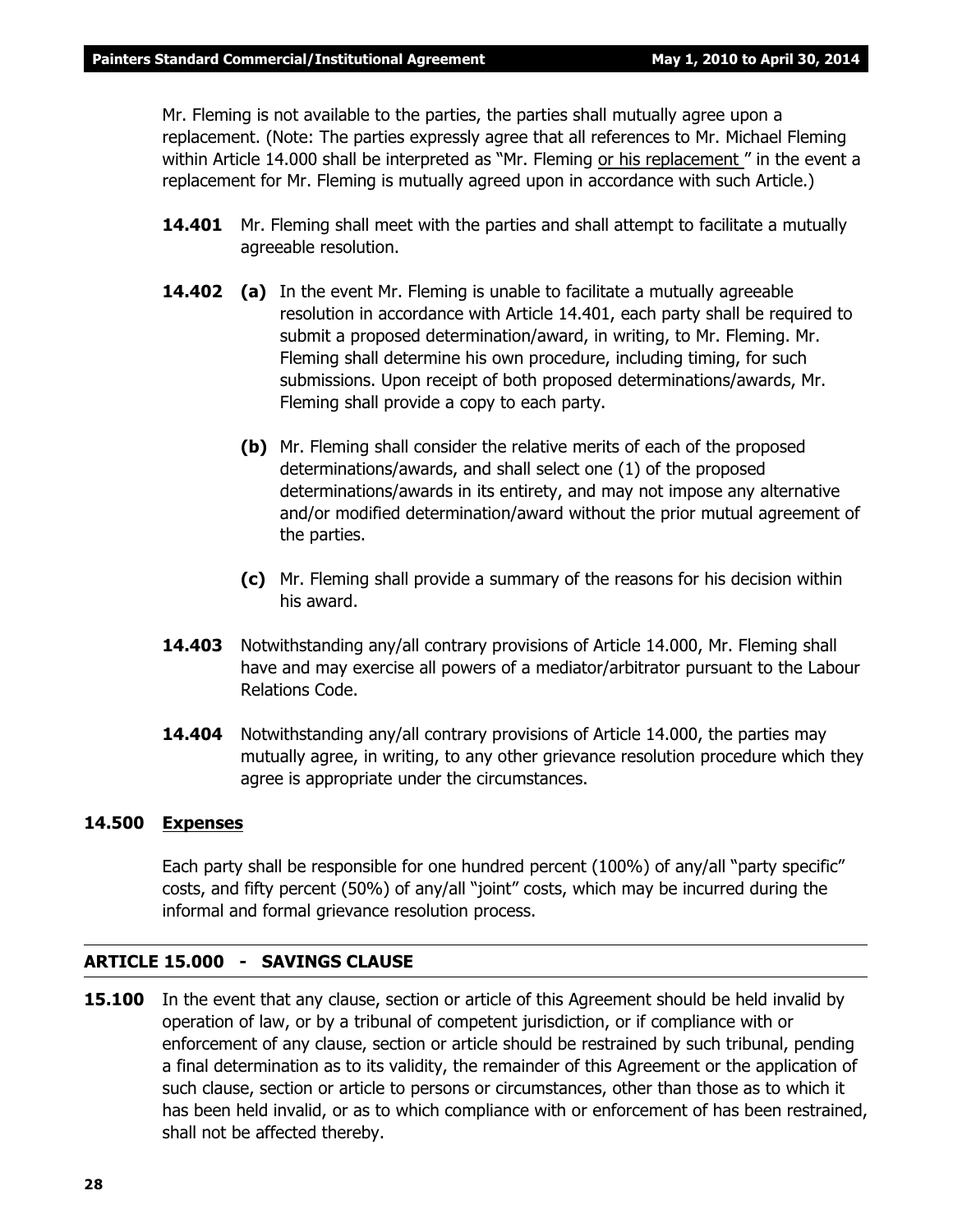- **15.200** In the event that any clause, section or article of this Agreement should be held invalid, or enforcement of, or compliance with which has been restrained, as above set forth, the parties affected thereby shall enter into immediate collective bargaining negotiations, upon the request of either party, for the purpose of arriving at a mutually satisfactory replacement for such clause, section or article during the period of invalidity or restraint.
- **15.300** In the event the parties do not agree on such a mutually satisfactory replacement, they shall submit the dispute to the grievance procedure in accordance with Article 14.000.

#### **ARTICLE 16.000 - PREPARATION OF AGREEMENT**

This Agreement was not finalized and signed by the parties until January 29, 2014. As a result, the parties agreed, for ease of simplicity, not to reference and/or include within this Agreement those rates and/or premiums and/or schedules, etc. which applied prior to January 01, 2014. Notwithstanding the foregoing, readers are advised that several rates and/or premiums and/or schedules, etc. were different prior to January 01, 2014, and that copies of all rates and/or premiums and/or schedules, etc. which applied prior to January 01, 2014 can be obtained from either the Union or CLR upon request.

#### **SIGNATURE OF PARTIES**

Dated this  $13<sup>th</sup>$  day of March, 2014. Dated this  $13<sup>th</sup>$  day of March, 2014.

Signed on behalf of: Signed on behalf of: Construction Labour Relations IUPAT District Council #38 Association of BC

Clyde H. Scollan P. Byrne

E. Akelaitis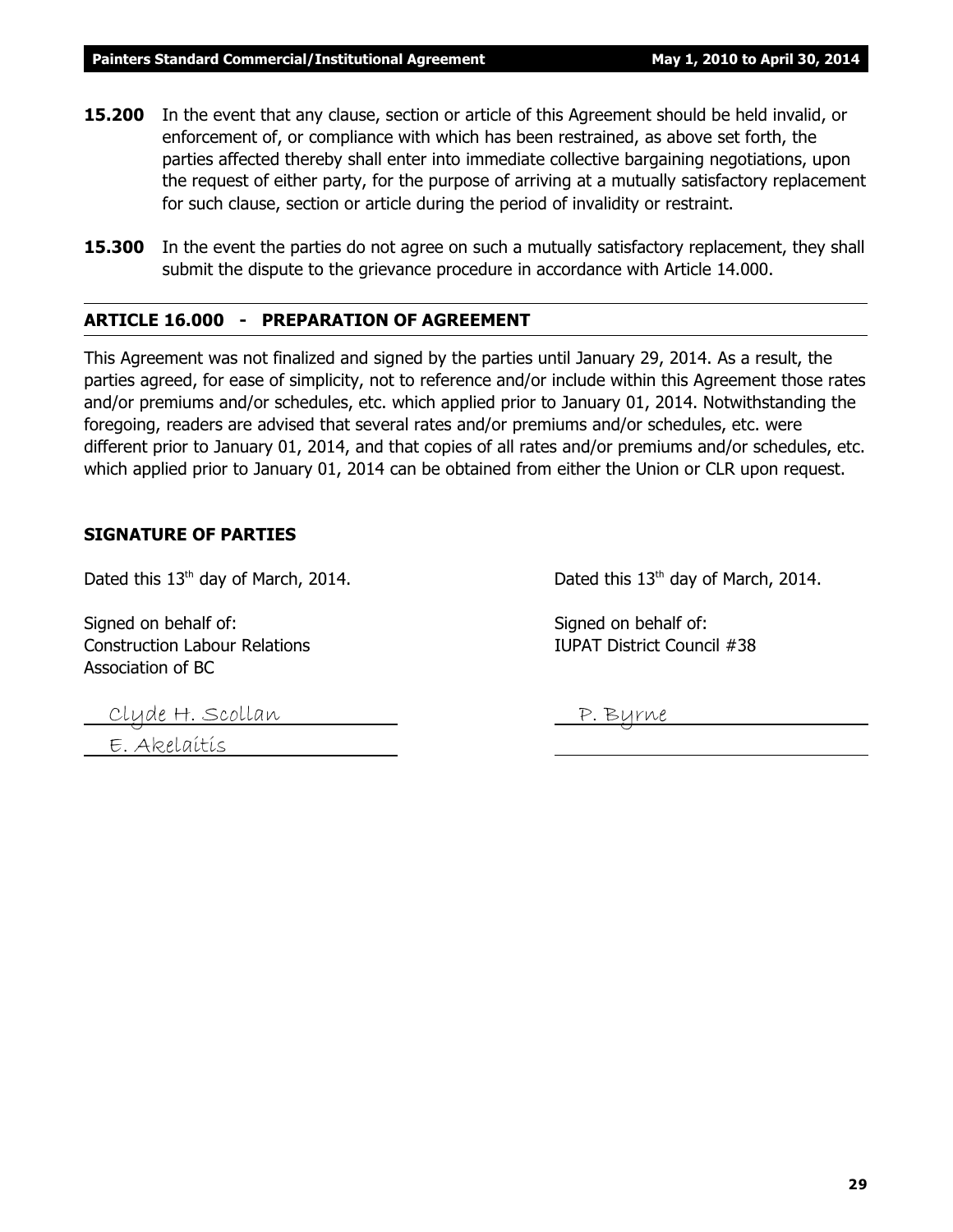# **SCHEDULE "A1" PAGE 1 of 2 MINIMUM STRAIGHT TIME HOURLY WAGE RATES AND BREAKDOWN OF MONETARY PACKAGE**

Schedule "A1" shall apply to all commercial and institutional new construction projects.

| <b>New Construction Projects</b>        | <b>Effective January 01, 2014</b> |                     |                     |                                                                                                                                                                                                                                                                                                                                                                                                                                                                                                                                                                                                                                                                                                                                                                                                                                                                                                                                                                    |     |     |      |      |      |      |                |                                |  |  |
|-----------------------------------------|-----------------------------------|---------------------|---------------------|--------------------------------------------------------------------------------------------------------------------------------------------------------------------------------------------------------------------------------------------------------------------------------------------------------------------------------------------------------------------------------------------------------------------------------------------------------------------------------------------------------------------------------------------------------------------------------------------------------------------------------------------------------------------------------------------------------------------------------------------------------------------------------------------------------------------------------------------------------------------------------------------------------------------------------------------------------------------|-----|-----|------|------|------|------|----------------|--------------------------------|--|--|
|                                         |                                   |                     |                     | <b>Employer Contributions</b><br><b>Benefit</b><br><b>Pension</b><br><b>JTS</b><br><b>CAF</b><br><b>MPDA</b><br><b>CIRP</b><br><b>JAP</b><br>Plan<br>Plan<br>1.92<br>2.50<br>0.935<br>0.12<br>0.10<br>0.02<br>0.01<br>1.92<br>2.50<br>0.935<br>0.12<br>0.10<br>0.02<br>0.01<br>1.92<br>2.50<br>0.935<br>0.10<br>0.02<br>0.12<br>0.01<br>0.935<br>0.10<br>0.02<br>1.92<br>0.12<br>0.01<br>n/a<br>1.92<br>0.935<br>0.12<br>0.02<br>0.10<br>0.01<br>n/a<br>0.935<br>1.92<br>0.12<br>0.10<br>0.02<br>0.01<br>n/a<br>1.92<br>0.935<br>0.12<br>0.01<br>0.10<br>0.02<br>n/a<br>1.92<br>0.935<br>0.12<br>0.01<br>0.10<br>0.02<br>n/a<br>1.92<br>0.935<br>0.12<br>0.10<br>0.02<br>0.01<br>n/a<br>0.12<br>1.92<br>0.10<br>0.02<br>0.01<br>n/a<br>n/a<br>1.92<br>0.12<br>0.02<br>0.01<br>0.10<br>n/a<br>n/a<br>0.12<br>0.01<br>1.92<br>0.10<br>0.02<br>n/a<br>n/a<br>0.12<br>0.10<br>0.02<br>0.01<br>1.92<br>n/a<br>n/a<br>1.92<br>0.12<br>0.10<br>0.02<br>0.01<br>n/a<br>n/a |     |     |      |      |      |      |                |                                |  |  |
| <b>Employee Classifications:</b>        | $\frac{0}{0}$                     | <b>Base</b><br>Rate | <b>VP/SHP</b><br>8% |                                                                                                                                                                                                                                                                                                                                                                                                                                                                                                                                                                                                                                                                                                                                                                                                                                                                                                                                                                    |     |     |      |      |      |      | <b>BCBCBTU</b> | <b>Total</b><br><b>Package</b> |  |  |
| "A" Foreman<br>$\geq$                   | $+$ \$3.00                        | 34.29               | 2.743               |                                                                                                                                                                                                                                                                                                                                                                                                                                                                                                                                                                                                                                                                                                                                                                                                                                                                                                                                                                    |     |     |      |      |      |      | 0.01           | 42.648                         |  |  |
| "B" Foreman<br>➤                        | $+$ \$2.00                        | 33.29               | 2.663               |                                                                                                                                                                                                                                                                                                                                                                                                                                                                                                                                                                                                                                                                                                                                                                                                                                                                                                                                                                    |     |     |      |      |      |      | 0.01           | 41.568                         |  |  |
| Certified (CJP)<br>>                    | 100%                              | 31.29               | 2.503               |                                                                                                                                                                                                                                                                                                                                                                                                                                                                                                                                                                                                                                                                                                                                                                                                                                                                                                                                                                    |     |     |      |      |      |      | 0.01           | 39.408                         |  |  |
| 6 <sup>th</sup><br>Term Apprentice<br>> | 80%                               | 25.03               | 2.002               |                                                                                                                                                                                                                                                                                                                                                                                                                                                                                                                                                                                                                                                                                                                                                                                                                                                                                                                                                                    |     |     |      |      |      |      | 0.01           | 30.147                         |  |  |
| 5 <sup>th</sup><br>Term Apprentice<br>> | 75%                               | 23.47               | 1.878               |                                                                                                                                                                                                                                                                                                                                                                                                                                                                                                                                                                                                                                                                                                                                                                                                                                                                                                                                                                    |     |     |      |      |      |      | 0.01           | 28.463                         |  |  |
| $4^{\text{th}}$<br>Term Apprentice<br>> | 70%                               | 21.90               | 1.752               |                                                                                                                                                                                                                                                                                                                                                                                                                                                                                                                                                                                                                                                                                                                                                                                                                                                                                                                                                                    |     |     |      |      |      |      | 0.01           | 26.767                         |  |  |
| 3 <sup>rd</sup><br>Term Apprentice<br>> | 65%                               | 20.34               | 1.627               |                                                                                                                                                                                                                                                                                                                                                                                                                                                                                                                                                                                                                                                                                                                                                                                                                                                                                                                                                                    |     |     |      |      |      |      | 0.01           | 25.082                         |  |  |
| <b>Term Apprentice</b><br>>             | 55%                               | 17.21               | 1.377               |                                                                                                                                                                                                                                                                                                                                                                                                                                                                                                                                                                                                                                                                                                                                                                                                                                                                                                                                                                    |     |     |      |      |      |      | 0.01           | 21.702                         |  |  |
| 1 <sup>st</sup> Term Apprentice<br>>    | 50%                               | 15.65               | 1.252               |                                                                                                                                                                                                                                                                                                                                                                                                                                                                                                                                                                                                                                                                                                                                                                                                                                                                                                                                                                    |     |     |      |      |      |      | 0.01           | 20.017                         |  |  |
| Uncertified Painter Level 6<br>>        | 80%                               | 25.03               | 2.002               |                                                                                                                                                                                                                                                                                                                                                                                                                                                                                                                                                                                                                                                                                                                                                                                                                                                                                                                                                                    |     |     |      |      |      |      | 0.01           | 29.212                         |  |  |
| Uncertified Painter Level 5<br>>        | 75%                               | 23.47               | 1.878               |                                                                                                                                                                                                                                                                                                                                                                                                                                                                                                                                                                                                                                                                                                                                                                                                                                                                                                                                                                    |     |     |      |      |      |      | 0.01           | 27.528                         |  |  |
| Uncertified Painter Level 4<br>⋗        | 70%                               | 21.90               | 1.752               |                                                                                                                                                                                                                                                                                                                                                                                                                                                                                                                                                                                                                                                                                                                                                                                                                                                                                                                                                                    |     |     |      |      |      |      | 0.01           | 25.832                         |  |  |
| Uncertified Painter Level 3<br>>        | 65%                               | 20.34               | 1.627               |                                                                                                                                                                                                                                                                                                                                                                                                                                                                                                                                                                                                                                                                                                                                                                                                                                                                                                                                                                    |     |     |      |      |      |      | 0.01           | 24.147                         |  |  |
| Uncertified Painter Level 2<br>⋗        | 55%                               | 17.21               | 1.377               |                                                                                                                                                                                                                                                                                                                                                                                                                                                                                                                                                                                                                                                                                                                                                                                                                                                                                                                                                                    |     |     |      |      |      |      | 0.01           | 20.767                         |  |  |
| Uncertified Painter Level 1<br>≻        | 50%                               | 15.65               | 1.252               | 1.92                                                                                                                                                                                                                                                                                                                                                                                                                                                                                                                                                                                                                                                                                                                                                                                                                                                                                                                                                               | n/a | n/a | 0.12 | 0.10 | 0.02 | 0.01 | 0.01           | 19.082                         |  |  |
| Pre-Apprentice<br>≻                     | 35%                               | 10.95               | 0.876               | 0.50                                                                                                                                                                                                                                                                                                                                                                                                                                                                                                                                                                                                                                                                                                                                                                                                                                                                                                                                                               | n/a | n/a | 0.12 | 0.10 | 0.02 | 0.01 | 0.01           | 12.586                         |  |  |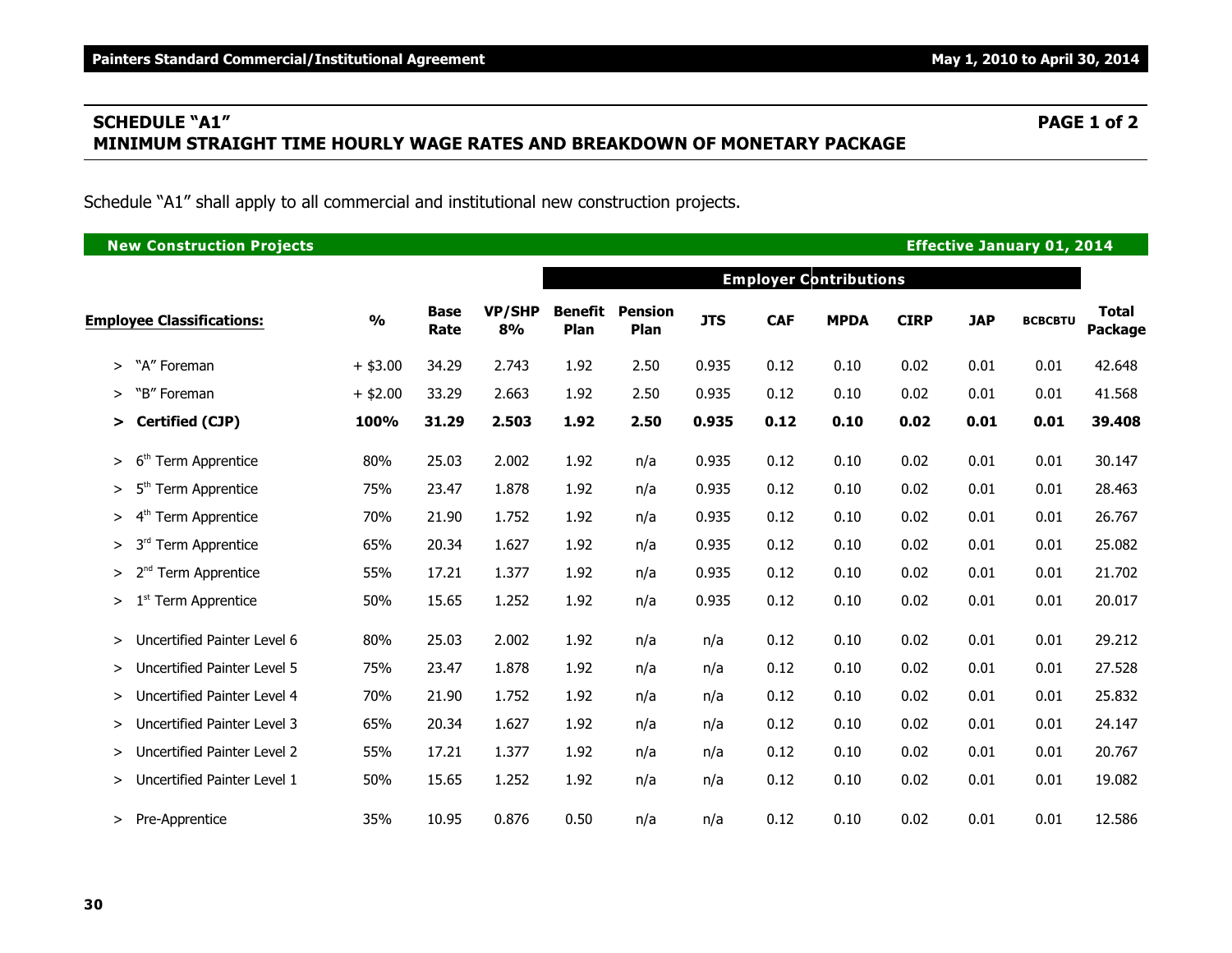# **SCHEDULE "A1" PAGE 2 of 2 MINIMUM STRAIGHT TIME HOURLY WAGE RATES AND BREAKDOWN OF MONETARY PACKAGE**

Schedule "A1" shall apply to all commercial and institutional new construction projects.

| <b>New Construction Projects</b>             |               |                     |                     |                        |                        |            |            |                               |             |            | <b>Effective April 01, 2014</b> |                                |
|----------------------------------------------|---------------|---------------------|---------------------|------------------------|------------------------|------------|------------|-------------------------------|-------------|------------|---------------------------------|--------------------------------|
|                                              |               |                     |                     |                        |                        |            |            | <b>Employer Contributions</b> |             |            |                                 |                                |
| <b>Employee Classifications:</b>             | $\frac{0}{0}$ | <b>Base</b><br>Rate | <b>VP/SHP</b><br>8% | <b>Benefit</b><br>Plan | <b>Pension</b><br>Plan | <b>JTS</b> | <b>CAF</b> | <b>MPDA</b>                   | <b>CIRP</b> | <b>JAP</b> | <b>BCBCBTU</b>                  | <b>Total</b><br><b>Package</b> |
| "A" Foreman<br>>                             | $+$ \$3.00    | 34.29               | 2.743               | 2.02                   | 2.50                   | 1.035      | 0.12       | 0.10                          | 0.02        | 0.01       | 0.01                            | 42.848                         |
| "B" Foreman<br>>                             | $+$ \$2.00    | 33.29               | 2.663               | 2.02                   | 2.50                   | 1.035      | 0.12       | 0.10                          | 0.02        | 0.01       | 0.01                            | 41.768                         |
| Certified (CJP)<br>➤                         | 100%          | 31.29               | 2.503               | 2.02                   | 2.50                   | 1.035      | 0.12       | 0.10                          | 0.02        | 0.01       | 0.01                            | 39.608                         |
| 6 <sup>th</sup><br>Term Apprentice<br>>      | 80%           | 25.03               | 2.002               | 2.02                   | n/a                    | 1.035      | 0.12       | 0.10                          | 0.02        | 0.01       | 0.01                            | 30.347                         |
| 5 <sup>th</sup><br>Term Apprentice<br>$\geq$ | 75%           | 23.47               | 1.878               | 2.02                   | n/a                    | 1.035      | 0.12       | 0.10                          | 0.02        | 0.01       | 0.01                            | 28.663                         |
| 4 <sup>th</sup><br>Term Apprentice<br>⋗      | 70%           | 21.90               | 1.752               | 2.02                   | n/a                    | 1.035      | 0.12       | 0.10                          | 0.02        | 0.01       | 0.01                            | 26.967                         |
| 3 <sup>rd</sup><br>Term Apprentice<br>⋗      | 65%           | 20.34               | 1.627               | 2.02                   | n/a                    | 1.035      | 0.12       | 0.10                          | 0.02        | 0.01       | 0.01                            | 25.282                         |
| <b>Term Apprentice</b><br>≻                  | 55%           | 17.21               | 1.377               | 2.02                   | n/a                    | 1.035      | 0.12       | 0.10                          | 0.02        | 0.01       | 0.01                            | 21.902                         |
| 1 <sup>st</sup> Term Apprentice<br>>         | 50%           | 15.65               | 1.252               | 2.02                   | n/a                    | 1.035      | 0.12       | 0.10                          | 0.02        | 0.01       | 0.01                            | 20.217                         |
| Uncertified Painter Level 6<br>>             | 80%           | 25.03               | 2.002               | 2.02                   | n/a                    | n/a        | 0.12       | 0.10                          | 0.02        | 0.01       | 0.01                            | 29.312                         |
| Uncertified Painter Level 5<br>>             | 75%           | 23.47               | 1.878               | 2.02                   | n/a                    | n/a        | 0.12       | 0.10                          | 0.02        | 0.01       | 0.01                            | 27.628                         |
| Uncertified Painter Level 4<br>>             | 70%           | 21.90               | 1.752               | 2.02                   | n/a                    | n/a        | 0.12       | 0.10                          | 0.02        | 0.01       | 0.01                            | 25.932                         |
| Uncertified Painter Level 3<br>>             | 65%           | 20.34               | 1.627               | 2.02                   | n/a                    | n/a        | 0.12       | 0.10                          | 0.02        | 0.01       | 0.01                            | 24.247                         |
| Uncertified Painter Level 2<br>⋗             | 55%           | 17.21               | 1.377               | 2.02                   | n/a                    | n/a        | 0.12       | 0.10                          | 0.02        | 0.01       | 0.01                            | 20.867                         |
| Uncertified Painter Level 1<br>≻             | 50%           | 15.65               | 1.252               | 2.02                   | n/a                    | n/a        | 0.12       | 0.10                          | 0.02        | 0.01       | 0.01                            | 19.182                         |
| Pre-Apprentice<br>≻                          | 35%           | 10.95               | 0.876               | 0.50                   | n/a                    | n/a        | 0.12       | 0.10                          | 0.02        | 0.01       | 0.01                            | 12.586                         |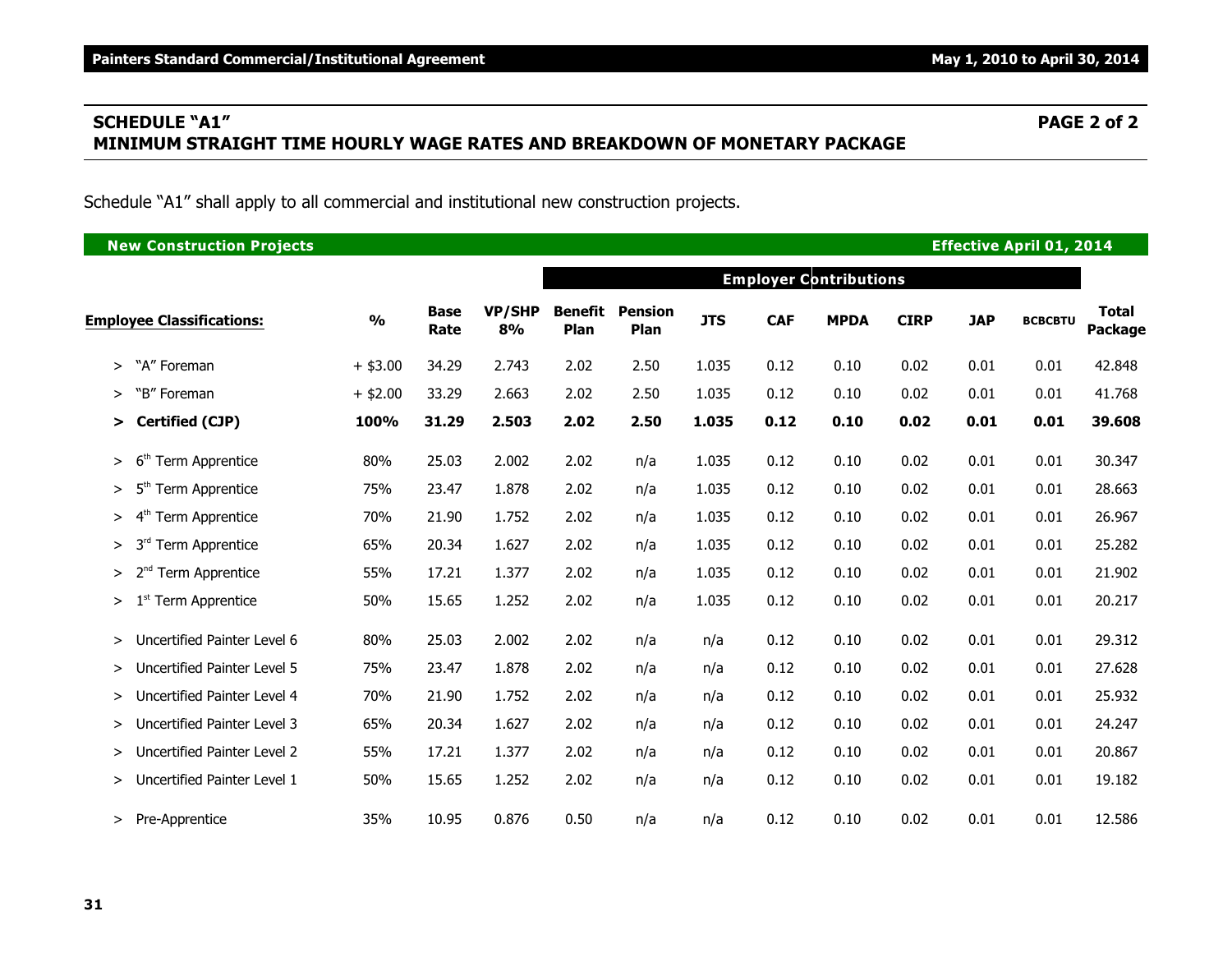# **SCHEDULE "A2" PAGE 1 of 2 MINIMUM STRAIGHT TIME HOURLY WAGE RATES AND BREAKDOWN OF MONETARY PACKAGE**

Schedule "A2" shall apply to all commercial and institutional repaint construction projects.

| <b>Repaint Construction Projects</b>                |               |                     |                     |                        |                        |            |            |                               |             |            | <b>Effective January 01, 2014</b> |                         |
|-----------------------------------------------------|---------------|---------------------|---------------------|------------------------|------------------------|------------|------------|-------------------------------|-------------|------------|-----------------------------------|-------------------------|
|                                                     |               |                     |                     |                        |                        |            |            | <b>Employer Contributions</b> |             |            |                                   |                         |
| <b>Employee Classifications:</b>                    | $\frac{0}{0}$ | <b>Base</b><br>Rate | <b>VP/SHP</b><br>8% | <b>Benefit</b><br>Plan | <b>Pension</b><br>Plan | <b>JTS</b> | <b>CAF</b> | <b>MPDA</b>                   | <b>CIRP</b> | <b>JAP</b> | <b>BCBCBTU</b>                    | <b>Total</b><br>Package |
| "A" Foreman<br>$\geq$                               | $+$ \$3.00    | 32.29               | 2.583               | 1.92                   | 2.50                   | 0.935      | 0.12       | 0.10                          | 0.02        | 0.01       | 0.01                              | 40.488                  |
| "B" Foreman<br>>                                    | $+$ \$2.00    | 31.29               | 2.503               | 1.92                   | 2.50                   | 0.935      | 0.12       | 0.10                          | 0.02        | 0.01       | 0.01                              | 39.408                  |
| Certified (CJP)<br>$\geq$                           | 100%          | 29.29               | 2.343               | 1.92                   | 2.50                   | 0.935      | 0.12       | 0.10                          | 0.02        | 0.01       | 0.01                              | 37.248                  |
| 6 <sup>th</sup><br>Term Apprentice<br>$\,>$         | 80%           | 23.43               | 1.874               | 1.92                   | n/a                    | 0.935      | 0.12       | 0.10                          | 0.02        | 0.01       | 0.01                              | 28.419                  |
| 5 <sup>th</sup><br><b>Term Apprentice</b><br>>      | 75%           | 21.97               | 1.758               | 1.92                   | n/a                    | 0.935      | 0.12       | 0.10                          | 0.02        | 0.01       | 0.01                              | 26.843                  |
| 4 <sup>th</sup><br><b>Term Apprentice</b><br>$\geq$ | 70%           | 20.50               | 1.640               | 1.92                   | n/a                    | 0.935      | 0.12       | 0.10                          | 0.02        | 0.01       | 0.01                              | 25.255                  |
| <b>Term Apprentice</b><br>3 <sup>rd</sup><br>$\geq$ | 65%           | 19.04               | 1.523               | 1.92                   | n/a                    | 0.935      | 0.12       | 0.10                          | 0.02        | 0.01       | 0.01                              | 23.678                  |
| Term Apprentice<br>>                                | 55%           | 16.11               | 1.289               | 1.92                   | n/a                    | 0.935      | 0.12       | 0.10                          | 0.02        | 0.01       | 0.01                              | 20.514                  |
| 1 <sup>st</sup> Term Apprentice<br>$\geq$           | 50%           | 14.65               | 1.172               | 1.92                   | n/a                    | 0.935      | 0.12       | 0.10                          | 0.02        | 0.01       | 0.01                              | 18.937                  |
| Uncertified Painter Level 6<br>$\geq$               | 80%           | 23.43               | 1.874               | 1.92                   | n/a                    | n/a        | 0.12       | 0.10                          | 0.02        | 0.01       | 0.01                              | 27.484                  |
| Uncertified Painter Level 5<br>$\geq$               | 75%           | 21.97               | 1.758               | 1.92                   | n/a                    | n/a        | 0.12       | 0.10                          | 0.02        | 0.01       | 0.01                              | 25.908                  |
| Uncertified Painter Level 4<br>>                    | 70%           | 20.50               | 1.640               | 1.92                   | n/a                    | n/a        | 0.12       | 0.10                          | 0.02        | 0.01       | 0.01                              | 24.320                  |
| Uncertified Painter Level 3<br>>                    | 65%           | 19.04               | 1.523               | 1.92                   | n/a                    | n/a        | 0.12       | 0.10                          | 0.02        | 0.01       | 0.01                              | 22.743                  |
| Uncertified Painter Level 2<br>$\geq$               | 55%           | 16.11               | 1.289               | 1.92                   | n/a                    | n/a        | 0.12       | 0.10                          | 0.02        | 0.01       | 0.01                              | 19.579                  |
| Uncertified Painter Level 1<br>≻                    | 50%           | 14.65               | 1.172               | 1.92                   | n/a                    | n/a        | 0.12       | 0.10                          | 0.02        | 0.01       | 0.01                              | 18.002                  |
| Pre-Apprentice<br>$\geq$                            | 35%           | 10.25               | 0.820               | 0.50                   | n/a                    | n/a        | 0.12       | 0.10                          | 0.02        | 0.01       | 0.01                              | 11.830                  |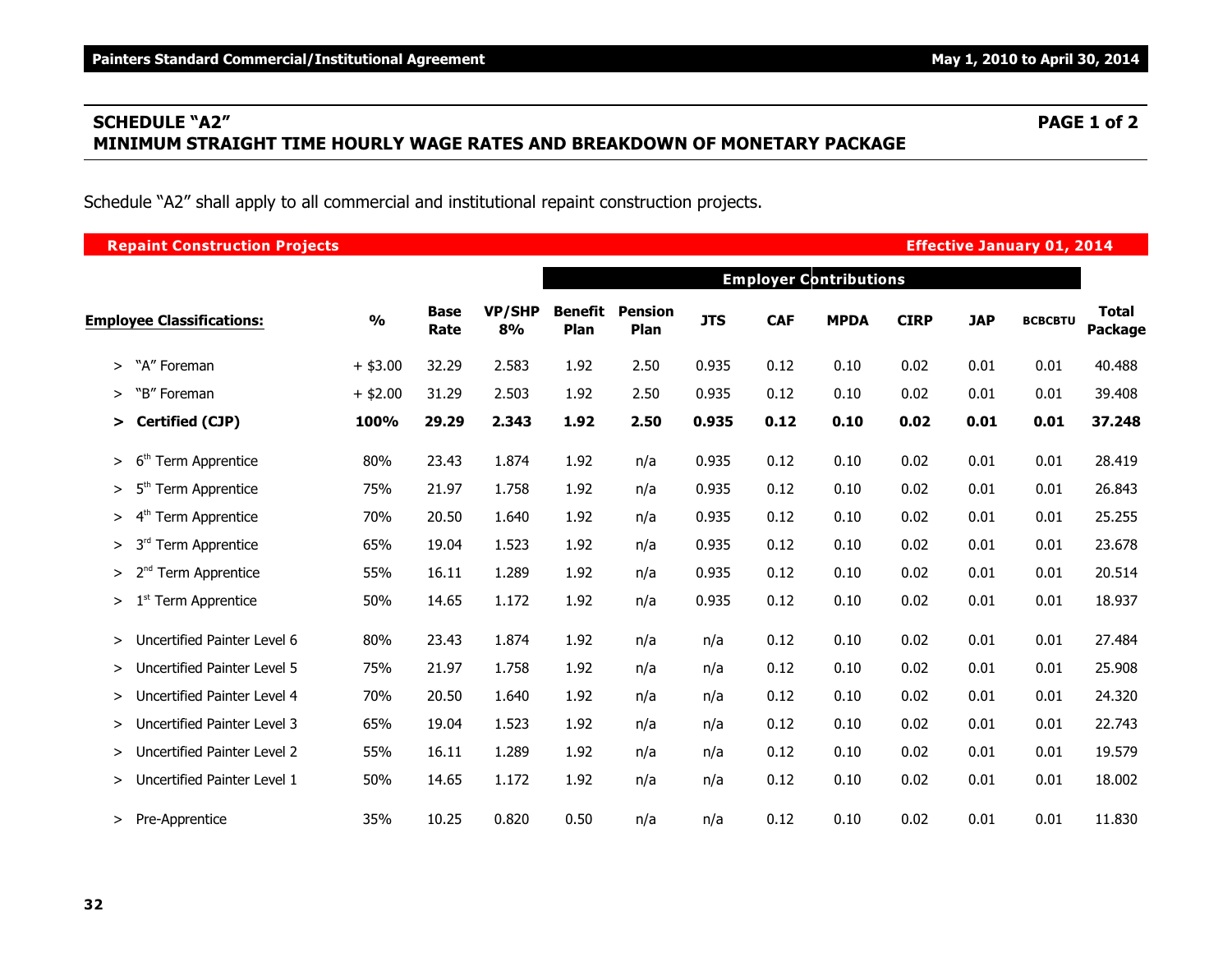# **SCHEDULE "A2" PAGE 2 of 2 MINIMUM STRAIGHT TIME HOURLY WAGE RATES AND BREAKDOWN OF MONETARY PACKAGE**

Schedule "A2" shall apply to all commercial and institutional repaint construction projects.

| <b>Repaint Construction Projects</b>    |               |                                                                                                                                                                                                                                                                                                                                                                                                                                                                                                                                                                                                                                                                                                                                                                                                                                                                                                                                                                                                                                                                                                                                                                                                                                                                                                                 |       |      |     |     |      |      |      |      |                |                                |
|-----------------------------------------|---------------|-----------------------------------------------------------------------------------------------------------------------------------------------------------------------------------------------------------------------------------------------------------------------------------------------------------------------------------------------------------------------------------------------------------------------------------------------------------------------------------------------------------------------------------------------------------------------------------------------------------------------------------------------------------------------------------------------------------------------------------------------------------------------------------------------------------------------------------------------------------------------------------------------------------------------------------------------------------------------------------------------------------------------------------------------------------------------------------------------------------------------------------------------------------------------------------------------------------------------------------------------------------------------------------------------------------------|-------|------|-----|-----|------|------|------|------|----------------|--------------------------------|
|                                         |               | <b>Effective April 01, 2014</b><br><b>Employer Contributions</b><br><b>Benefit</b><br><b>VP/SHP</b><br><b>Pension</b><br><b>Base</b><br><b>JTS</b><br><b>CAF</b><br><b>CIRP</b><br><b>JAP</b><br><b>MPDA</b><br>8%<br>Plan<br>Plan<br>Rate<br>32.29<br>2.583<br>2.02<br>2.50<br>1.035<br>0.02<br>0.01<br>0.12<br>0.10<br>31.29<br>2.503<br>2.02<br>2.50<br>1.035<br>0.12<br>0.10<br>0.02<br>0.01<br>29.29<br>2.343<br>2.50<br>1.035<br>0.10<br>2.02<br>0.12<br>0.02<br>0.01<br>1.874<br>23.43<br>2.02<br>1.035<br>0.12<br>0.10<br>0.02<br>0.01<br>n/a<br>1.758<br>1.035<br>21.97<br>2.02<br>0.12<br>0.10<br>0.02<br>0.01<br>n/a<br>20.50<br>1.640<br>2.02<br>1.035<br>0.12<br>0.10<br>0.02<br>0.01<br>n/a<br>1.035<br>19.04<br>1.523<br>2.02<br>0.12<br>0.10<br>0.02<br>0.01<br>n/a<br>16.11<br>1.289<br>2.02<br>1.035<br>0.12<br>0.10<br>0.02<br>0.01<br>n/a<br>14.65<br>1.172<br>2.02<br>1.035<br>0.12<br>0.01<br>0.10<br>0.02<br>n/a<br>23.43<br>1.874<br>2.02<br>0.12<br>0.10<br>0.02<br>0.01<br>n/a<br>n/a<br>1.758<br>0.12<br>21.97<br>2.02<br>0.10<br>0.02<br>0.01<br>n/a<br>n/a<br>20.50<br>1.640<br>2.02<br>0.12<br>0.10<br>0.02<br>0.01<br>n/a<br>n/a<br>1.523<br>19.04<br>2.02<br>0.12<br>0.10<br>0.02<br>0.01<br>n/a<br>n/a<br>1.289<br>2.02<br>16.11<br>0.12<br>0.10<br>0.02<br>0.01<br>n/a<br>n/a |       |      |     |     |      |      |      |      |                |                                |
| <b>Employee Classifications:</b>        | $\frac{0}{0}$ |                                                                                                                                                                                                                                                                                                                                                                                                                                                                                                                                                                                                                                                                                                                                                                                                                                                                                                                                                                                                                                                                                                                                                                                                                                                                                                                 |       |      |     |     |      |      |      |      | <b>BCBCBTU</b> | <b>Total</b><br><b>Package</b> |
| "A" Foreman<br>$\,>$                    | $+$ \$3.00    |                                                                                                                                                                                                                                                                                                                                                                                                                                                                                                                                                                                                                                                                                                                                                                                                                                                                                                                                                                                                                                                                                                                                                                                                                                                                                                                 |       |      |     |     |      |      |      |      | 0.01           | 40.688                         |
| "B" Foreman<br>>                        | $+$ \$2.00    |                                                                                                                                                                                                                                                                                                                                                                                                                                                                                                                                                                                                                                                                                                                                                                                                                                                                                                                                                                                                                                                                                                                                                                                                                                                                                                                 |       |      |     |     |      |      |      |      | 0.01           | 39.608                         |
| Certified (CJP)<br>>                    | 100%          |                                                                                                                                                                                                                                                                                                                                                                                                                                                                                                                                                                                                                                                                                                                                                                                                                                                                                                                                                                                                                                                                                                                                                                                                                                                                                                                 |       |      |     |     |      |      |      |      | 0.01           | 37.448                         |
| 6 <sup>th</sup><br>Term Apprentice<br>> | 80%           |                                                                                                                                                                                                                                                                                                                                                                                                                                                                                                                                                                                                                                                                                                                                                                                                                                                                                                                                                                                                                                                                                                                                                                                                                                                                                                                 |       |      |     |     |      |      |      |      | 0.01           | 28.619                         |
| 5 <sup>th</sup><br>Term Apprentice<br>⋗ | 75%           |                                                                                                                                                                                                                                                                                                                                                                                                                                                                                                                                                                                                                                                                                                                                                                                                                                                                                                                                                                                                                                                                                                                                                                                                                                                                                                                 |       |      |     |     |      |      |      |      | 0.01           | 27.043                         |
| Term Apprentice<br>⋗                    | 70%           |                                                                                                                                                                                                                                                                                                                                                                                                                                                                                                                                                                                                                                                                                                                                                                                                                                                                                                                                                                                                                                                                                                                                                                                                                                                                                                                 |       |      |     |     |      |      |      |      | 0.01           | 25.455                         |
| 3 <sup>rd</sup><br>Term Apprentice<br>⋗ | 65%           |                                                                                                                                                                                                                                                                                                                                                                                                                                                                                                                                                                                                                                                                                                                                                                                                                                                                                                                                                                                                                                                                                                                                                                                                                                                                                                                 |       |      |     |     |      |      |      |      | 0.01           | 23.878                         |
| <b>Term Apprentice</b><br>>             | 55%           |                                                                                                                                                                                                                                                                                                                                                                                                                                                                                                                                                                                                                                                                                                                                                                                                                                                                                                                                                                                                                                                                                                                                                                                                                                                                                                                 |       |      |     |     |      |      |      |      | 0.01           | 20.714                         |
| 1 <sup>st</sup> Term Apprentice<br>>    | 50%           |                                                                                                                                                                                                                                                                                                                                                                                                                                                                                                                                                                                                                                                                                                                                                                                                                                                                                                                                                                                                                                                                                                                                                                                                                                                                                                                 |       |      |     |     |      |      |      |      | 0.01           | 19.137                         |
| Uncertified Painter Level 6<br>>        | 80%           |                                                                                                                                                                                                                                                                                                                                                                                                                                                                                                                                                                                                                                                                                                                                                                                                                                                                                                                                                                                                                                                                                                                                                                                                                                                                                                                 |       |      |     |     |      |      |      |      | 0.01           | 27.584                         |
| Uncertified Painter Level 5<br>>        | 75%           |                                                                                                                                                                                                                                                                                                                                                                                                                                                                                                                                                                                                                                                                                                                                                                                                                                                                                                                                                                                                                                                                                                                                                                                                                                                                                                                 |       |      |     |     |      |      |      |      | 0.01           | 26.008                         |
| Uncertified Painter Level 4<br>⋗        | 70%           |                                                                                                                                                                                                                                                                                                                                                                                                                                                                                                                                                                                                                                                                                                                                                                                                                                                                                                                                                                                                                                                                                                                                                                                                                                                                                                                 |       |      |     |     |      |      |      |      | 0.01           | 24.420                         |
| Uncertified Painter Level 3<br>>        | 65%           |                                                                                                                                                                                                                                                                                                                                                                                                                                                                                                                                                                                                                                                                                                                                                                                                                                                                                                                                                                                                                                                                                                                                                                                                                                                                                                                 |       |      |     |     |      |      |      |      | 0.01           | 22.843                         |
| Uncertified Painter Level 2<br>⋗        | 55%           |                                                                                                                                                                                                                                                                                                                                                                                                                                                                                                                                                                                                                                                                                                                                                                                                                                                                                                                                                                                                                                                                                                                                                                                                                                                                                                                 |       |      |     |     |      |      |      |      | 0.01           | 19.679                         |
| Uncertified Painter Level 1<br>≻        | 50%           | 14.65                                                                                                                                                                                                                                                                                                                                                                                                                                                                                                                                                                                                                                                                                                                                                                                                                                                                                                                                                                                                                                                                                                                                                                                                                                                                                                           | 1.172 | 2.02 | n/a | n/a | 0.12 | 0.10 | 0.02 | 0.01 | 0.01           | 18.102                         |
| Pre-Apprentice<br>≻                     | 35%           | 10.25                                                                                                                                                                                                                                                                                                                                                                                                                                                                                                                                                                                                                                                                                                                                                                                                                                                                                                                                                                                                                                                                                                                                                                                                                                                                                                           | 0.820 | 0.50 | n/a | n/a | 0.12 | 0.10 | 0.02 | 0.01 | 0.01           | 11.830                         |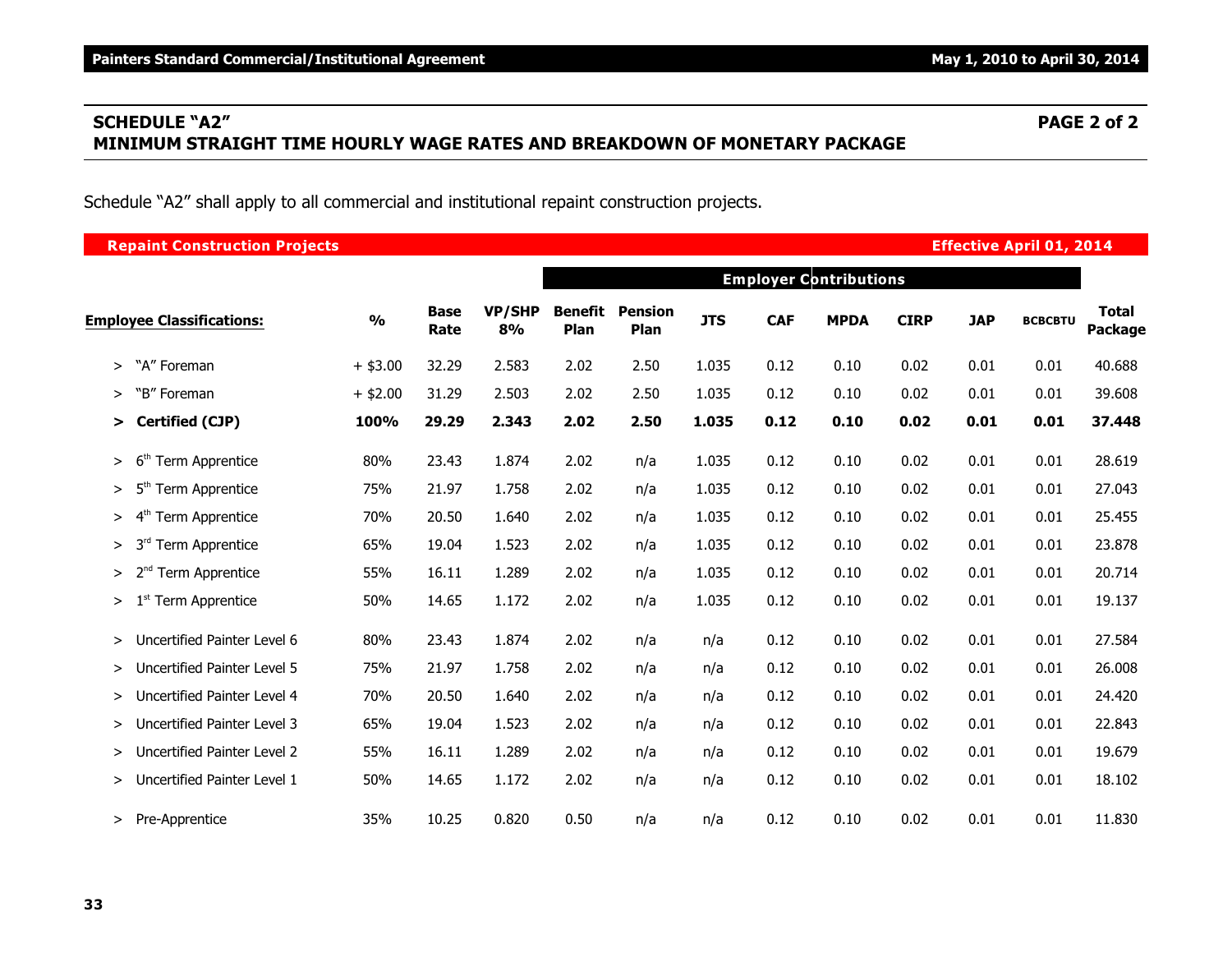# **SCHEDULE "B1" PAGE 1 of 2 EMPLOYER CONTRIBUTIONS AND EMPLOYEE DEDUCTIONS**

Schedule "B1" shall apply to all commercial and institutional new construction projects.

|                                   | <b>Effective January 01, 2014</b><br><b>New Construction Projects</b><br><b>EMPLOYER CONTRIBUTIONS</b><br><b>EMPLOYEE DEDUCTIONS</b> |                               |                               |            |            |             |             |            |                |                                              |                                       |                                        |                     |                                             |                                 |                                               |                                                  |
|-----------------------------------|--------------------------------------------------------------------------------------------------------------------------------------|-------------------------------|-------------------------------|------------|------------|-------------|-------------|------------|----------------|----------------------------------------------|---------------------------------------|----------------------------------------|---------------------|---------------------------------------------|---------------------------------|-----------------------------------------------|--------------------------------------------------|
|                                   |                                                                                                                                      |                               |                               |            |            |             |             |            |                |                                              |                                       |                                        |                     |                                             |                                 |                                               |                                                  |
| <b>EMPLOYEE</b><br>CLASSIFICATION |                                                                                                                                      | <b>BENEFIT</b><br><b>PLAN</b> | <b>PENSION</b><br><b>PLAN</b> | <b>JTS</b> | <b>CAF</b> | <b>MPDA</b> | <b>CIRP</b> | <b>JAP</b> | <b>BCBCBTU</b> | <b>TOTAL</b><br><b>HOURLY</b><br><b>PAID</b> | <b>ADMIN</b><br><b>DUES</b><br>(2.2%) | <b>DC#38</b><br>ORG/ADM<br><b>FUND</b> | <b>PIAF</b><br>(5%) | <b>APP</b><br><b>TRADE</b><br><b>SCHOOL</b> | <b>TOTAL</b><br><b>DEDUCTED</b> | <b>BASIC</b><br>HOURLY MONTHLY<br><b>DUES</b> | <b>TOTAL</b><br><b>HOURLY</b><br><b>REMITTED</b> |
| "A" Foreman                       | $+$ \$3.00                                                                                                                           | 1.92                          | 2.50                          | 0.935      | 0.12       | 0.10        | 0.02        | 0.01       | 0.01           | 5.615                                        | 0.69                                  | 0.09                                   | 1.565               | n/a                                         | 2.345                           | 27.70                                         | 7.960                                            |
| "B" Foreman                       | $+$ \$2.00                                                                                                                           | 1.92                          | 2.50                          | 0.935      | 0.12       | 0.10        | 0.02        | 0.01       | 0.01           | 5.615                                        | 0.69                                  | 0.09                                   | 1.565               | n/a                                         | 2.345                           | 27.70                                         | 7.960                                            |
| <b>CJP</b>                        | 100%                                                                                                                                 | 1.92                          | 2.50                          | 0.935      | 0.12       | 0.10        | 0.02        | 0.01       | 0.01           | 5.615                                        | 0.69                                  | 0.09                                   | 1.565               | n/a                                         | 2.345                           | 27.70                                         | 7.960                                            |
| 6 <sup>th</sup> Term App          | 80%                                                                                                                                  | 1.92                          | n/a                           | 0.935      | 0.12       | 0.10        | 0.02        | 0.01       | 0.01           | 3.115                                        | 0.55                                  | 0.09                                   | 1.252               | 1.00                                        | 2.892                           | 27.70                                         | 6.007                                            |
| 5 <sup>th</sup> Term App          | 75%                                                                                                                                  | 1.92                          | n/a                           | 0.935      | 0.12       | 0.10        | 0.02        | 0.01       | 0.01           | 3.115                                        | 0.52                                  | 0.09                                   | 1.174               | 1.00                                        | 2.784                           | 27.70                                         | 5.899                                            |
| 4 <sup>th</sup> Term App          | 70%                                                                                                                                  | 1.92                          | n/a                           | 0.935      | 0.12       | 0.10        | 0.02        | 0.01       | 0.01           | 3.115                                        | 0.48                                  | 0.09                                   | 1.095               | 1.00                                        | 2.665                           | 27.70                                         | 5.780                                            |
| 3rd Term App                      | 65%                                                                                                                                  | 1.92                          | n/a                           | 0.935      | 0.12       | 0.10        | 0.02        | 0.01       | 0.01           | 3.115                                        | 0.45                                  | 0.09                                   | 1.017               | 1.00                                        | 2.557                           | 27.70                                         | 5.672                                            |
| 2 <sup>nd</sup> Term App          | 55%                                                                                                                                  | 1.92                          | n/a                           | 0.935      | 0.12       | 0.10        | 0.02        | 0.01       | 0.01           | 3.115                                        | 0.38                                  | 0.09                                   | 0.861               | 1.00                                        | 2.331                           | 27.70                                         | 5.446                                            |
| $1st$ Term App                    | 50%                                                                                                                                  | 1.92                          | n/a                           | 0.935      | 0.12       | 0.10        | 0.02        | 0.01       | 0.01           | 3.115                                        | 0.34                                  | 0.09                                   | 0.783               | 1.00                                        | 2.213                           | 27.70                                         | 5.328                                            |
| UCP Level 6                       | 80%                                                                                                                                  | 1.92                          | n/a                           | n/a        | 0.12       | 0.10        | 0.02        | 0.01       | 0.01           | 2.180                                        | 0.55                                  | n/a                                    | n/a                 | n/a                                         | 0.550                           | 27.70                                         | 2.730                                            |
| <b>UCP Level 5</b>                | 75%                                                                                                                                  | 1.92                          | n/a                           | n/a        | 0.12       | 0.10        | 0.02        | 0.01       | 0.01           | 2.180                                        | 0.52                                  | n/a                                    | n/a                 | n/a                                         | 0.520                           | 27.70                                         | 2.700                                            |
| UCP Level 4                       | 70%                                                                                                                                  | 1.92                          | n/a                           | n/a        | 0.12       | 0.10        | 0.02        | 0.01       | 0.01           | 2.180                                        | 0.48                                  | n/a                                    | n/a                 | n/a                                         | 0.480                           | 27.70                                         | 2.660                                            |
| UCP Level 3                       | 65%                                                                                                                                  | 1.92                          | n/a                           | n/a        | 0.12       | 0.10        | 0.02        | 0.01       | 0.01           | 2.180                                        | 0.45                                  | n/a                                    | n/a                 | n/a                                         | 0.450                           | 27.70                                         | 2.630                                            |
| UCP Level 2                       | 55%                                                                                                                                  | 1.92                          | n/a                           | n/a        | 0.12       | 0.10        | 0.02        | 0.01       | 0.01           | 2.180                                        | 0.38                                  | n/a                                    | n/a                 | n/a                                         | 0.380                           | 27.70                                         | 2.560                                            |
| UCP Level 1                       | 50%                                                                                                                                  | 1.92                          | n/a                           | n/a        | 0.12       | 0.10        | 0.02        | 0.01       | 0.01           | 2.180                                        | 0.34                                  | n/a                                    | n/a                 | n/a                                         | 0.340                           | 27.70                                         | 2.520                                            |
| Pre-Apprentice                    | 35%                                                                                                                                  | 0.50                          | n/a                           | n/a        | 0.12       | 0.10        | 0.02        | 0.01       | 0.01           | 0.760                                        | 0.24                                  | n/a                                    | n/a                 | n/a                                         | 0.240                           | 27.70                                         | 1.000                                            |

**All Employer contributions and employee deductions shall be calculated on the basis of "hours worked".**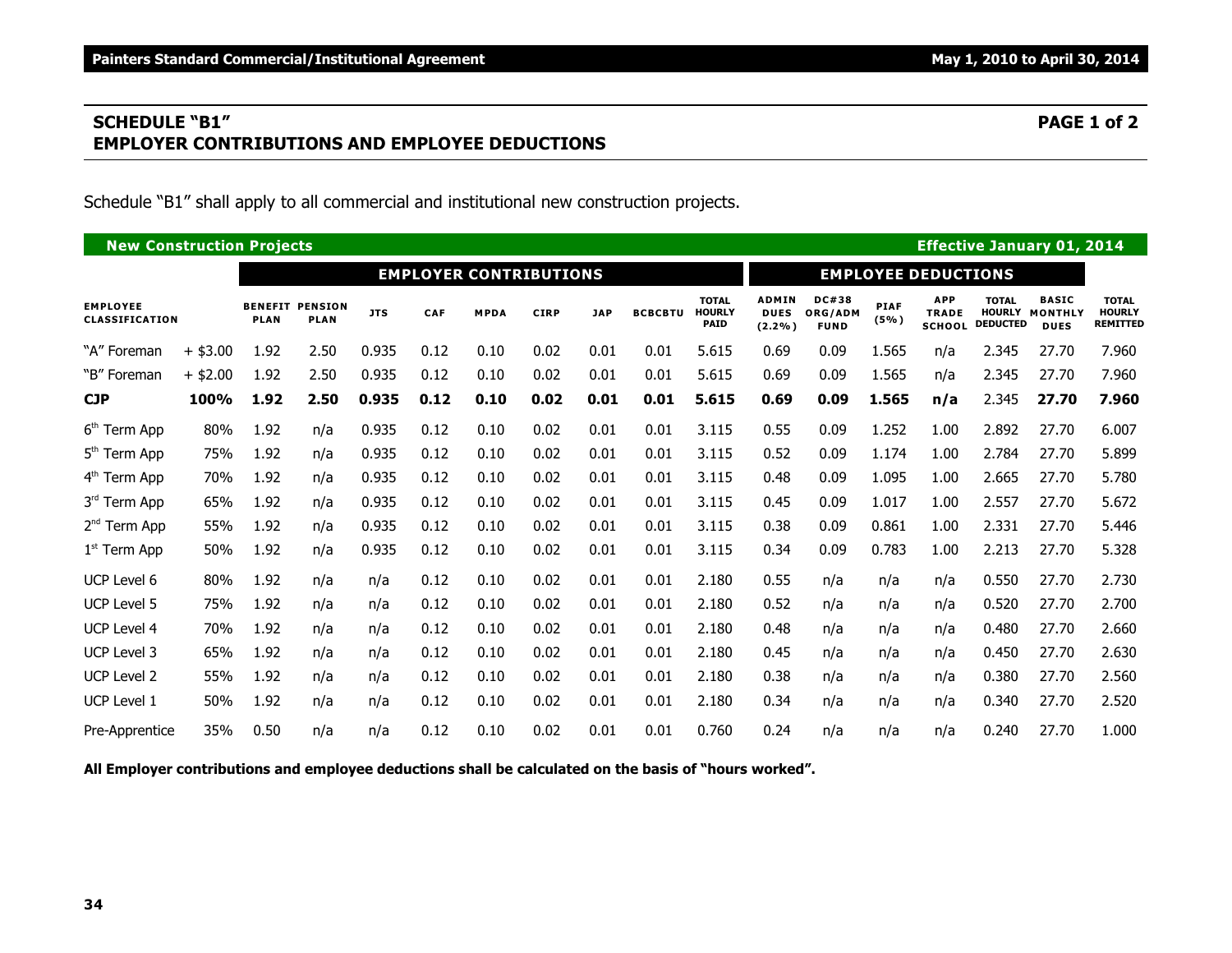# **SCHEDULE "B1" PAGE 2 of 2 EMPLOYER CONTRIBUTIONS AND EMPLOYEE DEDUCTIONS**

Schedule "B1" shall apply to all commercial and institutional new construction projects.

|                                   | <b>Effective April 1, 2014</b><br><b>New Construction Projects</b><br><b>EMPLOYER CONTRIBUTIONS</b><br><b>EMPLOYEE DEDUCTIONS</b> |                               |                               |            |            |             |             |            |                |                                              |                                       |                                        |                     |                                             |                                 |                                               |                                                  |
|-----------------------------------|-----------------------------------------------------------------------------------------------------------------------------------|-------------------------------|-------------------------------|------------|------------|-------------|-------------|------------|----------------|----------------------------------------------|---------------------------------------|----------------------------------------|---------------------|---------------------------------------------|---------------------------------|-----------------------------------------------|--------------------------------------------------|
|                                   |                                                                                                                                   |                               |                               |            |            |             |             |            |                |                                              |                                       |                                        |                     |                                             |                                 |                                               |                                                  |
| <b>EMPLOYEE</b><br>CLASSIFICATION |                                                                                                                                   | <b>BENEFIT</b><br><b>PLAN</b> | <b>PENSION</b><br><b>PLAN</b> | <b>JTS</b> | <b>CAF</b> | <b>MPDA</b> | <b>CIRP</b> | <b>JAP</b> | <b>BCBCBTU</b> | <b>TOTAL</b><br><b>HOURLY</b><br><b>PAID</b> | <b>ADMIN</b><br><b>DUES</b><br>(2.2%) | <b>DC#38</b><br>ORG/ADM<br><b>FUND</b> | <b>PIAF</b><br>(5%) | <b>APP</b><br><b>TRADE</b><br><b>SCHOOL</b> | <b>TOTAL</b><br><b>DEDUCTED</b> | <b>BASIC</b><br>HOURLY MONTHLY<br><b>DUES</b> | <b>TOTAL</b><br><b>HOURLY</b><br><b>REMITTED</b> |
| "A" Foreman                       | $+$ \$3.00                                                                                                                        | 2.02                          | 2.50                          | 1.035      | 0.12       | 0.10        | 0.02        | 0.01       | 0.01           | 5.815                                        | 0.69                                  | 0.09                                   | 1.565               | n/a                                         | 2.345                           | 27.70                                         | 8.160                                            |
| "B" Foreman                       | $+$ \$2.00                                                                                                                        | 2.02                          | 2.50                          | 1.035      | 0.12       | 0.10        | 0.02        | 0.01       | 0.01           | 5.815                                        | 0.69                                  | 0.09                                   | 1.565               | n/a                                         | 2.345                           | 27.70                                         | 8.160                                            |
| <b>CJP</b>                        | 100%                                                                                                                              | 2.02                          | 2.50                          | 1.035      | 0.12       | 0.10        | 0.02        | 0.01       | 0.01           | 5.815                                        | 0.69                                  | 0.09                                   | 1.565               | n/a                                         | 2.345                           | 27.70                                         | 8.160                                            |
| 6 <sup>th</sup> Term App          | 80%                                                                                                                               | 2.02                          | n/a                           | 1.035      | 0.12       | 0.10        | 0.02        | 0.01       | 0.01           | 3.315                                        | 0.55                                  | 0.09                                   | 1.252               | 1.00                                        | 2.892                           | 27.70                                         | 6.207                                            |
| 5 <sup>th</sup> Term App          | 75%                                                                                                                               | 2.02                          | n/a                           | 1.035      | 0.12       | 0.10        | 0.02        | 0.01       | 0.01           | 3.315                                        | 0.52                                  | 0.09                                   | 1.174               | 1.00                                        | 2.784                           | 27.70                                         | 6.099                                            |
| 4 <sup>th</sup> Term App          | 70%                                                                                                                               | 2.02                          | n/a                           | 1.035      | 0.12       | 0.10        | 0.02        | 0.01       | 0.01           | 3.315                                        | 0.48                                  | 0.09                                   | 1.095               | 1.00                                        | 2.665                           | 27.70                                         | 5.980                                            |
| 3rd Term App                      | 65%                                                                                                                               | 2.02                          | n/a                           | 1.035      | 0.12       | 0.10        | 0.02        | 0.01       | 0.01           | 3.315                                        | 0.45                                  | 0.09                                   | 1.017               | 1.00                                        | 2.557                           | 27.70                                         | 5.872                                            |
| 2 <sup>nd</sup> Term App          | 55%                                                                                                                               | 2.02                          | n/a                           | 1.035      | 0.12       | 0.10        | 0.02        | 0.01       | 0.01           | 3.315                                        | 0.38                                  | 0.09                                   | 0.861               | 1.00                                        | 2.331                           | 27.70                                         | 5.646                                            |
| 1 <sup>st</sup> Term App          | 50%                                                                                                                               | 2.02                          | n/a                           | 1.035      | 0.12       | 0.10        | 0.02        | 0.01       | 0.01           | 3.315                                        | 0.34                                  | 0.09                                   | 0.783               | 1.00                                        | 2.213                           | 27.70                                         | 5.528                                            |
| UCP Level 6                       | 80%                                                                                                                               | 2.02                          | n/a                           | n/a        | 0.12       | 0.10        | 0.02        | 0.01       | 0.01           | 2.280                                        | 0.55                                  | n/a                                    | n/a                 | n/a                                         | 0.550                           | 27.70                                         | 2.830                                            |
| <b>UCP Level 5</b>                | 75%                                                                                                                               | 2.02                          | n/a                           | n/a        | 0.12       | 0.10        | 0.02        | 0.01       | 0.01           | 2.280                                        | 0.52                                  | n/a                                    | n/a                 | n/a                                         | 0.520                           | 27.70                                         | 2.800                                            |
| <b>UCP Level 4</b>                | 70%                                                                                                                               | 2.02                          | n/a                           | n/a        | 0.12       | 0.10        | 0.02        | 0.01       | 0.01           | 2.280                                        | 0.48                                  | n/a                                    | n/a                 | n/a                                         | 0.480                           | 27.70                                         | 2.760                                            |
| UCP Level 3                       | 65%                                                                                                                               | 2.02                          | n/a                           | n/a        | 0.12       | 0.10        | 0.02        | 0.01       | 0.01           | 2.280                                        | 0.45                                  | n/a                                    | n/a                 | n/a                                         | 0.450                           | 27.70                                         | 2.730                                            |
| <b>UCP Level 2</b>                | 55%                                                                                                                               | 2.02                          | n/a                           | n/a        | 0.12       | 0.10        | 0.02        | 0.01       | 0.01           | 2.280                                        | 0.38                                  | n/a                                    | n/a                 | n/a                                         | 0.380                           | 27.70                                         | 2.660                                            |
| UCP Level 1                       | 50%                                                                                                                               | 2.02                          | n/a                           | n/a        | 0.12       | 0.10        | 0.02        | 0.01       | 0.01           | 2.280                                        | 0.34                                  | n/a                                    | n/a                 | n/a                                         | 0.340                           | 27.70                                         | 2.620                                            |
| Pre-Apprentice                    | 35%                                                                                                                               | 0.50                          | n/a                           | n/a        | 0.12       | 0.10        | 0.02        | 0.01       | 0.01           | 0.760                                        | 0.24                                  | n/a                                    | n/a                 | n/a                                         | 0.240                           | 27.70                                         | 1.000                                            |

**All Employer contributions and employee deductions shall be calculated on the basis of "hours worked".**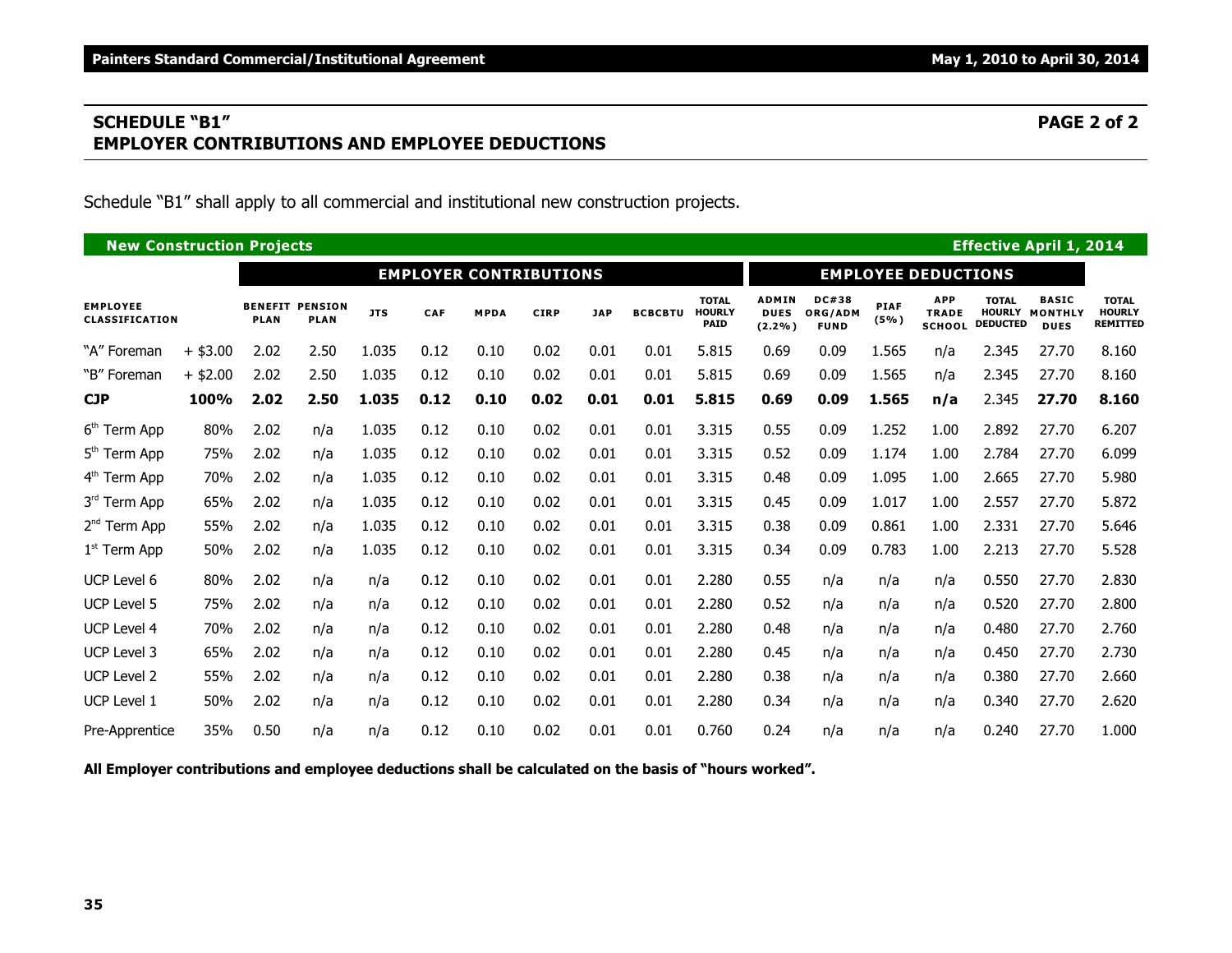# **SCHEDULE "B2" PAGE 1 of 2 EMPLOYER CONTRIBUTIONS AND EMPLOYEE DEDUCTIONS**

Schedule "B2" shall apply to all commercial and institutional repaint construction projects.

|                                   | <b>Repaint Construction Projects</b><br><b>Effective January 01, 2014</b><br><b>EMPLOYER CONTRIBUTIONS</b> |                               |                               |            |      |             |             |            |                |                                              |                                          |                                        |                     |                                             |                                 |                                               |                                                  |
|-----------------------------------|------------------------------------------------------------------------------------------------------------|-------------------------------|-------------------------------|------------|------|-------------|-------------|------------|----------------|----------------------------------------------|------------------------------------------|----------------------------------------|---------------------|---------------------------------------------|---------------------------------|-----------------------------------------------|--------------------------------------------------|
|                                   |                                                                                                            |                               |                               |            |      |             |             |            |                |                                              |                                          |                                        |                     | <b>EMPLOYEE DEDUCTIONS</b>                  |                                 |                                               |                                                  |
| <b>EMPLOYEE</b><br>CLASSIFICATION |                                                                                                            | <b>BENEFIT</b><br><b>PLAN</b> | <b>PENSION</b><br><b>PLAN</b> | <b>JTS</b> | CAF  | <b>MPDA</b> | <b>CIRP</b> | <b>JAP</b> | <b>BCBCBTU</b> | <b>TOTAL</b><br><b>HOURLY</b><br><b>PAID</b> | <b>ADMIN</b><br><b>DUES</b><br>$(2.2\%)$ | <b>DC#38</b><br>ORG/ADM<br><b>FUND</b> | <b>PIAF</b><br>(5%) | <b>APP</b><br><b>TRADE</b><br><b>SCHOOL</b> | <b>TOTAL</b><br><b>DEDUCTED</b> | <b>BASIC</b><br>HOURLY MONTHLY<br><b>DUES</b> | <b>TOTAL</b><br><b>HOURLY</b><br><b>REMITTED</b> |
| "A" Foreman                       | $+$ \$3.00                                                                                                 | 1.92                          | 2.50                          | 0.935      | 0.12 | 0.10        | 0.02        | 0.01       | 0.01           | 5.615                                        | 0.64                                     | 0.09                                   | 1.465               | n/a                                         | 2.195                           | 27.70                                         | 7.810                                            |
| "B" Foreman                       | $+$ \$2.00                                                                                                 | 1.92                          | 2.50                          | 0.935      | 0.12 | 0.10        | 0.02        | 0.01       | 0.01           | 5.615                                        | 0.64                                     | 0.09                                   | 1.465               | n/a                                         | 2.195                           | 27.70                                         | 7.810                                            |
| <b>CJP</b>                        | 100%                                                                                                       | 1.92                          | 2.50                          | 0.935      | 0.12 | 0.10        | 0.02        | 0.01       | 0.01           | 5.615                                        | 0.64                                     | 0.09                                   | 1.465               | n/a                                         | 2.195                           | 27.70                                         | 7.810                                            |
| 6 <sup>th</sup> Term App          | 80%                                                                                                        | 1.92                          | n/a                           | 0.935      | 0.12 | 0.10        | 0.02        | 0.01       | 0.01           | 3.115                                        | 0.52                                     | 0.09                                   | 1.172               | 1.00                                        | 2.782                           | 27.70                                         | 5.897                                            |
| 5 <sup>th</sup> Term App          | 75%                                                                                                        | 1.92                          | n/a                           | 0.935      | 0.12 | 0.10        | 0.02        | 0.01       | 0.01           | 3.115                                        | 0.48                                     | 0.09                                   | 1.099               | 1.00                                        | 2.669                           | 27.70                                         | 5.784                                            |
| 4 <sup>th</sup> Term App          | 70%                                                                                                        | 1.92                          | n/a                           | 0.935      | 0.12 | 0.10        | 0.02        | 0.01       | 0.01           | 3.115                                        | 0.45                                     | 0.09                                   | 1.025               | 1.00                                        | 2.565                           | 27.70                                         | 5.680                                            |
| 3rd Term App                      | 65%                                                                                                        | 1.92                          | n/a                           | 0.935      | 0.12 | 0.10        | 0.02        | 0.01       | 0.01           | 3.115                                        | 0.42                                     | 0.09                                   | 0.952               | 1.00                                        | 2.462                           | 27.70                                         | 5.577                                            |
| 2 <sup>nd</sup> Term App          | 55%                                                                                                        | 1.92                          | n/a                           | 0.935      | 0.12 | 0.10        | 0.02        | 0.01       | 0.01           | 3.115                                        | 0.35                                     | 0.09                                   | 0.806               | 1.00                                        | 2.246                           | 27.70                                         | 5.361                                            |
| $1st$ Term App                    | 50%                                                                                                        | 1.92                          | n/a                           | 0.935      | 0.12 | 0.10        | 0.02        | 0.01       | 0.01           | 3.115                                        | 0.32                                     | 0.09                                   | 0.733               | 1.00                                        | 2.143                           | 27.70                                         | 5.258                                            |
| UCP Level 6                       | 80%                                                                                                        | 1.92                          | n/a                           | n/a        | 0.12 | 0.10        | 0.02        | 0.01       | 0.01           | 2.180                                        | 0.52                                     | n/a                                    | n/a                 | n/a                                         | 0.520                           | 27.70                                         | 2.700                                            |
| <b>UCP Level 5</b>                | 75%                                                                                                        | 1.92                          | n/a                           | n/a        | 0.12 | 0.10        | 0.02        | 0.01       | 0.01           | 2.180                                        | 0.48                                     | n/a                                    | n/a                 | n/a                                         | 0.480                           | 27.70                                         | 2.660                                            |
| <b>UCP Level 4</b>                | 70%                                                                                                        | 1.92                          | n/a                           | n/a        | 0.12 | 0.10        | 0.02        | 0.01       | 0.01           | 2.180                                        | 0.45                                     | n/a                                    | n/a                 | n/a                                         | 0.450                           | 27.70                                         | 2.630                                            |
| <b>UCP Level 3</b>                | 65%                                                                                                        | 1.92                          | n/a                           | n/a        | 0.12 | 0.10        | 0.02        | 0.01       | 0.01           | 2.180                                        | 0.42                                     | n/a                                    | n/a                 | n/a                                         | 0.420                           | 27.70                                         | 2.600                                            |
| <b>UCP Level 2</b>                | 55%                                                                                                        | 1.92                          | n/a                           | n/a        | 0.12 | 0.10        | 0.02        | 0.01       | 0.01           | 2.180                                        | 0.35                                     | n/a                                    | n/a                 | n/a                                         | 0.350                           | 27.70                                         | 2.530                                            |
| UCP Level 1                       | 50%                                                                                                        | 1.92                          | n/a                           | n/a        | 0.12 | 0.10        | 0.02        | 0.01       | 0.01           | 2.180                                        | 0.32                                     | n/a                                    | n/a                 | n/a                                         | 0.320                           | 27.70                                         | 2.500                                            |
| Pre-Apprentice                    | 35%                                                                                                        | 0.50                          | n/a                           | n/a        | 0.12 | 0.10        | 0.02        | 0.01       | 0.01           | 0.760                                        | 0.23                                     | n/a                                    | n/a                 | n/a                                         | 0.230                           | 27.70                                         | 0.990                                            |

**All Employer contributions and employee deductions shall be calculated on the basis of "hours worked".**

**36**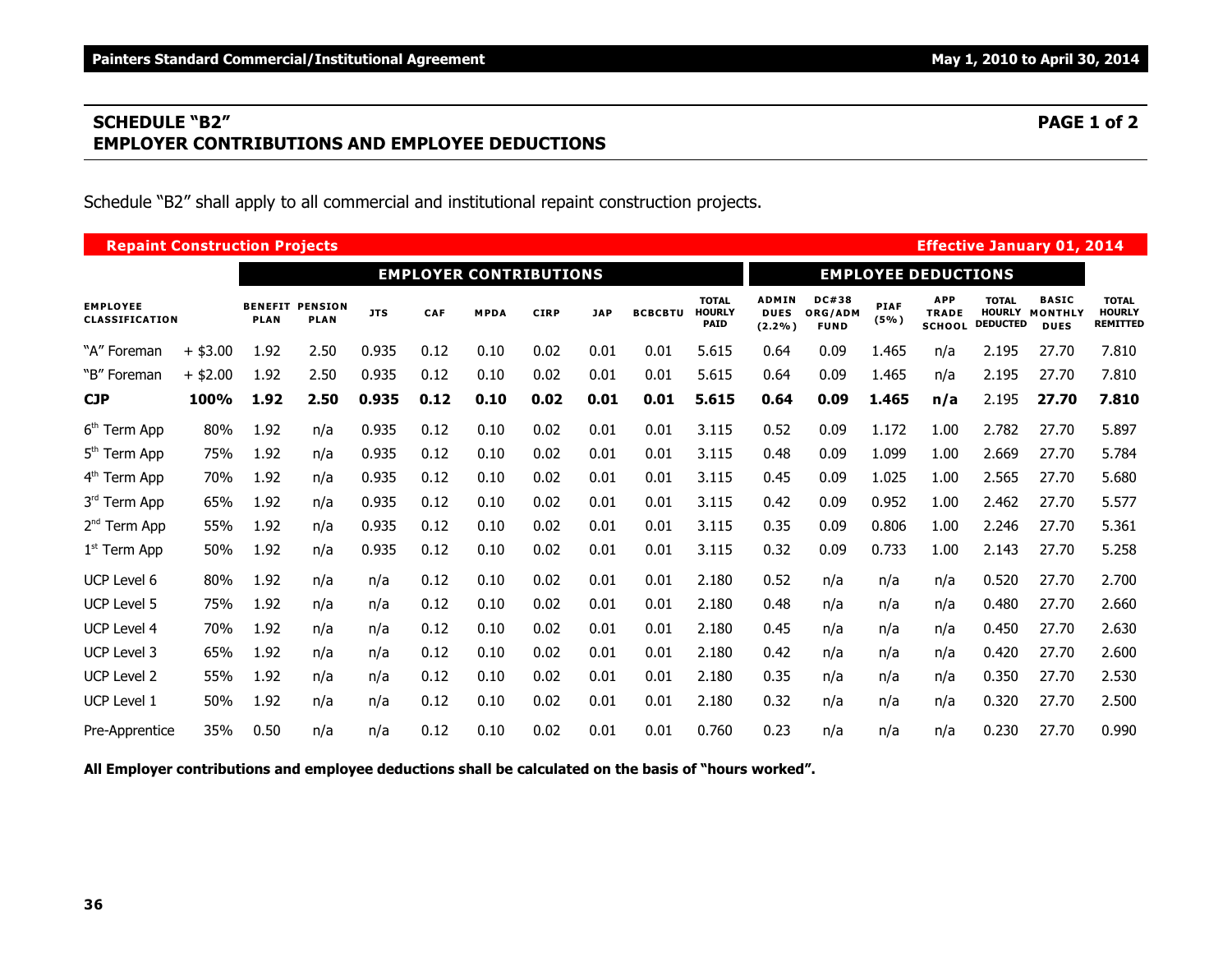# **SCHEDULE "B2" PAGE 2 of 2 EMPLOYER CONTRIBUTIONS AND EMPLOYEE DEDUCTIONS**

Schedule "B2" shall apply to all commercial and institutional repaint construction projects.

|                                   | <b>Repaint Construction Projects</b><br><b>Effective April 1, 2014</b><br><b>EMPLOYER CONTRIBUTIONS</b> |                               |                               |            |      |             |             |            |                |                                              |                                          |                                        |                     |                                             |                                 |                                               |                                                  |
|-----------------------------------|---------------------------------------------------------------------------------------------------------|-------------------------------|-------------------------------|------------|------|-------------|-------------|------------|----------------|----------------------------------------------|------------------------------------------|----------------------------------------|---------------------|---------------------------------------------|---------------------------------|-----------------------------------------------|--------------------------------------------------|
|                                   |                                                                                                         |                               |                               |            |      |             |             |            |                |                                              |                                          |                                        |                     | <b>EMPLOYEE DEDUCTIONS</b>                  |                                 |                                               |                                                  |
| <b>EMPLOYEE</b><br>CLASSIFICATION |                                                                                                         | <b>BENEFIT</b><br><b>PLAN</b> | <b>PENSION</b><br><b>PLAN</b> | <b>JTS</b> | CAF  | <b>MPDA</b> | <b>CIRP</b> | <b>JAP</b> | <b>BCBCBTU</b> | <b>TOTAL</b><br><b>HOURLY</b><br><b>PAID</b> | <b>ADMIN</b><br><b>DUES</b><br>$(2.2\%)$ | <b>DC#38</b><br>ORG/ADM<br><b>FUND</b> | <b>PIAF</b><br>(5%) | <b>APP</b><br><b>TRADE</b><br><b>SCHOOL</b> | <b>TOTAL</b><br><b>DEDUCTED</b> | <b>BASIC</b><br>HOURLY MONTHLY<br><b>DUES</b> | <b>TOTAL</b><br><b>HOURLY</b><br><b>REMITTED</b> |
| "A" Foreman                       | $+$ \$3.00                                                                                              | 2.02                          | 2.50                          | 1.035      | 0.12 | 0.10        | 0.02        | 0.01       | 0.01           | 5.815                                        | 0.64                                     | 0.09                                   | 1.465               | n/a                                         | 2.195                           | 27.70                                         | 8.010                                            |
| "B" Foreman                       | $+$ \$2.00                                                                                              | 2.02                          | 2.50                          | 1.035      | 0.12 | 0.10        | 0.02        | 0.01       | 0.01           | 5.815                                        | 0.64                                     | 0.09                                   | 1.465               | n/a                                         | 2.195                           | 27.70                                         | 8.010                                            |
| <b>CJP</b>                        | 100%                                                                                                    | 2.02                          | 2.50                          | 1.035      | 0.12 | 0.10        | 0.02        | 0.01       | 0.01           | 5.815                                        | 0.64                                     | 0.09                                   | 1.465               | n/a                                         | 2.195                           | 27.70                                         | 8.010                                            |
| 6 <sup>th</sup> Term App          | 80%                                                                                                     | 2.02                          | n/a                           | 1.035      | 0.12 | 0.10        | 0.02        | 0.01       | 0.01           | 3.315                                        | 0.52                                     | 0.09                                   | 1.172               | 1.00                                        | 2.782                           | 27.70                                         | 6.097                                            |
| 5 <sup>th</sup> Term App          | 75%                                                                                                     | 2.02                          | n/a                           | 1.035      | 0.12 | 0.10        | 0.02        | 0.01       | 0.01           | 3.315                                        | 0.48                                     | 0.09                                   | 1.099               | 1.00                                        | 2.669                           | 27.70                                         | 5.984                                            |
| 4 <sup>th</sup> Term App          | 70%                                                                                                     | 2.02                          | n/a                           | 1.035      | 0.12 | 0.10        | 0.02        | 0.01       | 0.01           | 3.315                                        | 0.45                                     | 0.09                                   | 1.025               | 1.00                                        | 2.565                           | 27.70                                         | 5.880                                            |
| 3rd Term App                      | 65%                                                                                                     | 2.02                          | n/a                           | 1.035      | 0.12 | 0.10        | 0.02        | 0.01       | 0.01           | 3.315                                        | 0.42                                     | 0.09                                   | 0.952               | 1.00                                        | 2.462                           | 27.70                                         | 5.777                                            |
| 2 <sup>nd</sup> Term App          | 55%                                                                                                     | 2.02                          | n/a                           | 1.035      | 0.12 | 0.10        | 0.02        | 0.01       | 0.01           | 3.315                                        | 0.35                                     | 0.09                                   | 0.806               | 1.00                                        | 2.246                           | 27.70                                         | 5.561                                            |
| $1st$ Term App                    | 50%                                                                                                     | 2.02                          | n/a                           | 1.035      | 0.12 | 0.10        | 0.02        | 0.01       | 0.01           | 3.315                                        | 0.32                                     | 0.09                                   | 0.733               | 1.00                                        | 2.143                           | 27.70                                         | 5.458                                            |
| UCP Level 6                       | 80%                                                                                                     | 2.02                          | n/a                           | n/a        | 0.12 | 0.10        | 0.02        | 0.01       | 0.01           | 2.280                                        | 0.52                                     | n/a                                    | n/a                 | n/a                                         | 0.520                           | 27.70                                         | 2.800                                            |
| <b>UCP Level 5</b>                | 75%                                                                                                     | 2.02                          | n/a                           | n/a        | 0.12 | 0.10        | 0.02        | 0.01       | 0.01           | 2.280                                        | 0.48                                     | n/a                                    | n/a                 | n/a                                         | 0.480                           | 27.70                                         | 2.760                                            |
| <b>UCP Level 4</b>                | 70%                                                                                                     | 2.02                          | n/a                           | n/a        | 0.12 | 0.10        | 0.02        | 0.01       | 0.01           | 2.280                                        | 0.45                                     | n/a                                    | n/a                 | n/a                                         | 0.450                           | 27.70                                         | 2.730                                            |
| <b>UCP Level 3</b>                | 65%                                                                                                     | 2.02                          | n/a                           | n/a        | 0.12 | 0.10        | 0.02        | 0.01       | 0.01           | 2.280                                        | 0.42                                     | n/a                                    | n/a                 | n/a                                         | 0.420                           | 27.70                                         | 2.700                                            |
| <b>UCP Level 2</b>                | 55%                                                                                                     | 2.02                          | n/a                           | n/a        | 0.12 | 0.10        | 0.02        | 0.01       | 0.01           | 2.280                                        | 0.35                                     | n/a                                    | n/a                 | n/a                                         | 0.350                           | 27.70                                         | 2.630                                            |
| UCP Level 1                       | 50%                                                                                                     | 2.02                          | n/a                           | n/a        | 0.12 | 0.10        | 0.02        | 0.01       | 0.01           | 2.280                                        | 0.32                                     | n/a                                    | n/a                 | n/a                                         | 0.320                           | 27.70                                         | 2.600                                            |
| Pre-Apprentice                    | 35%                                                                                                     | 0.50                          | n/a                           | n/a        | 0.12 | 0.10        | 0.02        | 0.01       | 0.01           | 0.760                                        | 0.23                                     | n/a                                    | n/a                 | n/a                                         | 0.230                           | 27.70                                         | 0.990                                            |

**All Employer contributions and employee deductions shall be calculated on the basis of "hours worked".**

**37**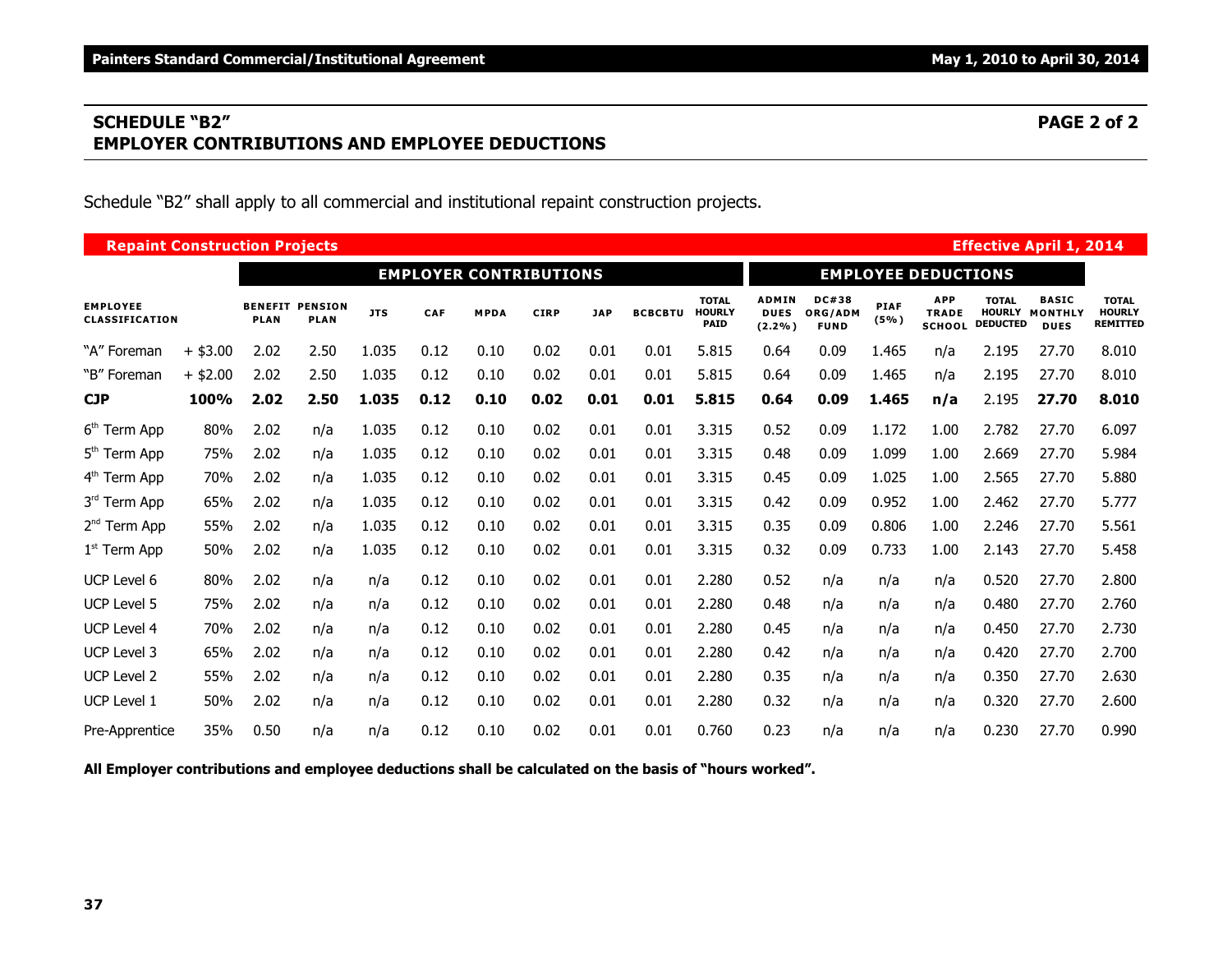**38**

#### **APPENDIX "A" PAGE 1 OF 2 LETTER OF UNDERSTANDING RE: ENABLING**

# **BY AND BETWEEN:**

# **IUPAT District Council #38 (DC#38)**

**(On behalf of its affiliated Local Unions.**)

**(Hereinafter referred to as the "Union")**

**AND:**

### **Construction Labour Relations Association of BC (CLR)**

**(On its own behalf, on behalf of its member Employers who have authorized the Association to execute this Letter of Understanding and who are included on the attached signatory list, and those members added from time to time by notice given to the Union.)**

**(Hereinafter referred to as the "Employer")**

The parties hereby agree that the following terms and conditions shall supercede any/all contrary application and/or interpretation of the Painters Standard Commercial/Institutional Agreement (the "Agreement"). Such terms and conditions shall be included within the Agreement, and shall be deemed to pertain thereto and be a part thereof. As a result, all other relevant provisions of the Agreement (i.e. effective date and duration, grievance resolution procedure, etc.) shall also apply to this Letter of Understanding.

- **(1)** In recognition of the close working relationship on projects between the Union and other BCBCBTU affiliates, the parties acknowledge the need for enabling relief to be generally consistent. As a result, the parties agree to work towards achieving this objective wherever possible. Notwithstanding the foregoing, the parties also acknowledge the individual autonomy of the Union and agree that nothing herein shall be interpreted as an agreement to limit that autonomy in any way.
- **(2) (a)** Article 13.000 of the Agreement, in conjunction with this Letter of Understanding, is specifically intended to provide the Employer with competitive relief where deemed necessary.
	- **(b)** As a result, unless otherwise mutually agreed to in writing by the Union and CLR, no enabling package, or individual term or condition therein, shall include a provision, not already provided for within the Agreement, which in any way either increases the Employer's cost and/or decreases the Employer's flexibility with respect to any term of such Agreement.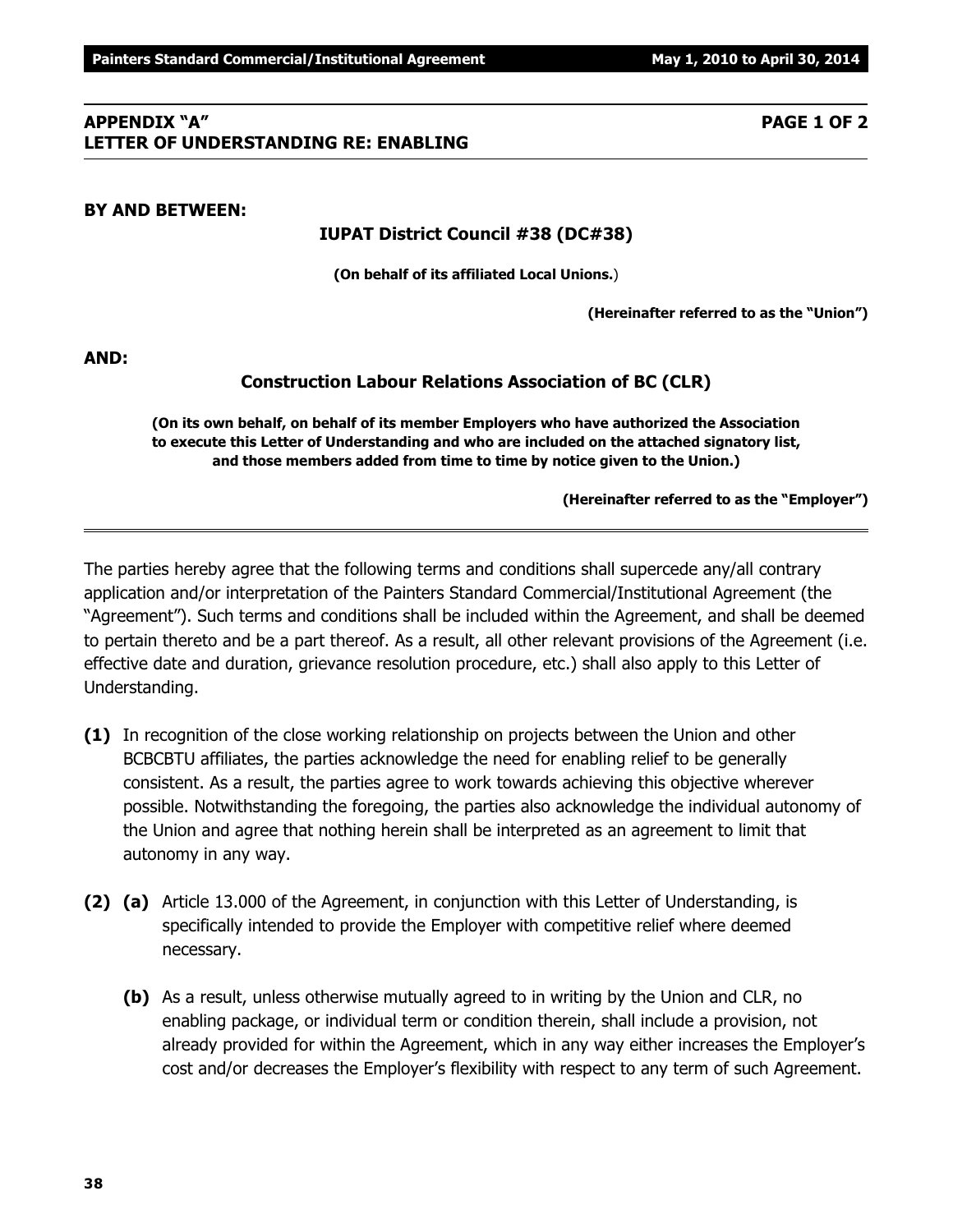# **APPENDIX "A" PAGE 2 OF 2 LETTER OF UNDERSTANDING RE: ENABLING**

- **(c)** The following example is offered to clarify the intent of item (2) (b). It is not meant to be inclusive of every possible situation, but merely to illustrate potential circumstances which could ultimately arise.
	- **>** If the Union provides competitive relief (e.g. reduction of rates, relaxation of crewing ratio restrictions, suspension of premiums, broadening of start time flexibility, mobility of members, etc.), but makes such relief contingent upon the Employer purchasing material from a Union signatory supplier, and/or waiving their right to utilize existing name request and/or recall provisions, then such contingency shall not be enforceable.
- **(3)** Unless otherwise mutually agreed to in writing by the Union and CLR, neither the Union nor an individual Union Local(s) shall decline to participate in good faith in the process contemplated by Article 13.000 of the Agreement and/or this Letter of Understanding.
- **(4)** The parties expressly agree that the Union and/or an individual local(s) of the Union would be in violation of item (3) if the Union and/or an individual local(s) of the Union were to decline an Employer's enabling request pursuant to either a formal or informal (i.e. blanket) policy of refusal.
- **(5)** Individual union members shall retain the right to refuse a dispatch to an enabled project, but neither the Union nor an individual local(s) of the Union shall encourage or otherwise counsel its members to do so.

Dated this  $13<sup>th</sup>$  day of March, 2014 Dated this  $13<sup>th</sup>$  day of March, 2014

Signed on behalf of: Signed on behalf of: Construction Labour Relations IUPAT District Council #38 Association of BC

Clyde H. Scollan P. Byrne

E. Akelaitis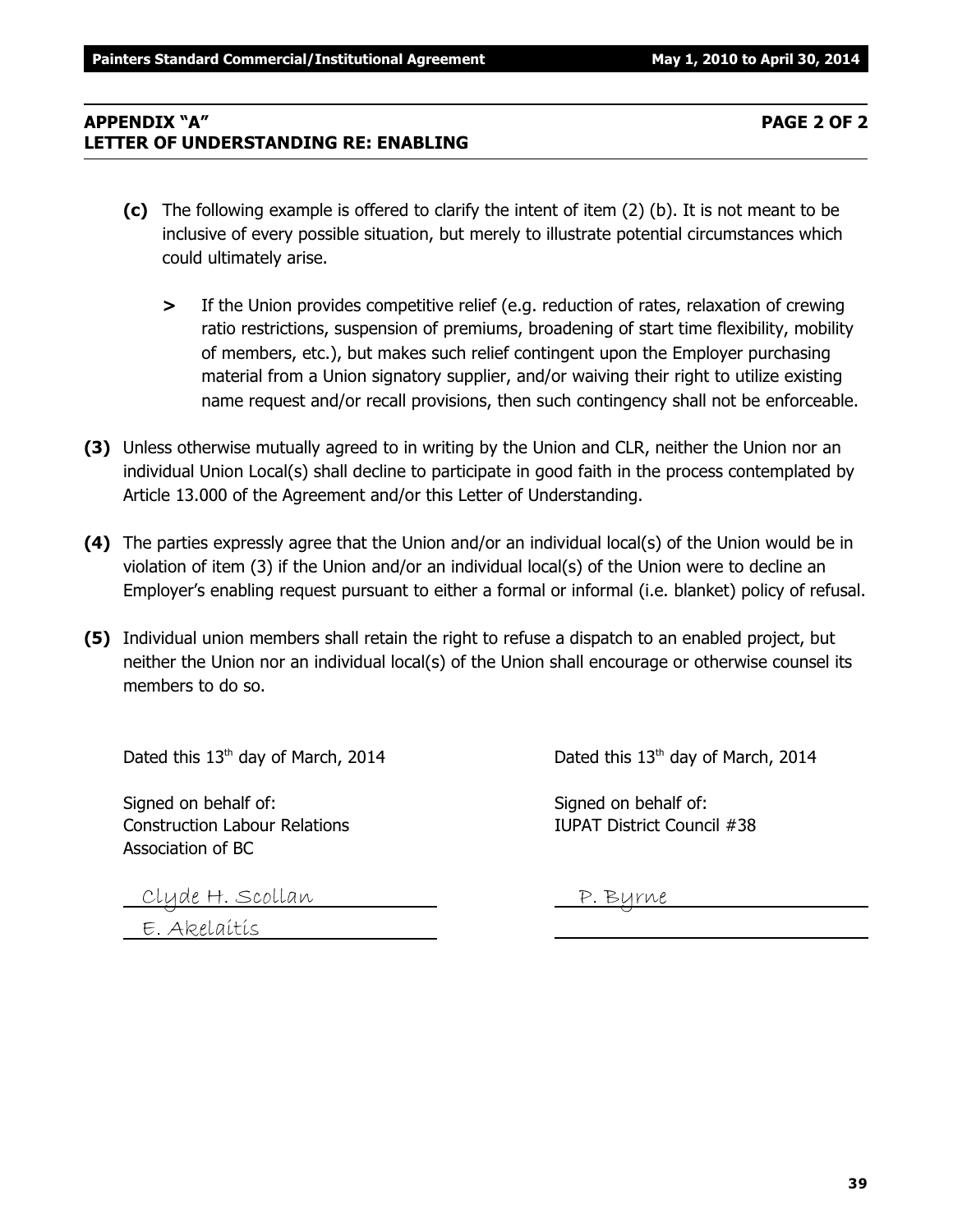#### **APPENDIX "B" - DEFINITIONS AND ABBREVIATIONS PAGE 1 of 3**

The following definitions and abbreviations shall be applicable to the interpretation of this Agreement.

### **1. BCBCBTU**

Bargaining Council of British Columbia Building Trade Unions

#### **2. BCYT**

British Columbia and Yukon Territory Building and Construction Trades Council

#### **3. CLR**

Construction Labour Relations Association of B.C.

#### **4. CSA**

Canadian Standards Association

#### **5. DC#38**

International Union of Painters and Allied Trades (IUPAT) District Council #38

### **6. Employee**

Any individual who is a member of the Union, and/or such other person, employed by the Employer under the terms of this Agreement.

### **7. Employer**

- **(a)** Any individual, business, partnership, company, corporation, or other similar entity, signatory to this Agreement.
- **(b)** Where the term Employer is used within this Agreement, and the context of such usage makes it appropriate and logical to regard this term as a reference to a person, as opposed to a legal entity, then such usage shall be considered to refer to an authorized representative of the Employer.

#### **8. Gender**

Wherever the words "man", "men", "he" or "his" are utilized in this Agreement they shall be considered to apply equally to both genders (i.e. male and female).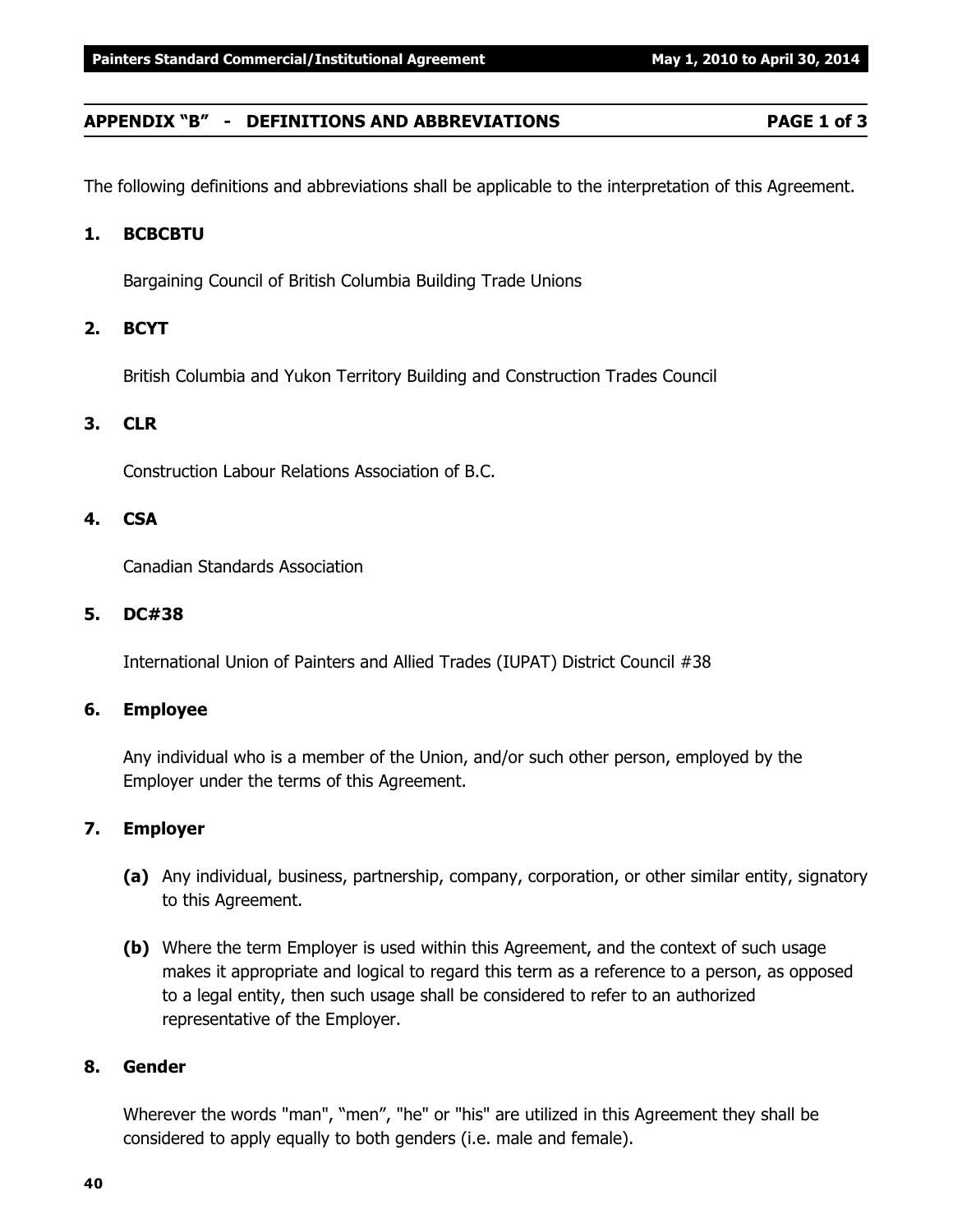# **APPENDIX "B" - DEFINITIONS AND ABBREVIATIONS PAGE 2 of 3**

# **9. Hours Earned**

- **(a)** 1 straight time hour = 1 hour earned
- **(b)** 1 time and one-half overtime hour = 1½ hours earned
- **(c)** 1 double time overtime hour = 2 hours earned

# **10. Hours Worked**

- **(a)** 1 straight time hour = 1 hour worked
- **(b)** 1 time and one-half overtime hour = 1 hour worked
- **(c)** 1 double time overtime hour  $= 1$  hour worked

# **11. Industrial Construction**

- **(a)** The definition of industrial construction as provided for within the Painters Standard Industrial Agreement shall also apply to the Painters Standard Commercial/Institutional Agreement.
- **(b)** On industrial construction projects, any employee required to work underground shall receive a premium of ten percent (10%) over and above the otherwise applicable minimum hourly wage rate. The foregoing shall not apply to work performed within open ditches or basements of buildings.

# **12. LRB**

British Columbia Labour Relations Board

# **13. Local**

An affiliated Local of the Union.

# **14. Local Resident Employee**

An employee who resides within one hundred (100) road kilometres of the project or, where ferry travel is involved, within seventy-five (75) minutes travel time, including ferry travel and road kilometres.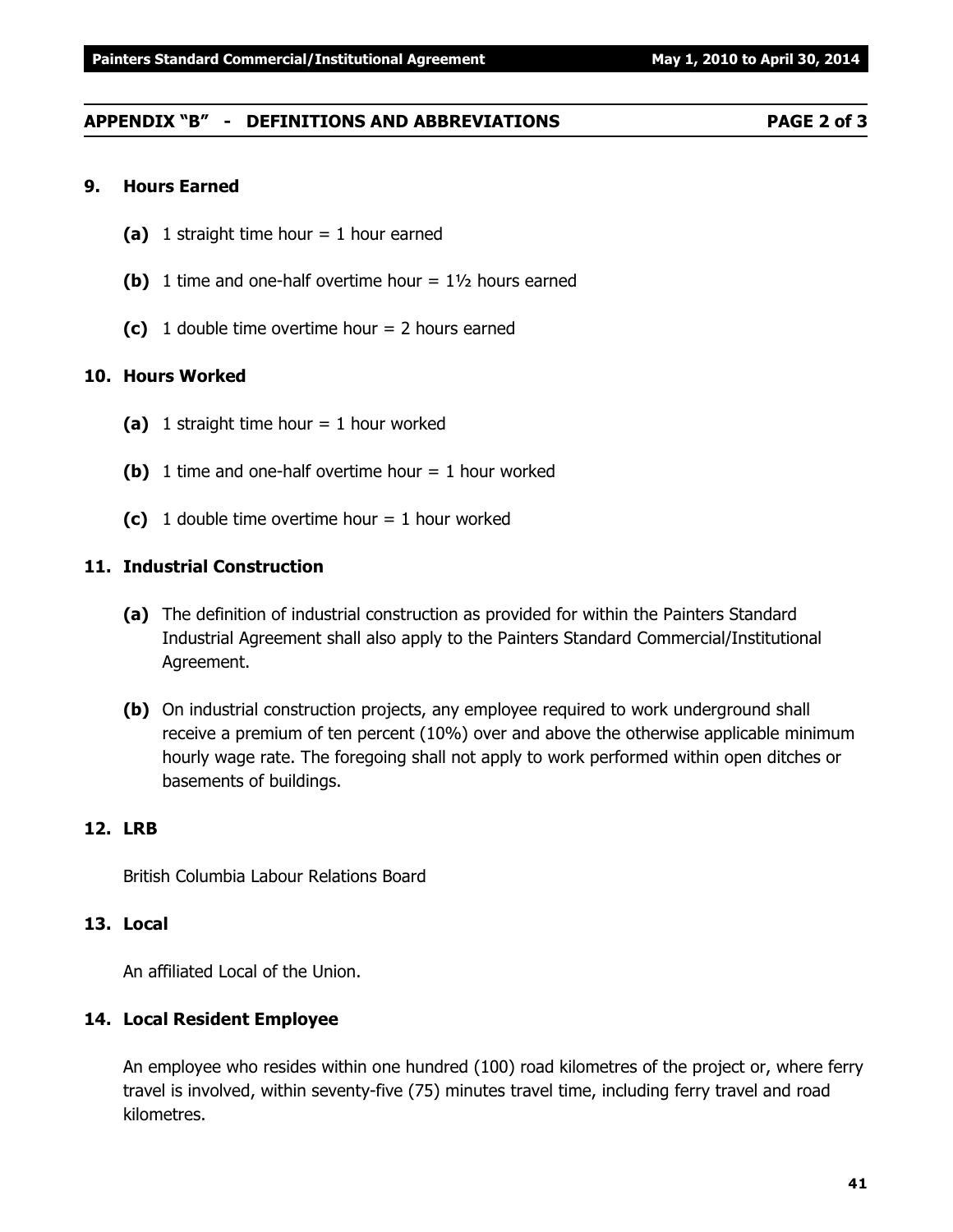#### **APPENDIX "B" - DEFINITIONS AND ABBREVIATIONS PAGE 3 of 3**

#### **15. Lower Mainland/Fraser Valley**

Inclusive of West Vancouver to the west, Chilliwack to the east, and all cities, towns, municipalities, villages, communities, etc. in between.

#### **16. MPDA**

Master Painters and Decorators Association

#### **17. New Construction**

New Construction shall be defined as work on any project on which the monetary value of the painting contract does not exceed fifty percent (50%) of the total monetary value of the project. On such projects, the monetary package schedules for New Construction Projects shall apply.

#### **18. Repaint Construction**

Repaint Construction shall be defined as work on any project on which the monetary value of the painting contract exceeds fifty percent (50%) of the total monetary value of the project. On such projects, the monetary package schedules for Repaint Construction Projects shall apply.

#### **19. Union**

- **(a)** IUPAT District Council #38, acting on behalf of its affiliated Locals.
- **(b)** Where the term Union is used within this Agreement, and the context of such usage makes it appropriate and logical to regard this term as a reference to a person, as opposed to a legal entity, then such usage shall be considered to refer to an authorized representative of the Union.

#### **20. WSBC**

WorkSafe BC (the Workers' Compensation Board of BC)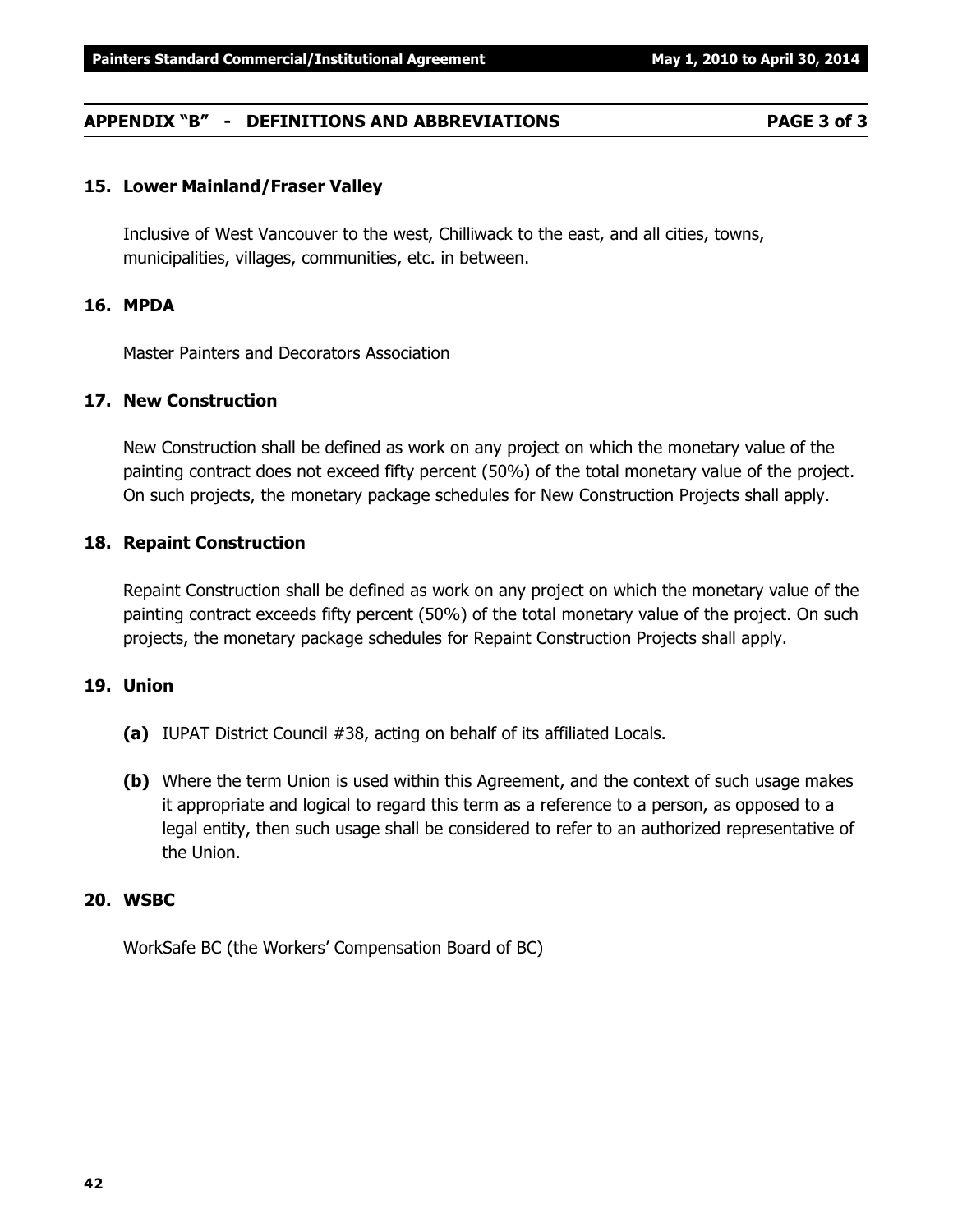# **APPENDIX "C" - SCHEDULE OF STATUTORY HOLIDAYS**

The following schedule of statutory holidays shall be applicable to the interpretation of this Agreement.

### **1. 2014**

| <b>Statutory Holiday</b>   | <b>Actual Date</b>            | Observed Date                   |
|----------------------------|-------------------------------|---------------------------------|
| New Years' Day             | Wednesday, Jan. $1st$         | Wednesday, Jan. $1st$           |
| Family Day                 | Monday, Feb. 10th             | Monday, Feb 10th                |
| Good Friday                | Friday, Apr. 18th             | Friday, Apr. 18th               |
| Easter Monday              | Monday, Apr. 21 <sup>st</sup> | Monday, Apr. 21 <sup>st</sup>   |
| Victoria Day               | Monday, May 19th              | Monday, May 19th                |
| Canada Day                 | Tuesday, July $1st$           | Tuesday, July $1st$             |
| Friday before BC Day       | Friday, Aug. 1st              | Friday, Aug. 1st                |
| BC Day                     | Monday, Aug. 4th              | Monday, Aug. 4th                |
| * Friday before Labour Day | Friday, Aug. 29th             | Friday, Aug. 29th               |
| Labour Day                 | Monday, Sept. 1st             | Monday, Sept. 1st               |
| Thanksgiving               | Monday, Oct. 13th             | Monday, Oct. 13 <sup>th</sup>   |
| Remembrance Day            | Tuesday, Nov. $11th$          | Tuesday, Nov. 11 <sup>th</sup>  |
| Christmas Day              | Thursday, Dec. 25th           | Thursday, Dec. 25 <sup>th</sup> |
| <b>Boxing Day</b>          | Friday, Dec. 26th             | Friday, Dec. 26th               |
|                            |                               |                                 |

\* The Friday preceding Labour Day may be floated on a commercial and/or institutional project and the day therefore worked at straight time rates, with an alternate day scheduled to be taken off as mutually agreed between the Employer and the employee.